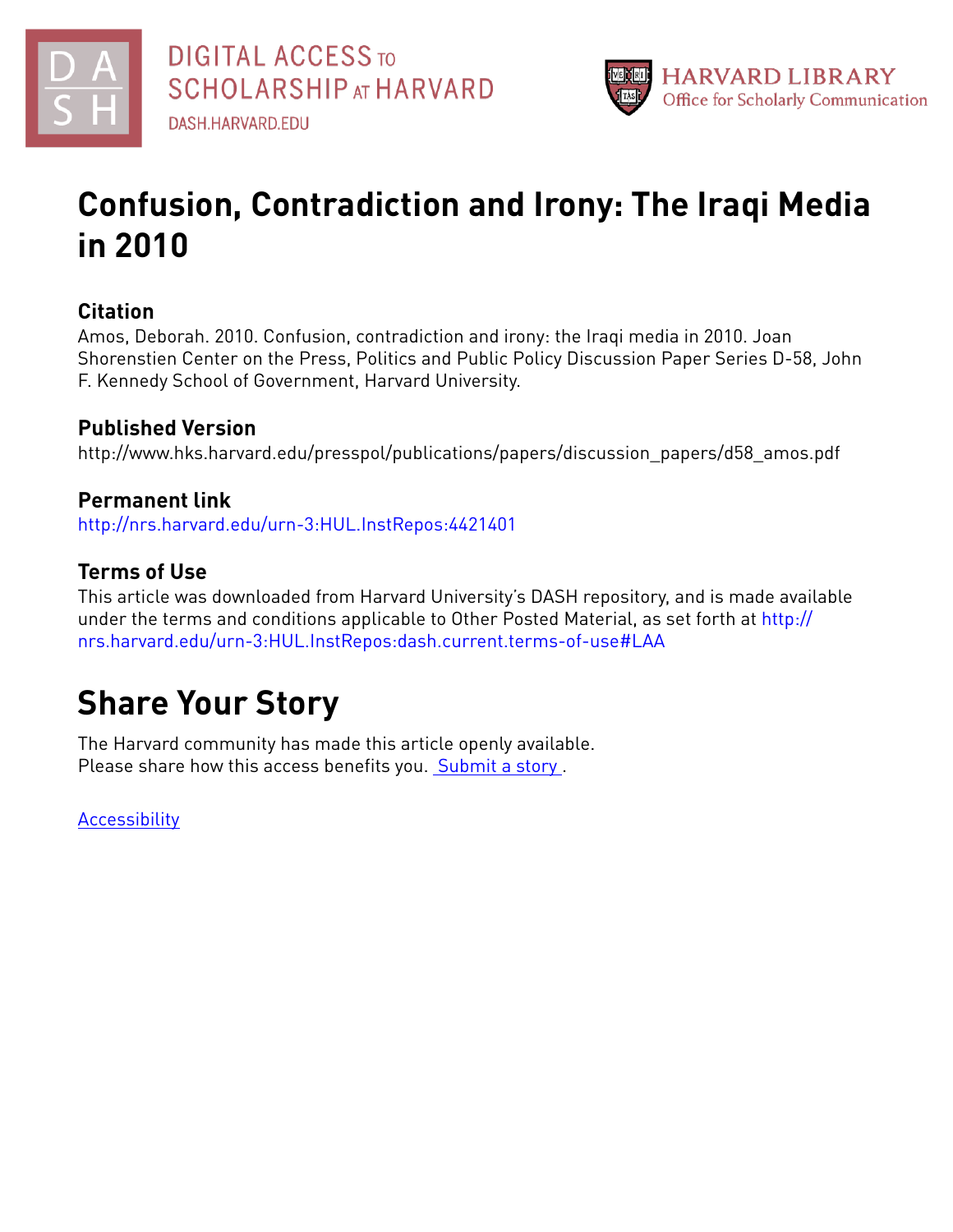# **Joan Shorenstein Center on the Press, Politics and Public Policy**

## Discussion Paper Series

#D‐58, June 2010

## **Confusion, Contradiction and Irony: The Iraqi Media in 2010**

By Deborah Amos Shorenstein Center Goldsmith Fellow, Spring 2010 Correspondent, National Public Radio



© 2010 President and Fellows of Harvard College. All rights reserved.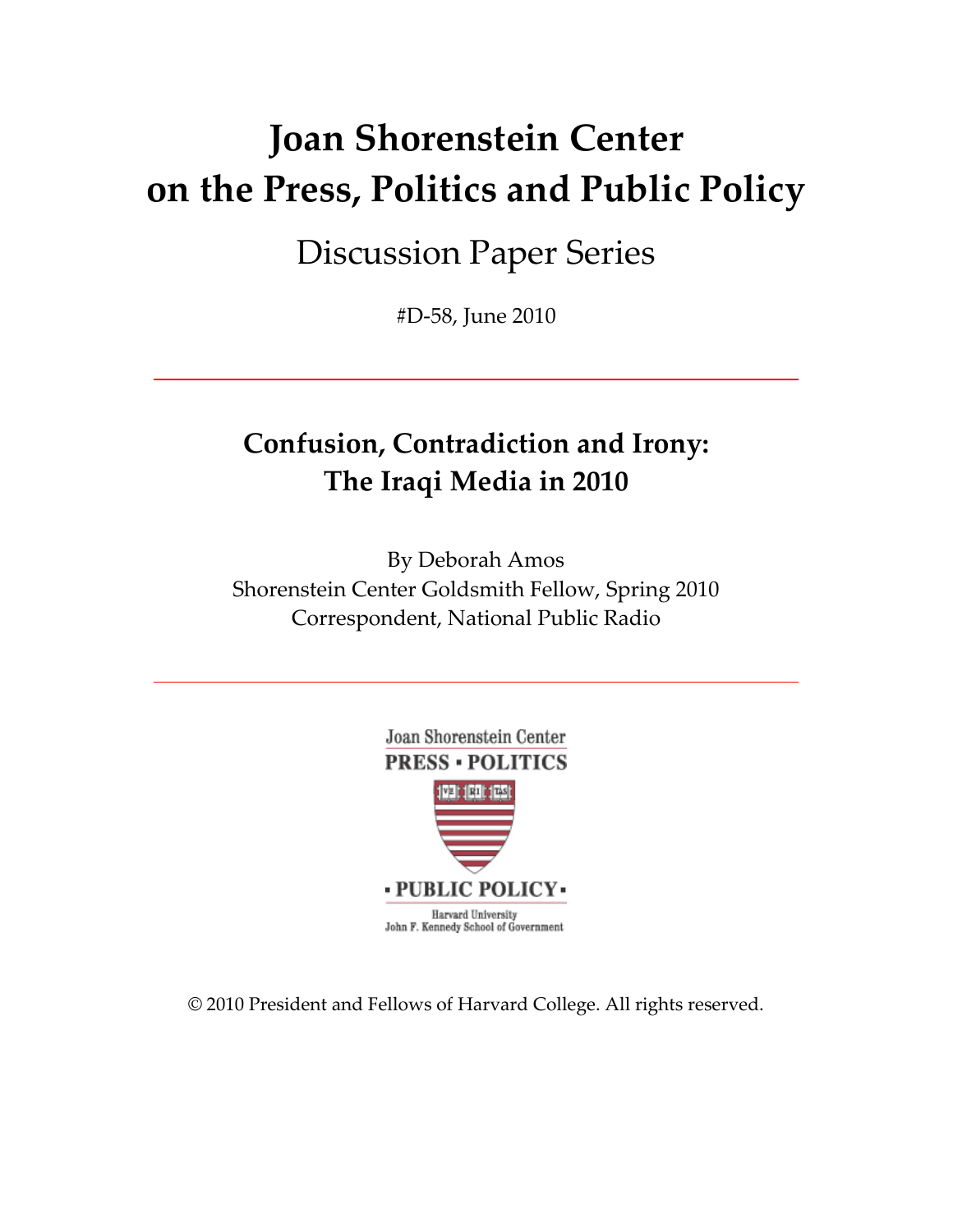#### **ABSTRACT**

*After the fall of Baghdad on April 9, 2003, Iraq's news media environment transformed almost overnight from the tightly controlled propaganda arm of Saddam Hussein's rule into one of the most diverse and unrestricted news environments in the Middle East. Built in an atmosphere of chaos and conflict, Iraq's media landscape now reflects the ethno‐sectarian divide in the country. These deeply partisan news outlets have the potential to widen the gap between communities and weaken the national identity.*

*However, new studies show the majority of Iraqis have learned to read the media landscape, sampling news programs across the sectarian divide with a high level of distrust for all news outlets. This paper describes the Iraqi media and raises key questions: Is the Iraq news media an environment that encourages democracy and state building? What are the prospects to retain an open and pluralistic media landscape within Iraq's sectarian system?*

#### **INTRODUCTION**

*Understanding Iraqi media is easy. They are like Fox News; they give away their political leanings immediately. Just reading their election headlines looks like reading campaign spin of various coalitions.* Iraqi blogger Arabia Deserta, 2010

In the early spring of 2010, Iraqis were captivated by their television screens, watching almost nonstop coverage of the parliamentary election campaign. This was a tight race and, unlike most elections in the Middle East, the outcome was far from certain. Politicians packaged their messages for the small screen because large gatherings were still risky even with improved security across the country. The Al‐Mir'at media monitoring group found that some private broadcasting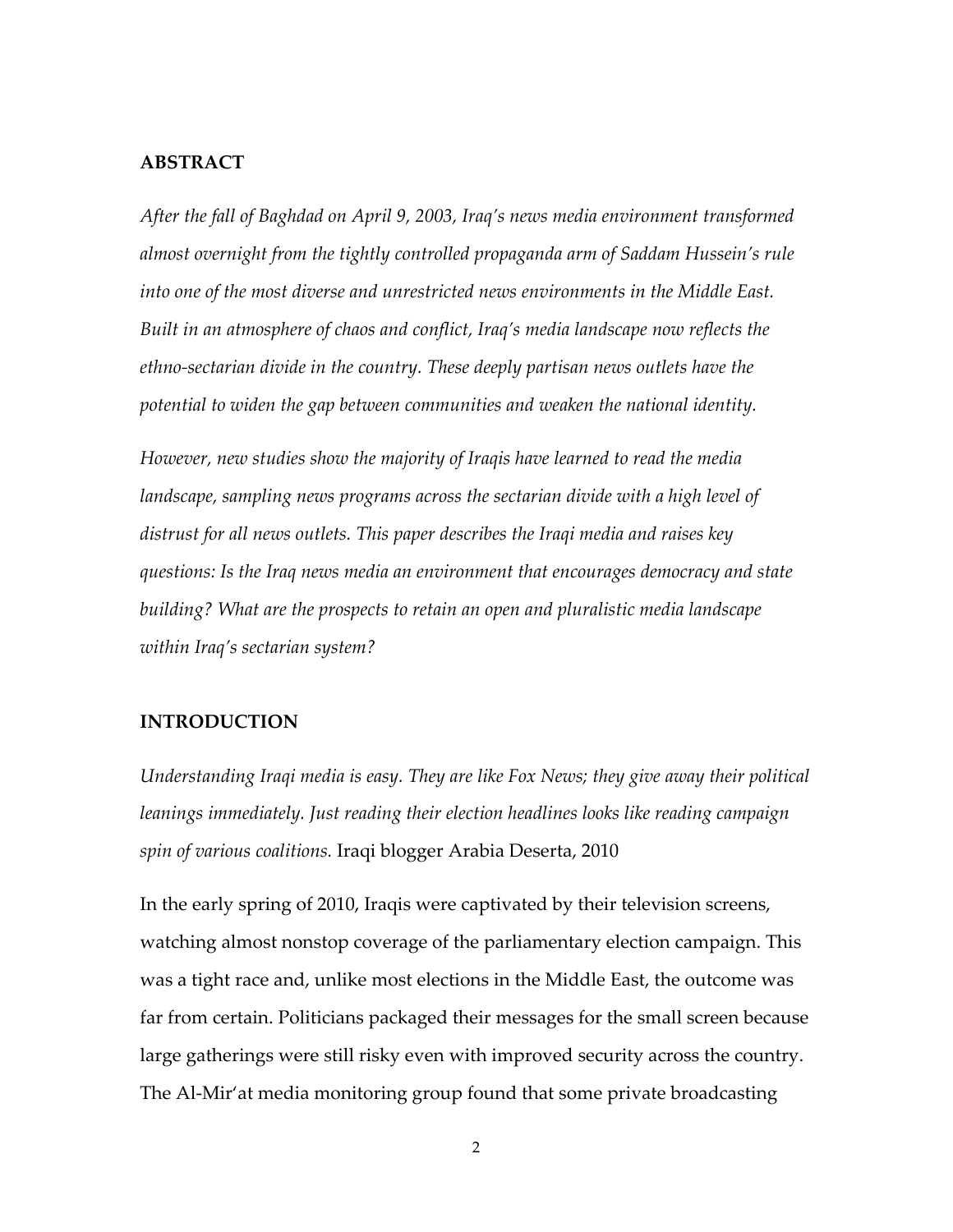outlets devoted more than 90% of coverage to the national campaign including news reports, paid political advertisements, discussion programs, and U.S. funded "get out the vote" education drives.<sup>[1](#page-38-0)</sup>

By 2010, television had become essential in reaching Iraqi audiences. On an average day, nearly 16 million Iraqis are exposed to TV media which was more than any other source of information including newspapers, radio and the Internet.[2](#page-38-1) Iraqis watch television at home and while smoking hubbly bubbly in Baghdad cafés. They gaze up from plates of lamb and blackened tomatoes over lunch at outdoor restaurants and catch glimpses of Iraq's demonstration of democracy on small screens behind the grocery shop cashier. Which channel are they watching? The choice was often an indication of sectarian identity.

Iraq's media landscape had become a mirror of Iraq's political‐sectarian divisions. This divide had driven the country to devastating violence from 2005 to 2007 and now has evolved into a political power struggle with satellite television ownership representing the power players. There are no neutral outlets. In a landmark 2007 study, researcher Ibrahim Al‐Marashi described Iraq's media as powerful sectarian empires "coalesced around ethno‐political groups in Iraq who have print, radio and TV communications at their disposal."[3](#page-38-2) Broadcasts are funded by ethnic political parties, political Islamists, Arab business interests representing sectarian groups and the Iraqi government. This diverse system played a role in the 2010 election campaign, observed Hiwa Osman, a Kurdish journalist and media development specialist who said that "the majority of Iraqi media today follows one political party or the other depending on who funds them."[4](#page-38-3)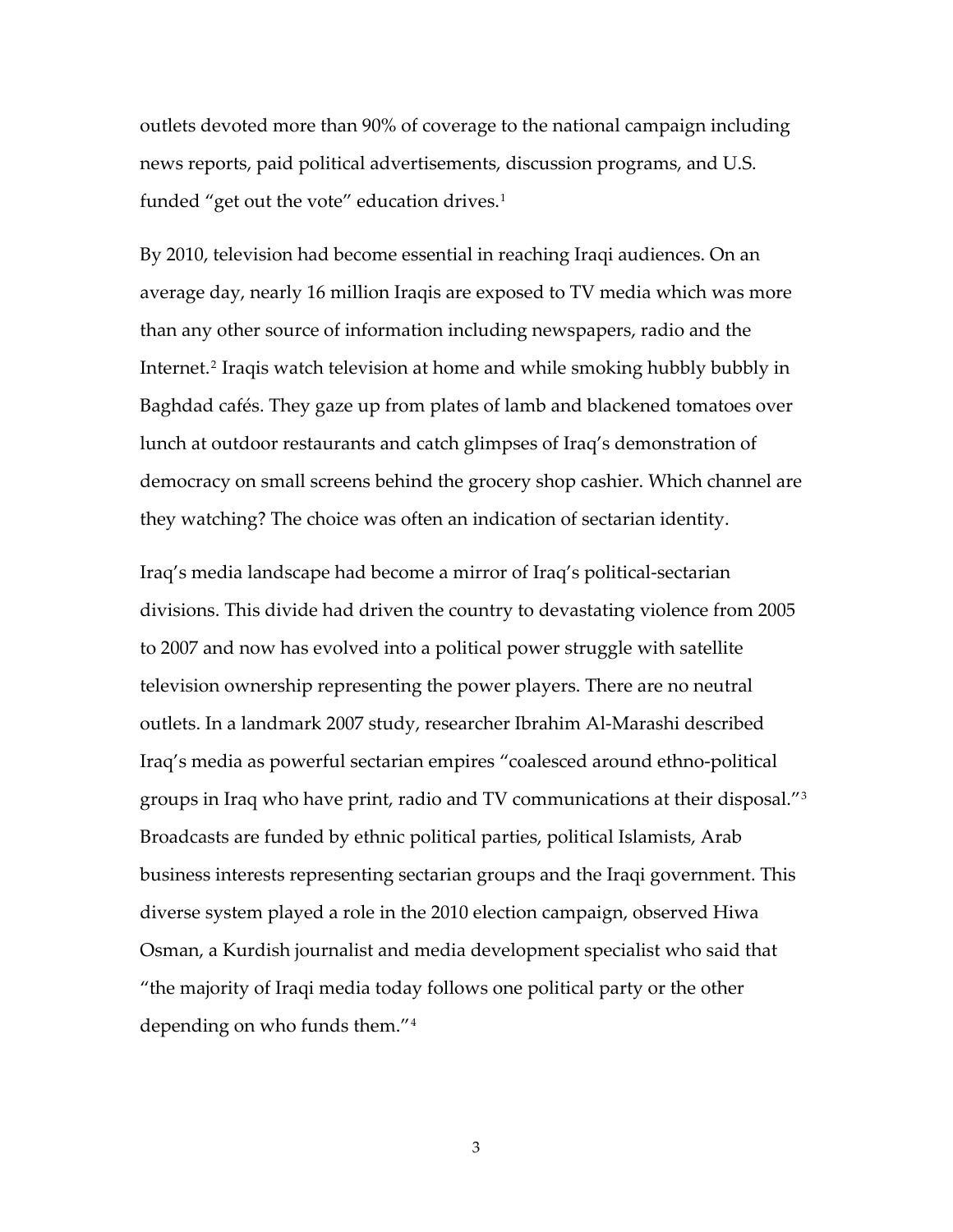The dramatic conclusion of the parliamentary vote also played out on Iraqi TV screens when Iraq's Prime Minister, Nouri al‐Maliki, appeared on the state‐run broadcasting service to announce he was challenging the results. Maliki's political coalition had won 89 seats in parliament, well short of the winning formula of 163 seats. Maliki refused to accept that an alliance led by challenger Iyad Allawi had won more parliamentary seats than his bloc had.

These two Iraqi politicians shared similar backgrounds: a lifetime of working to overthrow Saddam Hussein, membership in underground political organizations, and being a part of Iraq's majority Shiite community. Each had returned to Iraq when the American military toppled Saddam. But in the 2010 national election, they had taken different political roads.

In the 2010 campaign, Maliki's party was primarily a sectarian political list of Shiite candidates with a few Sunni political figureheads. In contrast, Allawi's political coalition was a cross‐sectarian list. While Allawi is a Shiite, he headed a party consisting of Sunni political leaders from western and northern Iraq and some Shiite politicians who believed it was time to move beyond sectarian politics if Iraq is to achieve national unity.

In Iraq's short history of free elections, Shiite candidates have a demographic advantage. Shiites are approximately 60% of the population, and Iraqis voted almost exclusively along sectarian lines in the 2005 national elections and the 2009 provincial vote. Maliki also had a media advantage. The state‐run national news network did not accept paid campaign advertisements, but freely broadcast extensive reports of Maliki's election appearances and campaign speeches in evening news bulletins. On the eve of the vote, state TV broadcast a documentary highlighting the Prime Minister's visit to security checkpoints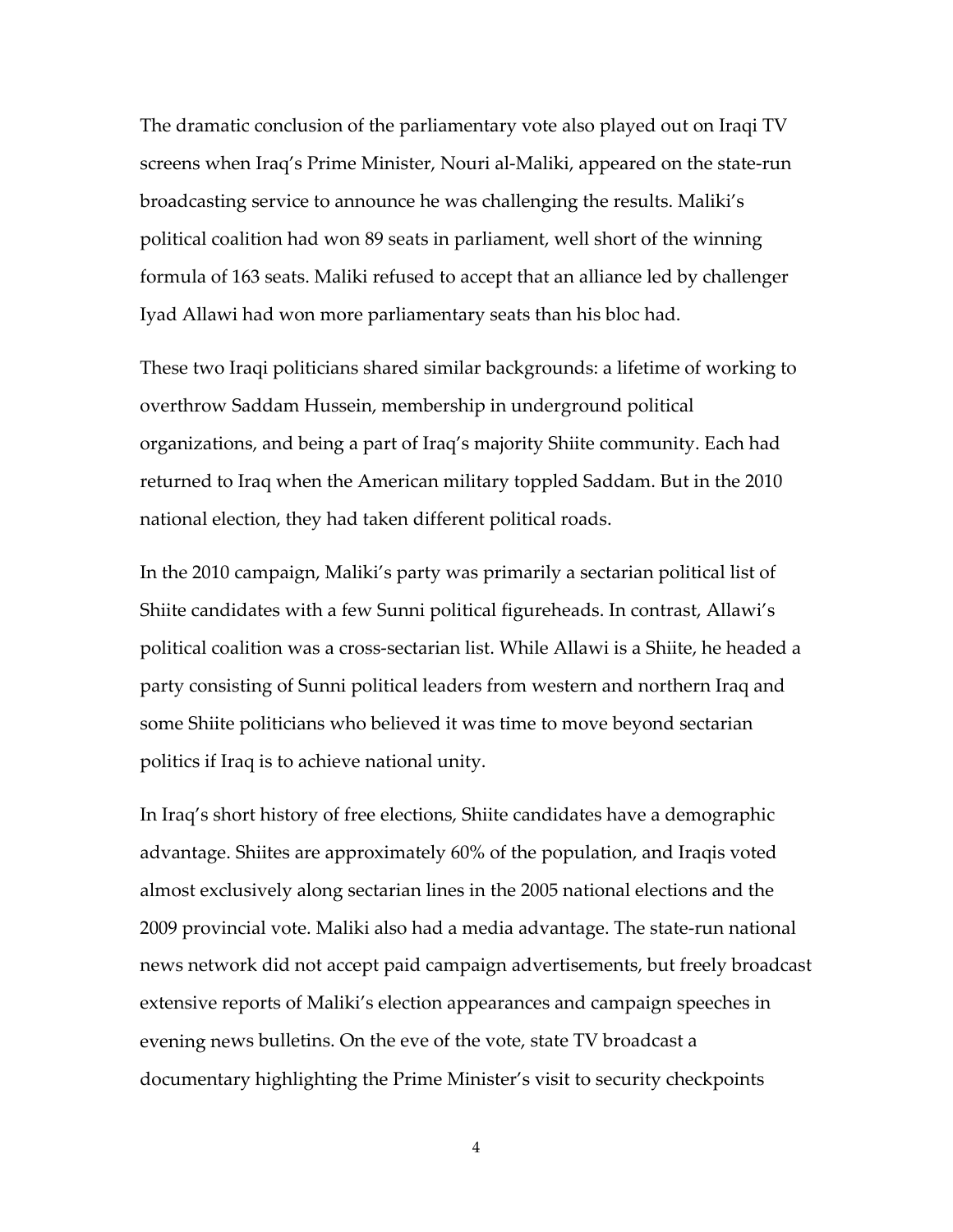around the capital. Maliki is widely credited with an improvement in the day‐to‐ day security in the capital and in the south, but his pre‐election inspection of the security checkpoints was seen as a long campaign ad. According to domestic media monitoring reports of state‐run television, Al‐Iraqiya, Maliki's political coalition received by far the "highest positive coverage" when compared with all other political parties in the campaign.<sup>[5](#page-38-4)</sup>

When it came to the vote, Allawi demonstrated that sectarian voting patterns could be broken. A small percentage of Shiites voted for a party that included Sunnis on the ticket which helped deliver the two-seat lead.<sup>[6](#page-38-5)</sup> Prime Minister Maliki charged widespread fraud and demanded a recount to prevent "a return to violence." He pointedly noted that he remained the commander in chief of the armed forces.

Was Maliki threatening violence? Was he using the platform of state-run media to suggest that his Shiite‐dominated government would not relinquish power to a Sunni coalition despite the election results? His meaning was ambiguous, but his choice of media was widely understood to be part of the message. Iraq's state‐run news channel, Iraqiya, is seen as a megaphone for Shiite power in Iraq, which is why Maliki's assertion of his right to retain power raised international concerns.

Allawi was at a distinct disadvantage. He did not directly control a private media outlet or a satellite broadcasting station. However, during the campaign Allawi enjoyed almost exclusive campaign coverage from a satellite channel that Iraqis consider "Sunni TV."

Al‐Sharqiya is the multi‐million dollar commercial media franchise founded by Iraqi entrepreneur Saad Bazzaz. Bazzaz, a former Baathist, opened the channel in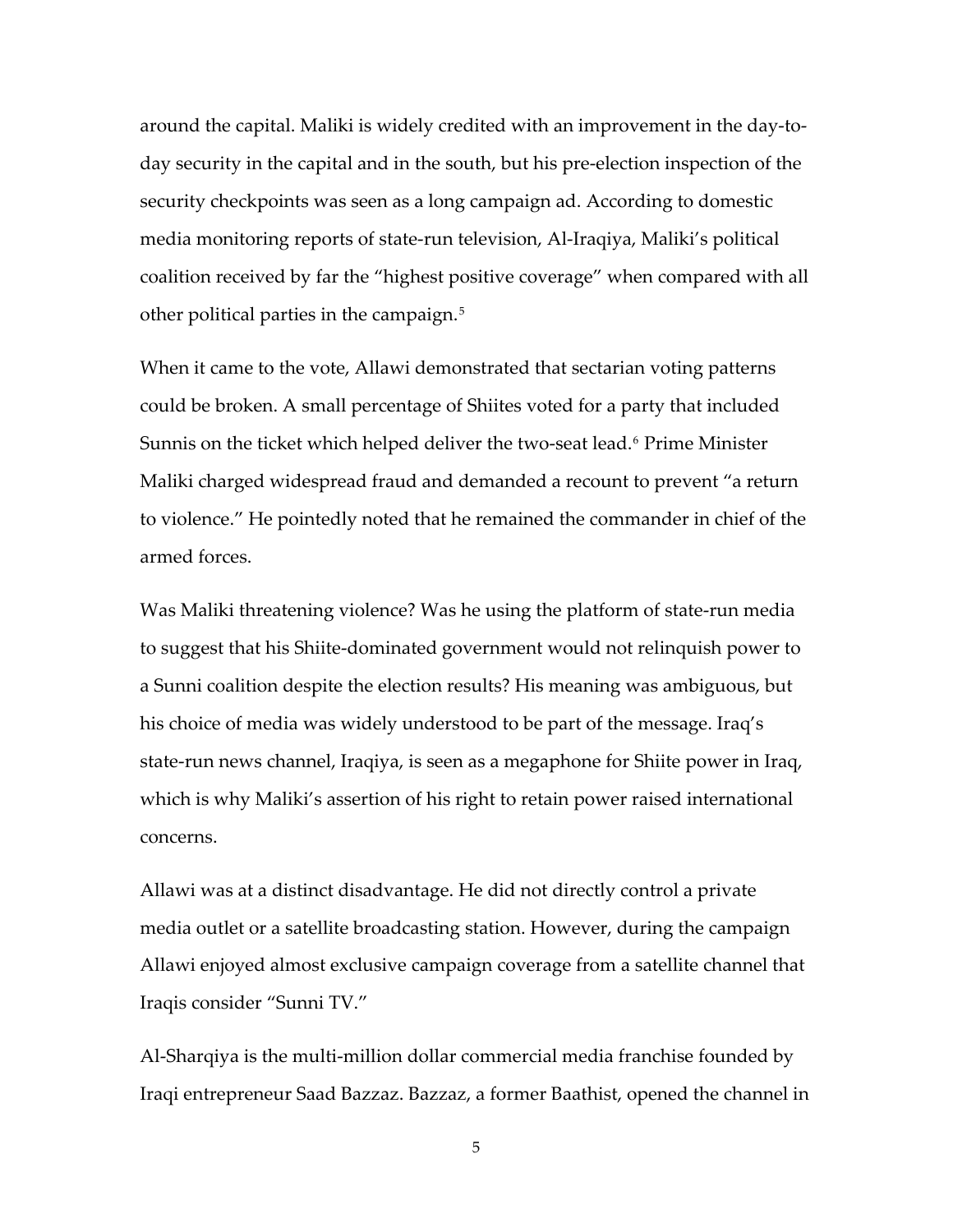2004. It became the first private media company in Iraq. In 2006, he ran afoul of the Shiite‐dominated government, which accused him of "running a pro‐Sunni media organization which actively discriminates against the country's Shiite population."[7](#page-38-6) The Iraqi government ordered Sharqiya's offices closed in Baghdad. Bazzaz moved his headquarters to Dubai. Media monitoring reports shows that Sharqiya's broadcasts "backed" Allawi's coalition while directing the most negative coverage to the Prime Minister's party.[8](#page-38-7)

When Iraq's electoral commission certified the vote tally with the surprising outcome for a Sunni political alliance, Sharqiya TV celebrated along with the Sunni population broadcasting hours of raw video footage—mostly cell phone recordings—of spontaneous street parties in the predominantly Sunni neighborhoods in Baghdad and Mosul. Since the 2006 government closure, Sharqiya had no Baghdad‐based news correspondents but maintained a presence in Iraq through paid stringers and "citizen videos." The network punctuated the hours of election celebrations with highly produced music videos that featured well-known Iraqi singers proclaiming Iyad Allawi as "the new leader" of Iraq.<sup>[9](#page-38-8)</sup>

This unbalanced coverage on Iraqi television came as no surprise to Iraq media researcher Ibrahim al‐Marashi. In 2007 he published the first comprehensive study on the Iraqi media including detailed research on ownership, funding and the political and sectarian biases of the major broadcasting outlets. Iraqis see Iraqiya as "Maliki TV," explained Marashi, rather than a public service broadcasting outlet that projects the interests of all Iraqis. "The state reflects a sectarian image," he concluded.<sup>[10](#page-39-0)</sup> As for Iraq's many private channels, there are biases, too, said Marashi. He pointed to the most popular channel, Sharqiya, which has won a large audience‐share with entertainment programs and dramas, despite a noticeable slant in the news programming. "Sharqiya is a Sunni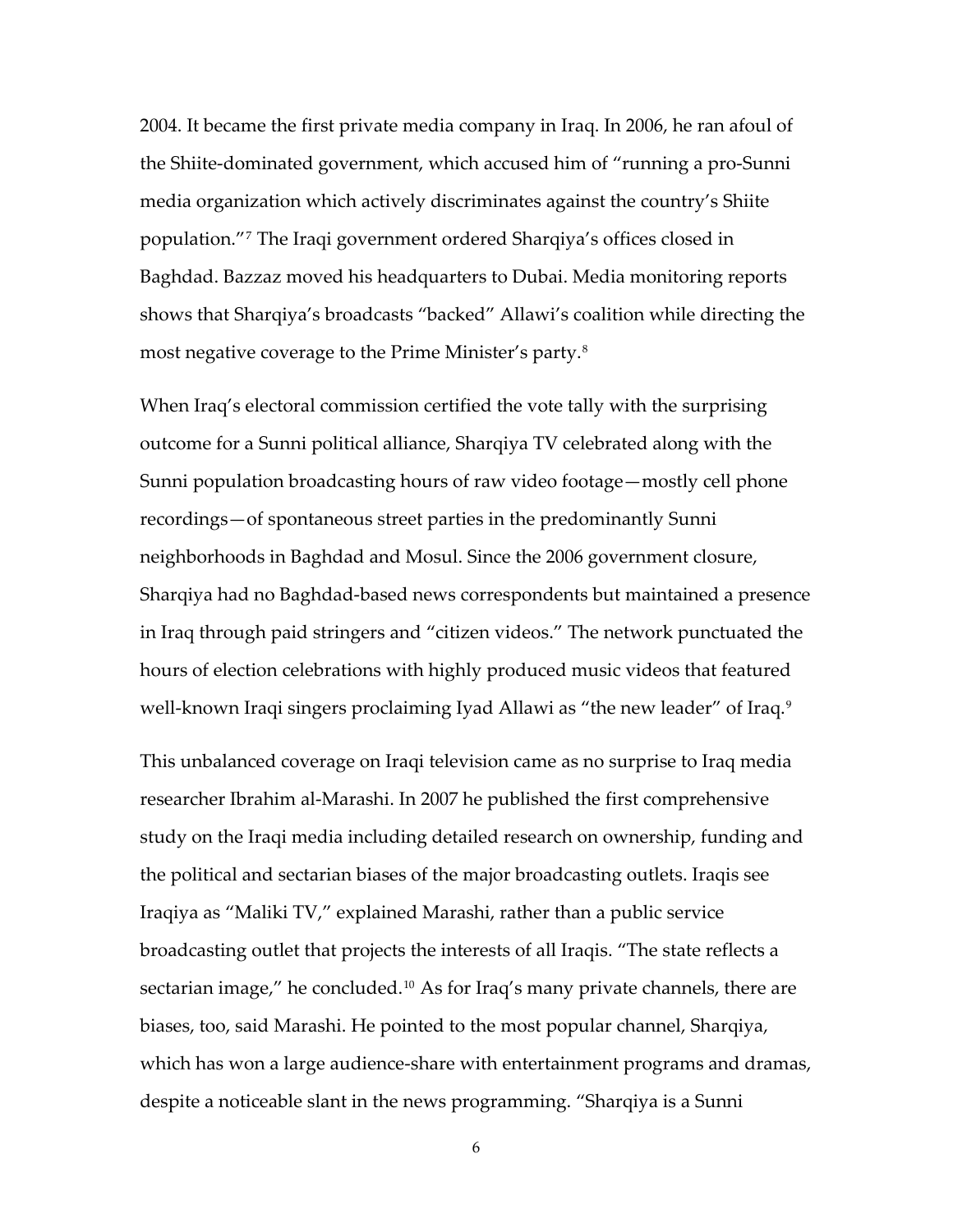channel. It has its own agenda. It covers "Shiite news," but there is always a negative spin with any piece of news having to do with [Prime Minister] Maliki. What we have is a continuation of the sectarian system which is reflected in the media."[11](#page-39-1)

Iraq's state‐run system failed to offer a neutral media space to all of the candidates and parties running in the election, despite a \$500 million U.S. effort to make Iraqiya a national public service system. Douglas Griffin, a media consultant with Albany Associates who has done extensive work with the Iraqi media since 2003, characterized state‐run broadcasting as a stenographer to power, changing editorial focus to reflect the prevailing power in Baghdad.[12](#page-39-2) "The director general of Iraqiya TV will switch his allegiance right after an election." Criticism of state‐run media also comes from Theo Dolan, who heads a media innovation program at the U.S. Institute of Peace in Washington, D.C., and has extensive experience in media development in Iraq. He offers this assessment of the state‐run network: "Maliki has his grip on that channel. Initially, the U.S. attempts to rebuild the Iraqi media failed."[13](#page-39-3)

Did Iraq's sectarian media make a difference in the election outcome? While the Iraqi media has had a revolution since the fall of the Saddam regime, Iraqi media consumers have revolutionized their viewing habits, too. Since 2003, private media channels have grown in professionalism and sophistication to challenge state‐run media. In this complex media marketplace, state‐run media has lost audience share to competitors from inside and outside Iraq.

A 2010 media study published by the National Democratic Institute showed state‐run broadcasting outlet has also lost significant credibility with Sunnis and Kurdish viewers.[14](#page-39-4) In the NDI study, pollsters asked respondents: "From which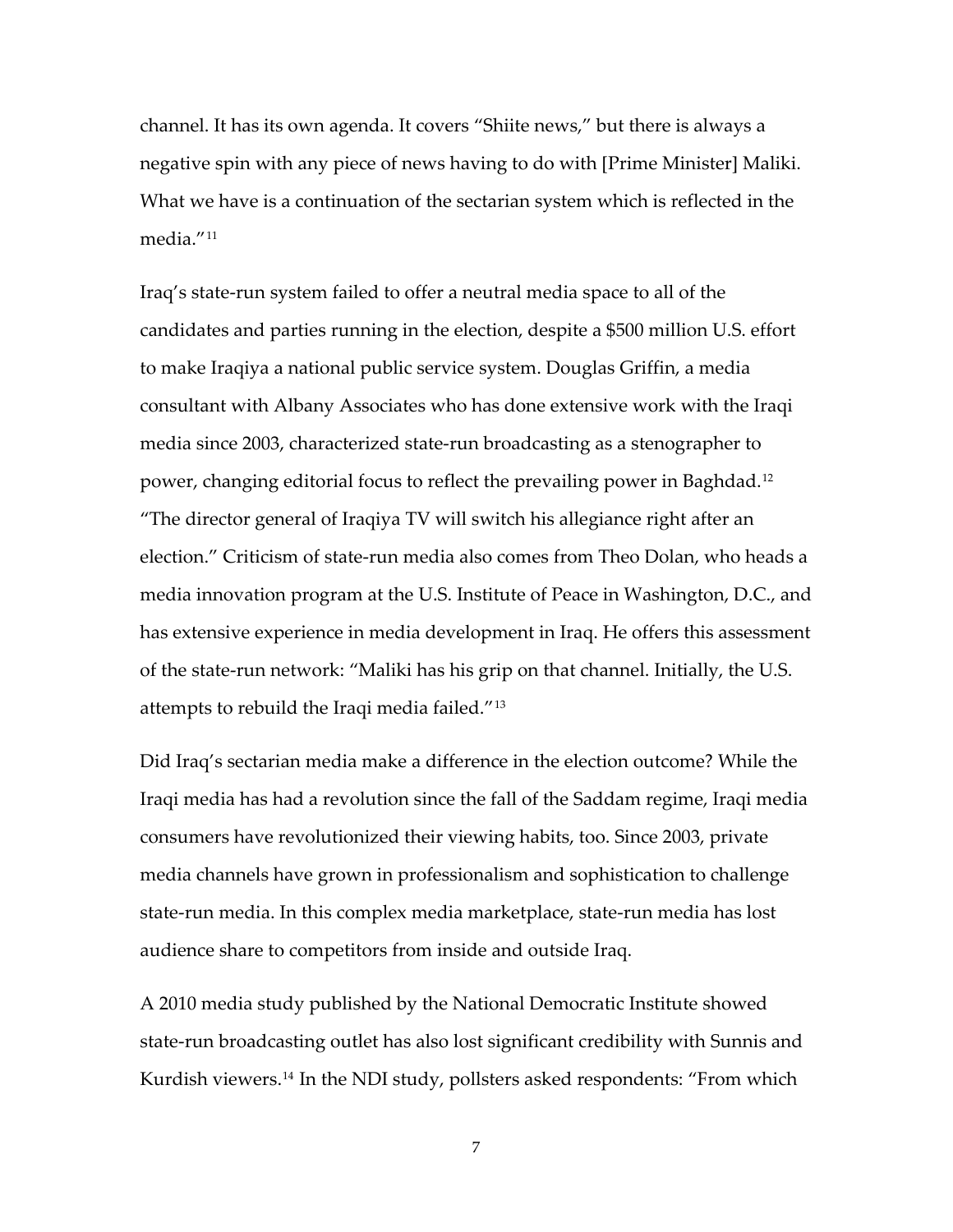television station do you get most of your information about politics?" While 21% of Shiite respondents listed Iraqiya TV as a source of political information, only 5% of Sunnis did.

In the predominantly Sunni province of Anbar, 7% of the respondents named Iraqiya TV as a source of political information. The number dropped to 3% in Nineveh, a mixed population of Sunnis, Kurds and Iraqi Christians. In the predominantly Kurdish provinces in northern Iraq, the percentage of those who get political information from state‐run broadcasting dropped to zero.[15](#page-39-5)

In the sectarian media landscape there is an opportunity to self‐select media that confirms ethno‐sectarian identities. Nevertheless, new media studies conducted in 2010 suggest that the majority of Iraqi viewers have learned to read the media landscape.[16](#page-39-6) Mohamad Abdul Dayem, program coordinator for the Middle East and Africa at the Committee to Protect Journalists, explained why Iraqis are turning to Iraq's private news outlets despite obvious sectarian biases: "You may or may not be pro‐government. You don't want to be hoodwinked," said Dayem. "You still want to get decent news. And you don't want to get your news from the one source that is criticized as being most closely aligned to the government."[17](#page-39-7)

Many viewers report watching more than five channels daily, which means they are sampling multiple opinions across the sectarian divide. It is a survival skill, explained journalist Hiwa Osman, who described the transformation from the Saddam era to the new Iraq: "We've moved from one newspaper and one radio to 1,500 outlets. If you land today in Baghdad, you need to watch five or six television news bulletins to get the full picture."[18](#page-39-8)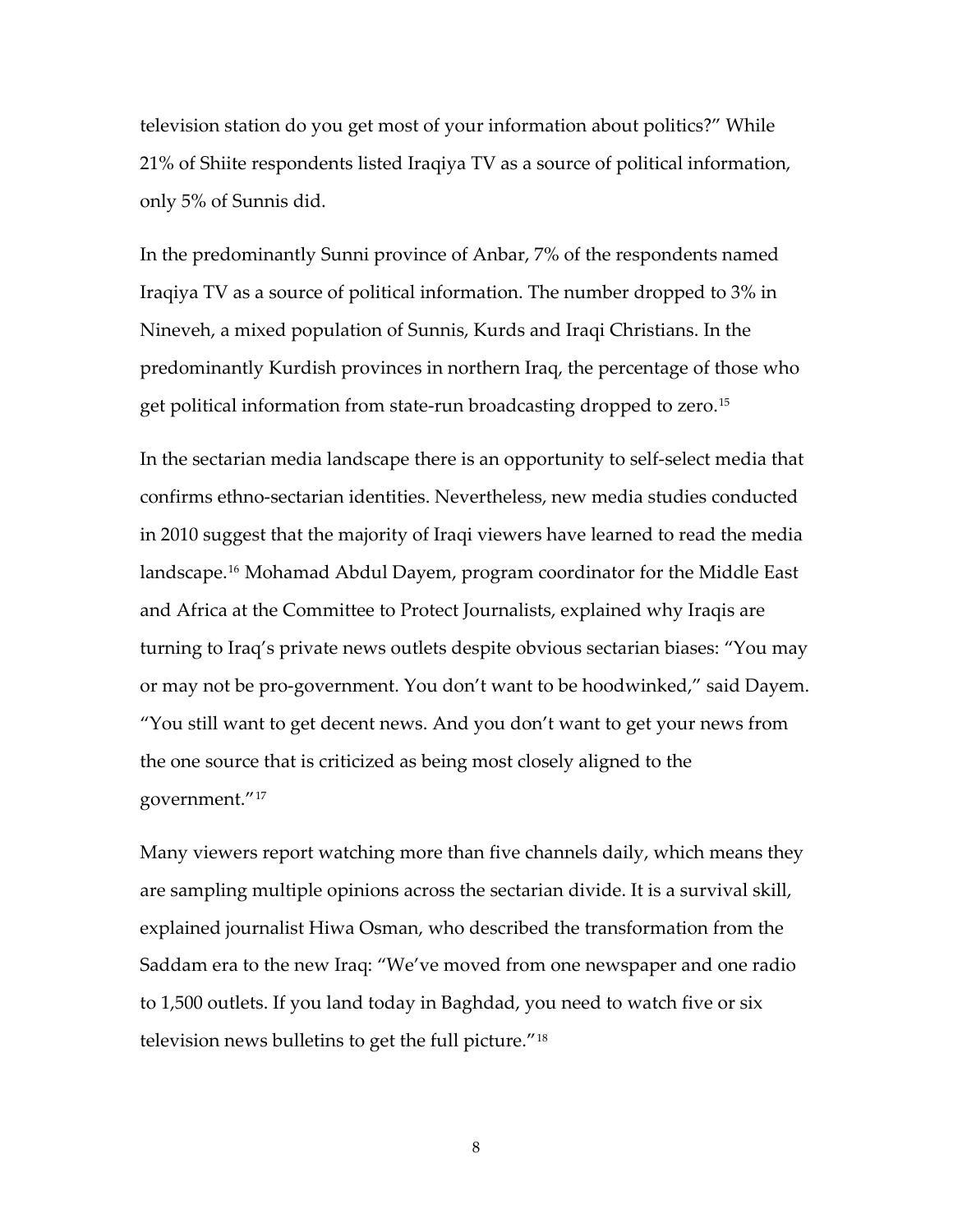At the same time, Iraqis bring a deep skepticism to the information presented. In 2009, the International Research and Exchanges Board (IREX), a Washington based NGO that specializes in media development, commissioned a media usage survey that found, "Iraqis have trust issues with TV media."[19](#page-39-9) While Sharqiya TV has more viewers than any other domestic or international outlets, only a third of Iraqis trust the channel as a news source.<sup>[20](#page-39-10)</sup> The state-run news broadcasts on Iraqiya score even lower, with only 21% of those polled saying they trust the state‐run channel as a news source.

As Iraq's sectarian political battles are increasingly fought in the media landscape, the participants appear to be more disconnected from the national interests of the country. The biases are well understood by the Iraqi viewers, said Griffin: "It's really about ownership in Iraq. I think people understand who owns what. You lack that sense of balance anywhere in Iraq."

The state‐run broadcaster Iraqiya is no exception to this trend. Iraqis see the state‐run service as a partisan channel, representing "the powers that be" rather than as a public service system for a unified Iraq. "The existing media weakens the Iraqi national identity," said Osman, "or takes it in one hundred directions. I think the younger generation is looking for a national identity. They are asking, what is it that binds us all together? It won't come from the existing media."<sup>[21](#page-39-11)</sup>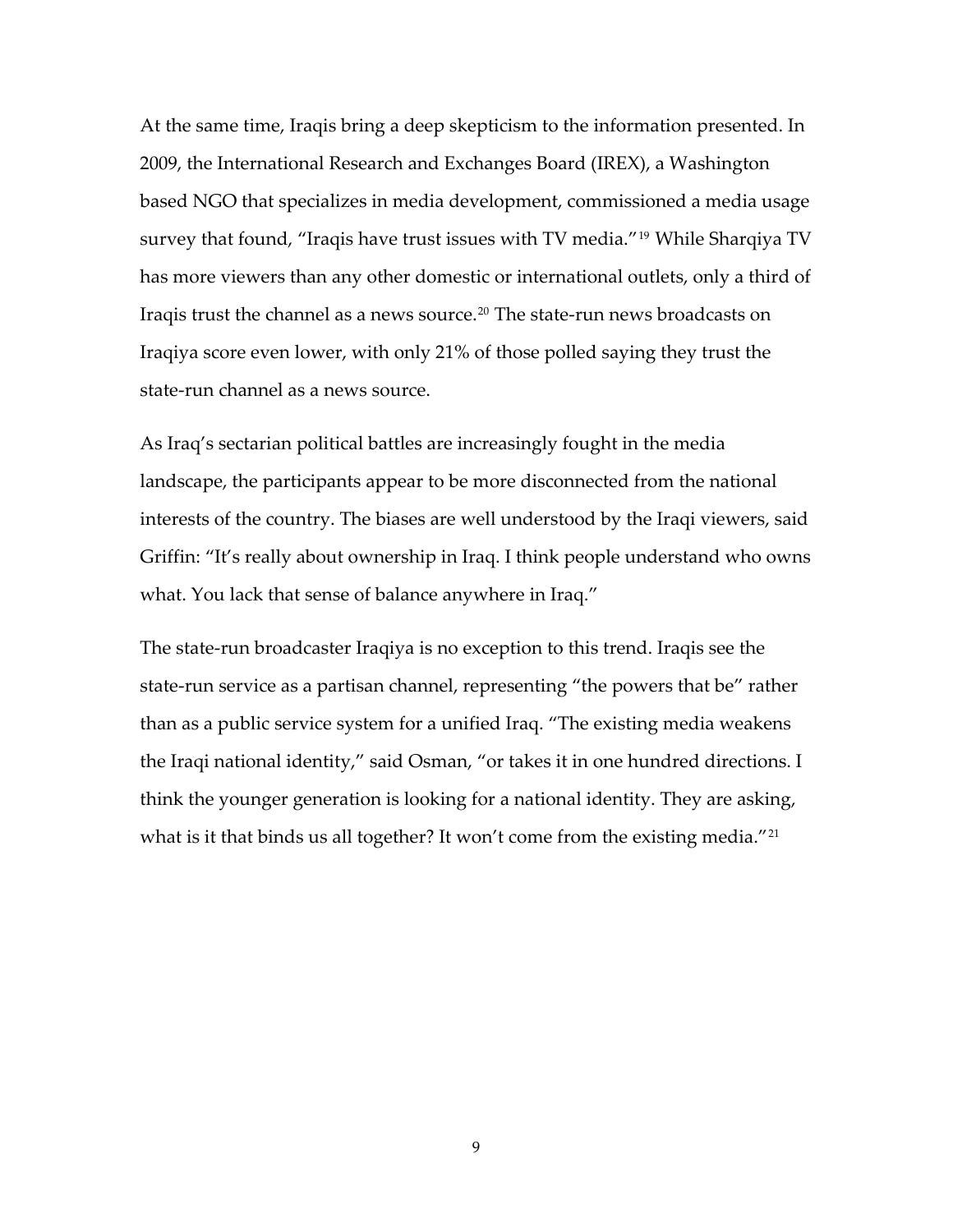**Percentage of Iraqis surveyed who get most of their information about news and politics from a particular station**

|                     |      | <b>Ethnicity</b> |       |                     | Arab |       |
|---------------------|------|------------------|-------|---------------------|------|-------|
|                     | Arab | Kurdish          | Other |                     | Shia | Sunni |
| Al Sharqiaya        | 18   | ⌒                | 24    | Al Sharqiaya        | 12   | 28    |
| Al Iraqiya          | 14   | ◠                | 4     | Al Iraqiya          | 21   |       |
| Al Baghdadiya       | 8    |                  | ⌒     | Al Baghdadiya       | 6    |       |
| <b>Al Forat</b>     | 5    |                  |       | <b>Al Forat</b>     | 8    |       |
| <b>Kurdistan TV</b> |      | 15               | 5     | <b>Kurdistan TV</b> |      |       |
| <b>Kurd Sat</b>     |      | 15               | 3     | <b>Kurd Sat</b>     |      |       |

(Source: Poll conducted by the *National Democratic Institute*; report obtained by author, February 2010.

#### **THE MEDIA LANDSCAPE**

Under Saddam Hussein the government controlled the media, which produced five daily newspapers, operated four radio stations and broadcast two television channels. No views opposed to the government were tolerated. Satellite dishes were illegal and, while Baghdad's elite often defied the ban with black market dishes hidden on rooftops, viewing outside media was limited due to neighborhood watch groups that turned in satellite lawbreakers.

In March 2003 the Saddam era media outlets abruptly collapsed when coalition forces toppled the regime and took control of Baghdad. In the power vacuum that followed, newspapers, private radio and television stations bloomed across the country. A BBC news report tallied the growing media scene:

By mid‐2003, Iraq was home to more than 20 radio stations, between 15 and 17 Iraqi-owned television stations, and approximately 200 Iraqiowned and operated newspapers, with smaller regional centers such as Najaf boasting more than 30 newspapers in a city of only 300,000 people.<sup>[22](#page-39-12)</sup>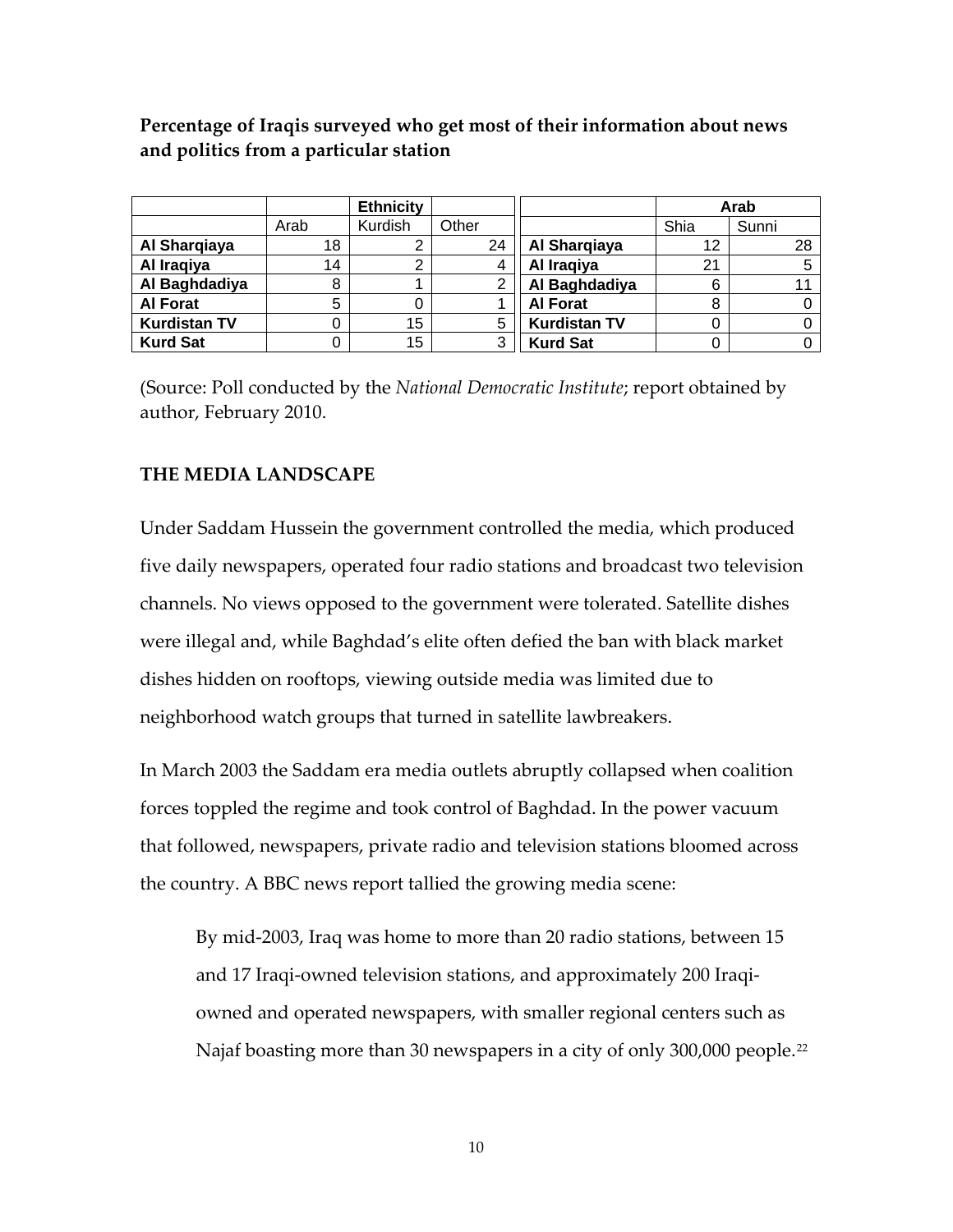Iraq's neighbor, Iran, was the first to open a domestic news channel targeted to Iraqi viewers. Iranian funded Al‐Alam, employed Arabic speaking news‐readers, and began broadcasting even before U.S. troops arrived in Baghdad. In early 2003, Al‐Alam was the most popular station in the capital and in the Shi'a‐ dominated south because it was a terrestrial station, and Iraqis could watch without a satellite dish, "thanks to the network's transmitters dotting the Iran-Iraq border."[23](#page-39-13)

With the arrival of the Americans, prohibitions against satellite dishes disappeared; sales soon skyrocketed, "leading to one of the highest penetration rates [for satellite broadcasting] in the world."[24](#page-40-0)

Iraqi TV and radio stations began broadcasting soon after. Some outlets were shoestring operations cobbled together from transmitting equipment looted from the Ministry of Information. Many were off the air within a year. Other stations were well-financed operations controlled by exiled political movements that had returned to Iraq when Saddam's regime collapsed.

"Ownership and sponsorship was diverse," writes William Rugh in *Arab Mass Media: Newspapers, Radio, and Television in Arab Politics*, a book about the early emergence of the post-Saddam media. "Nearly half identified themselves as official organs of political or religious groups."[25](#page-40-1)

Iraq's diverse media landscape has evolved in the years since the U.S. invasion. The following broadcasting outlets have the largest Iraqi audiences and are examples of ownership and political‐sectarian orientation.

**1. State‐Owned, Terrestrial and Satellite Media**: The Iraqi Media Network (Al‐ Iraqiya) was established in 2003 by the Coalition Provisional Authority and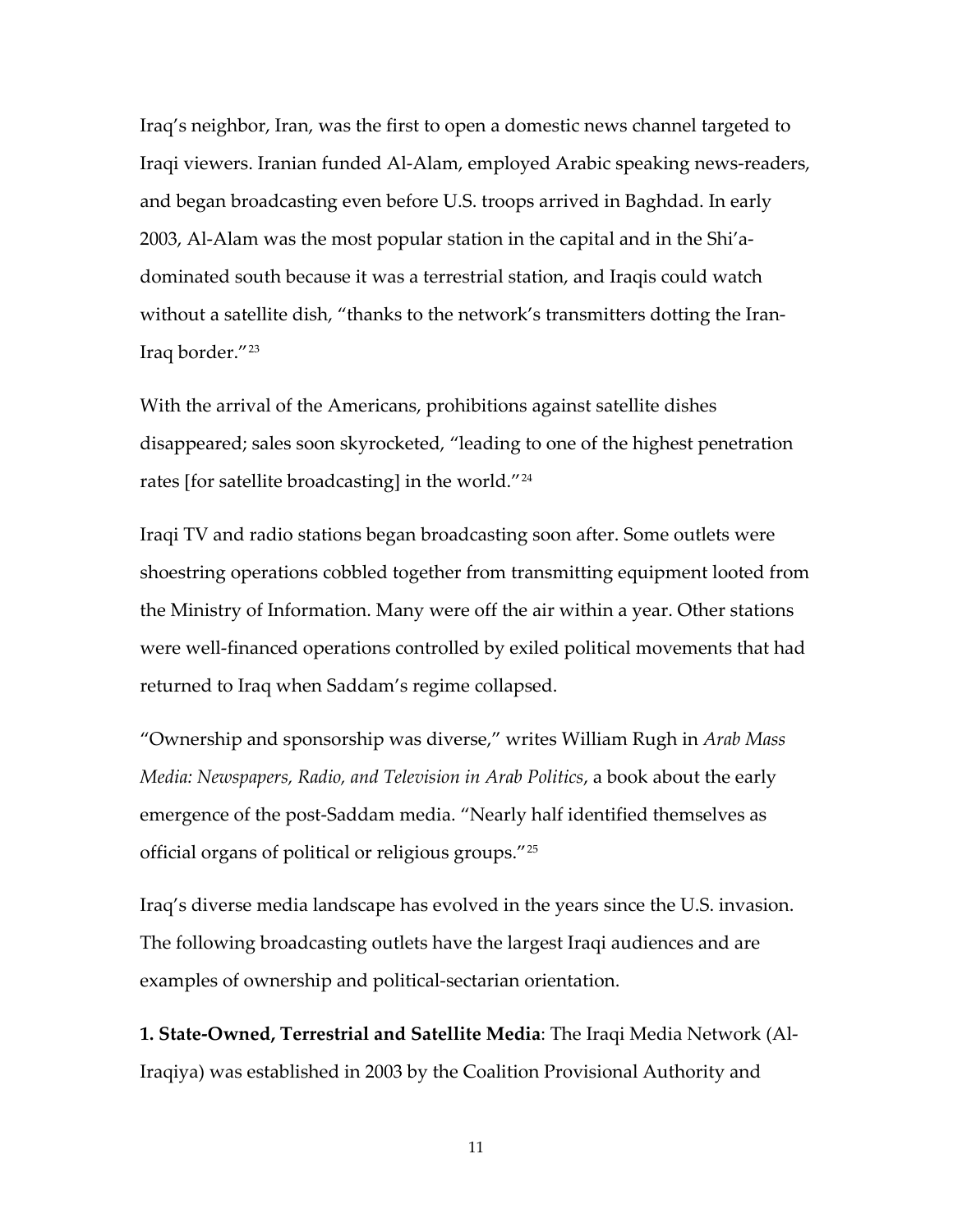turned over to Iraqi government control in 2004. With terrestrial and satellite broadcasting, Iraqiya operates as a public broadcasting service with three channels: Iraqiya TV, Iraqiya TV2 and Iraqiya Sports. The channel was seen as a propaganda tool of the United States even after it was turned over to the Iraqi authorities because of Western news reports in 2005 that revealed a covert Pentagon media operation to place "positive stories" about the United States in Iraqi television and newspaper outlets. Employees of the state‐run channel were targeted more often and suffered more deaths than any other television channel in Iraq.[26](#page-40-2) Surveys carried out in mid‐2004 showed that the channel was the most watched in the country due to its accessibility as a terrestrial station but by 2010, media surveys showed Iraqiya had lost substantial audience share to international and privately owned Iraqi competitors.<sup>[27](#page-40-3)</sup> In a 2010 survey that asked, "Which stations do you trust?" Iraqiya scored substantially lower than competing stations.[28](#page-40-4)



#### **Top 10 Most Trusted TV News Stations**

**NS**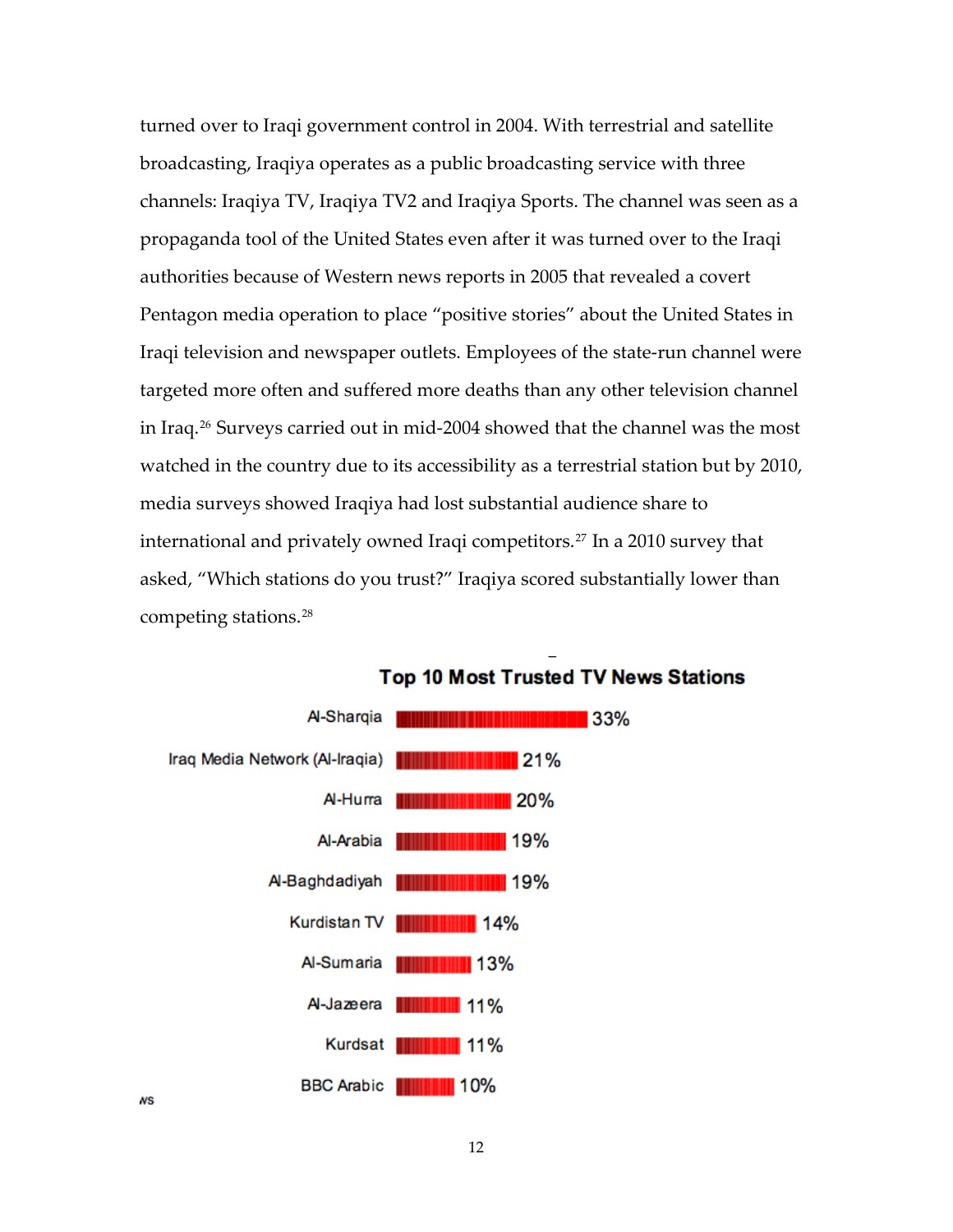**2. Media Ownership By Political Islamists:** Al‐Furat (The Euphrates) is the broadcasting outlet for the Supreme Islamic Iraqi Council, a Shiite political party headed by Ammar al‐Hakim. Baghdad‐based and broadcasting since 2004, the station defined its sectarian bias in the 2005 election campaign by refusing to offer free airtime or paid advertisements from political parties other than those running in the Shiite Islamist coalition.<sup>[29](#page-40-5)</sup> Exclusivity for Shiite candidates backed by the Supreme Islamic Iraqi Council continued in the 2010 election coverage according to the Iraqi NGO Mir'at with the "lion's share" of positive coverage for the Iraqi National Alliance.<sup>[30](#page-40-6)</sup> Kurdish journalist Osman observed, "Furat reflected only the Iraq National Alliance."<sup>[31](#page-40-7)</sup> The INA represented the Shiite Islamist coalition, which included the Supreme Islamic Iraqi Council. "Each party has their own candidate within this list," said Osman, "So no one could afford to give airtime or space for the other people who are not on this list."[32](#page-40-8) Furat's negative coverage focused on the Sunni political coalition, headed by Iyad Allawi, in addition to highlighting negative reports about Prime Minister's Nouri al Maliki's party, which was a rival Shiite contender.<sup>[33](#page-40-9)</sup>

**3. Media Owned By Ethnic Parties:** There are a wide variety of ethnic media outlets in Iraq that include Kurd, Turkmen and Christian Assyrian media. However, the broadcasting outlets that have the most viewers and appear to have the most influence in northern Iraq are owned by Kurdish political parties.[34](#page-41-0) These channels got a "head start as they have enjoyed relative autonomy in the north of Iraq since the end of the 1991 Gulf war."35

The Kurdish Democratic Party (KDP) funds and operates the Kurdistan Satellite Channel, which began broadcasting in 1999, and the Patriotic Union of Kurdistan (PUK) funds and operates KurdSat. The programming on these two broadcasting outlets is the most watched in northern Iraq with more than 90% of those polled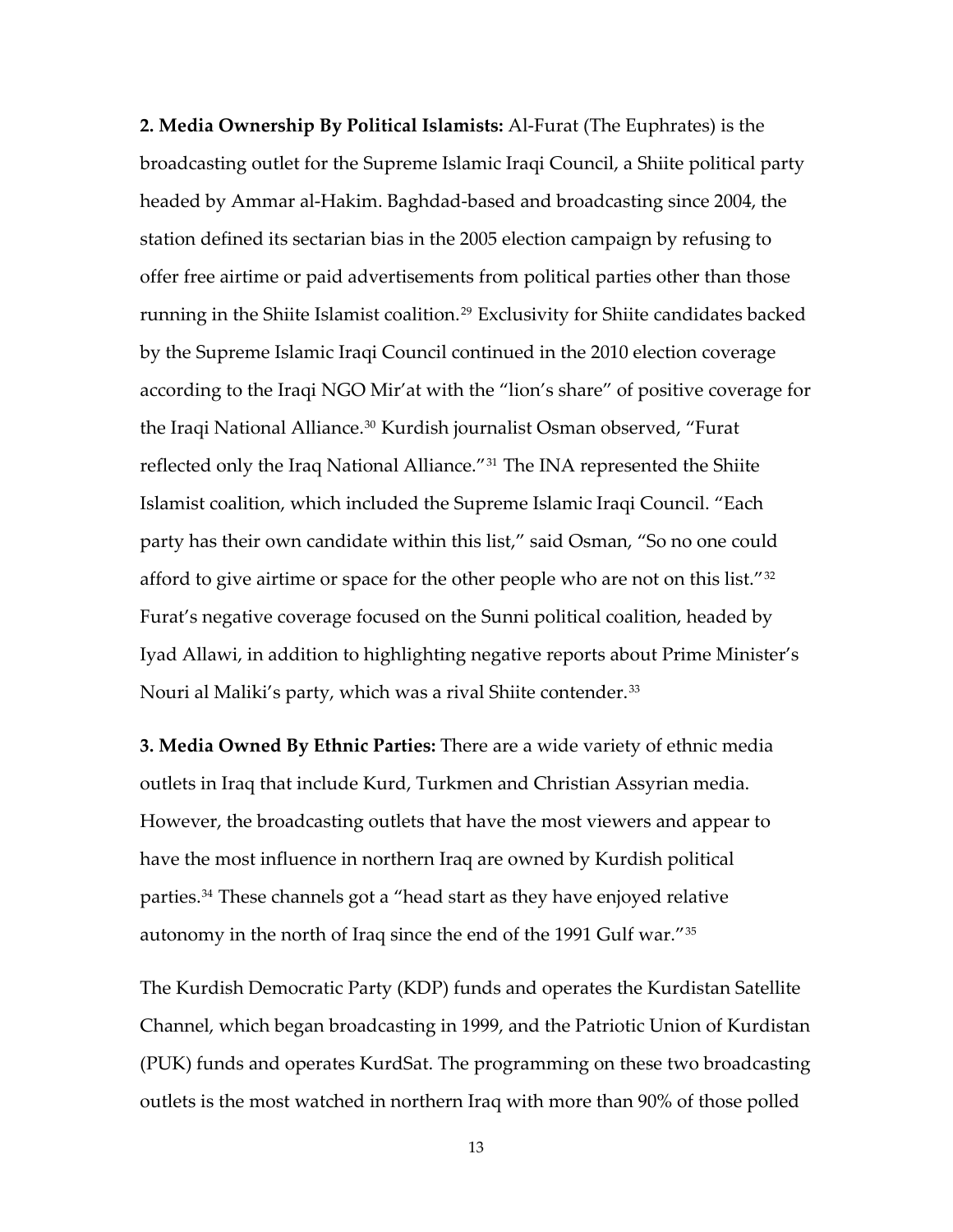saying they watched in a 2010 media survey.<sup>[36](#page-41-1)</sup> These stations reflect the political priorities of the PUK and the KDP respectively, despite claims by staff journalists of editorial independence. The news content reflects the biases of the political parties and "suggests that both channels serve as mouthpieces for the parties."<sup>[37](#page-41-2)</sup> In the run up to the 2010 elections, the two major media outlets in Iraqi Kurdistan "only gave airtime for the candidates that they were following" and scrolled the names of Kurdistan candidates during news and entertainment shows throughout the broadcast schedule.<sup>[38](#page-41-3)</sup> The political parties running south of Iraqi Kurdistan received almost no mention at all.[39](#page-41-4)

**4. Private and Independent Media:** There are several satellite channels based outside Iraq that do not receive funding from political or religious groups. These outlets are commercial stations with additional financing by Iraqi and Sunni Arab investors. Some have additional support from Arab governments. While claiming independence, their critics argue that "due to sectarian ownership," these channels have a clear Sunni Arab bias.[40](#page-41-5)

Al Baghdadia ranks in the top 10 stations watched by Iraqis.<sup>[41](#page-41-6)</sup> The channel began broadcasting from Cairo, Egypt, in 2004 and mainly focuses on news and entertainment. The bias of the broadcasts was described on the Newseum Web site: "The station is often critical of the new Iraqi government and of the U.S. presence in Iraq." Dr. Awn Hussain al Khaskhlok, an Iraqi businessman who once worked for Saddam's intelligence agency, founded the station and, despite his Shiite background, the station's editorial policy reflects a Sunni point of view.[42](#page-41-7) The channel became headline news outside the country when journalist Muntadhar al‐Zaidi threw his shoes at U.S. President George W. Bush during a press conference in Baghdad on December 14, 2008.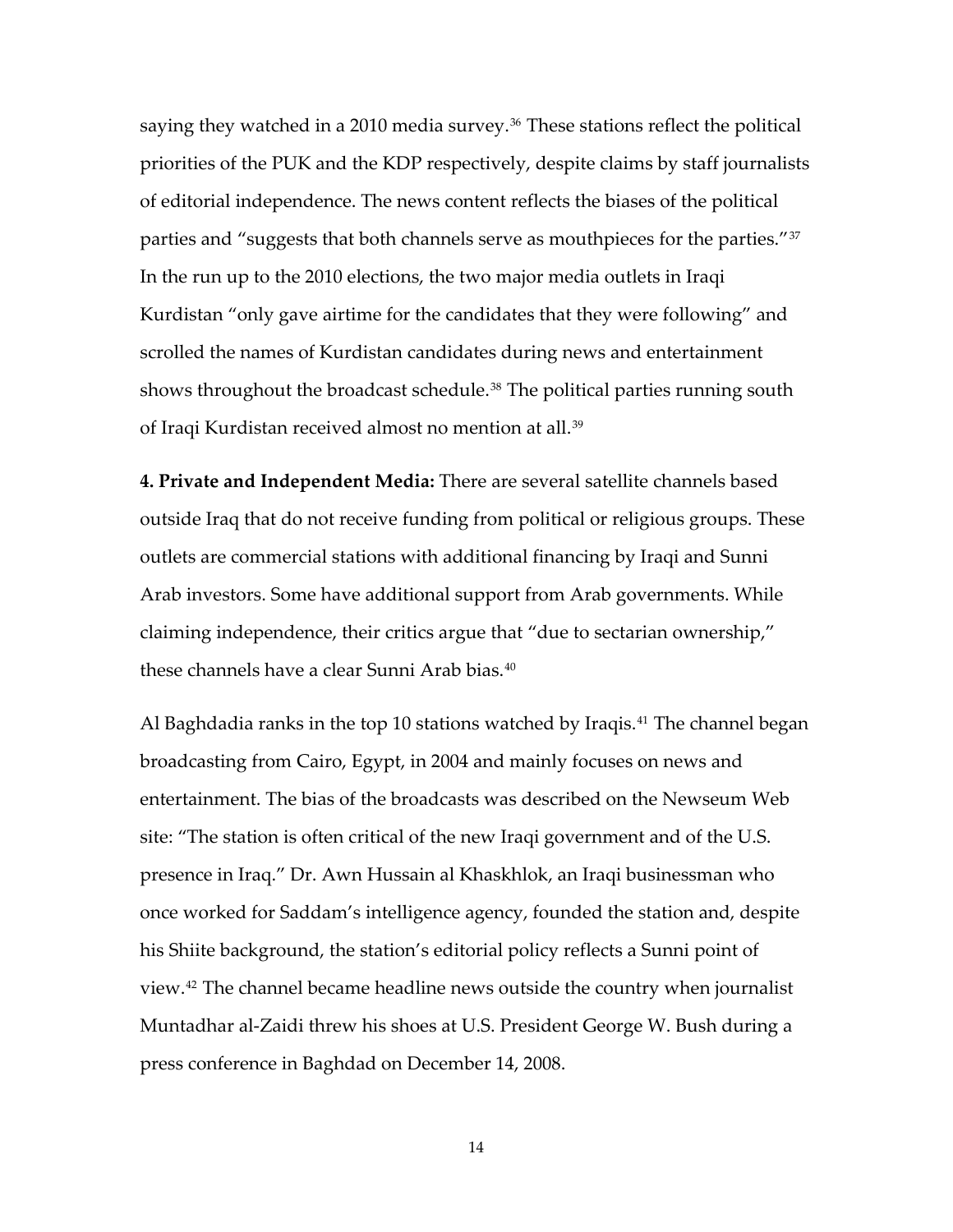Al‐Diyar (The Homeland) based in Beirut, Lebanon, began broadcasting in February 2004. The station is run by Faysal al‐Yasiri, who worked in television and radio during the Saddam regime. The station's funding comes, in part, from Arab Radio and Television Network (ART), which is owned by Saudi billionaire entrepreneur Salih Kamil. Al‐Diyar is primarily an entertainment outlet with some news programs.

Al‐Sharqiya, launched in 2004, is the most popular television channel in Iraq, with a mix of original entertainment programs and news programming tailored to an Iraqi audience.<sup>[43](#page-41-8)</sup> The drama and comedy productions are written and produced by Iraqis in an Iraqi dialect, mostly by exiles in Damascus and Amman. The only non‐Iraqi content is the cartoons.

Sharqiya is owned by Iraqi businessman Saa'd Bazzaz, who once headed Iraq's state media but in 1992 broke with Saddam, fled the country and returned after the American‐led invasion. Sharqiya earned a reputation among Shiite government officials as a "Sunni" channel, in particular when Sharqiya news‐ readers wore funereal black on the day that Saddam Hussein was executed. Soon after, the Iraqi government ordered Sharqiya's closure, charging Bazzaz with inciting sectarian violence. Bazzaz moved his operation to Dubai and continued to compete for the loyalty of Iraqi audiences. Often Sharqiya won the contest with witty comedies, contests and reality shows. In the 2010 elections, Sharqiya's coverage was skewed toward the Sunni coalition headed by Iyad Allawi. The Mir'at monitoring team concluded that the channel backed Allawi while negative coverage was directed at the Prime Minister.[44](#page-41-9)

Since the fall of Saddam the Iraqi media landscape has emerged as a distinctly Iraqi model, explained Mohamad Abdul Dayem, an Iraq specialist at the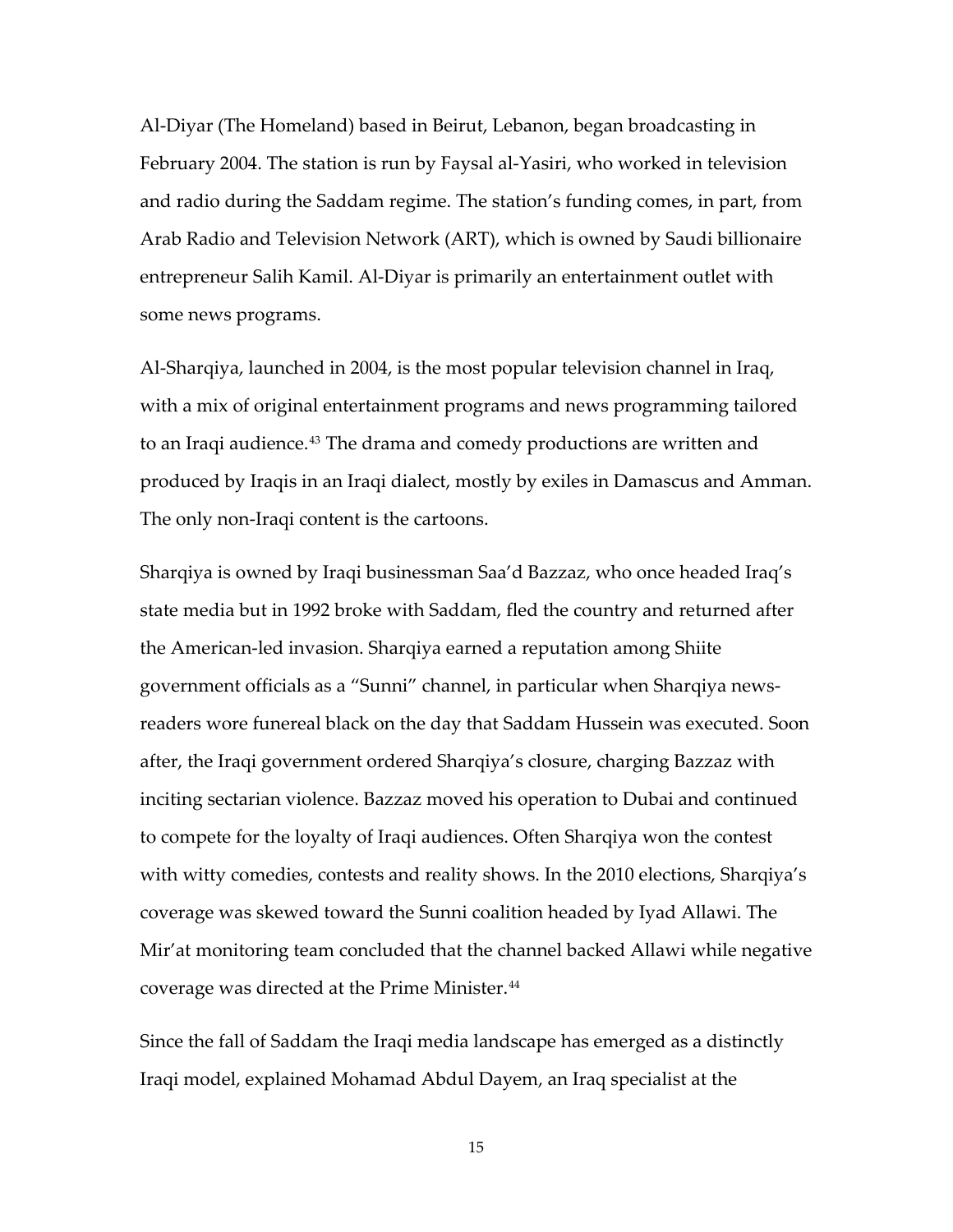Committee to Protect Journalists. "The landscape is pluralistic, but not necessarily free."[45](#page-41-10) Media researcher Ibrahim al Marashi described a system where freedom of speech is guaranteed in the constitution, but there is no guarantee that an Iraqi journalist can cover a story, and access to information is severely restricted. He notes: "Certain political parties are content when their media expresses their political platform, but will violently target journalist and media professionals who may report on news in a way that displeases them."[46](#page-42-0)

#### **WHAT ARE THEY WATCHING BY THE NUMBERS**

Seven years after the rebirth of the Iraqi media, there are some surprising insights from a series of extensive media surveys conducted in the fall of 2009 and the spring of 2010. While limited in scope, the data is some of the most detailed ever assembled in interviews across the country. The surveys show that the vast majority of Iraqis get news and information almost exclusively from broadcast outlets. Television news is the dominant means of political communication and information. While there are hundreds of newspapers published in Iraq, only a small segment of the population reads the daily press. The polling indicates that a vast majority does not use the Internet, although many of those surveyed indicate that they are interested in using this media tool. Those who do use the Internet are primarily under 30 and they treat the Internet as a means of communication, primarily in e‐mails and web chats, rather than a primary source of news. The surveys show that almost every home in Iraq has at least one television, and the majority watches news programs for more than an hour a day. Many Iraqi viewers report watching more than five channels which means they are sampling multiple opinions across the sectarian media divide. But at the same time, there is deep skepticism of the news and information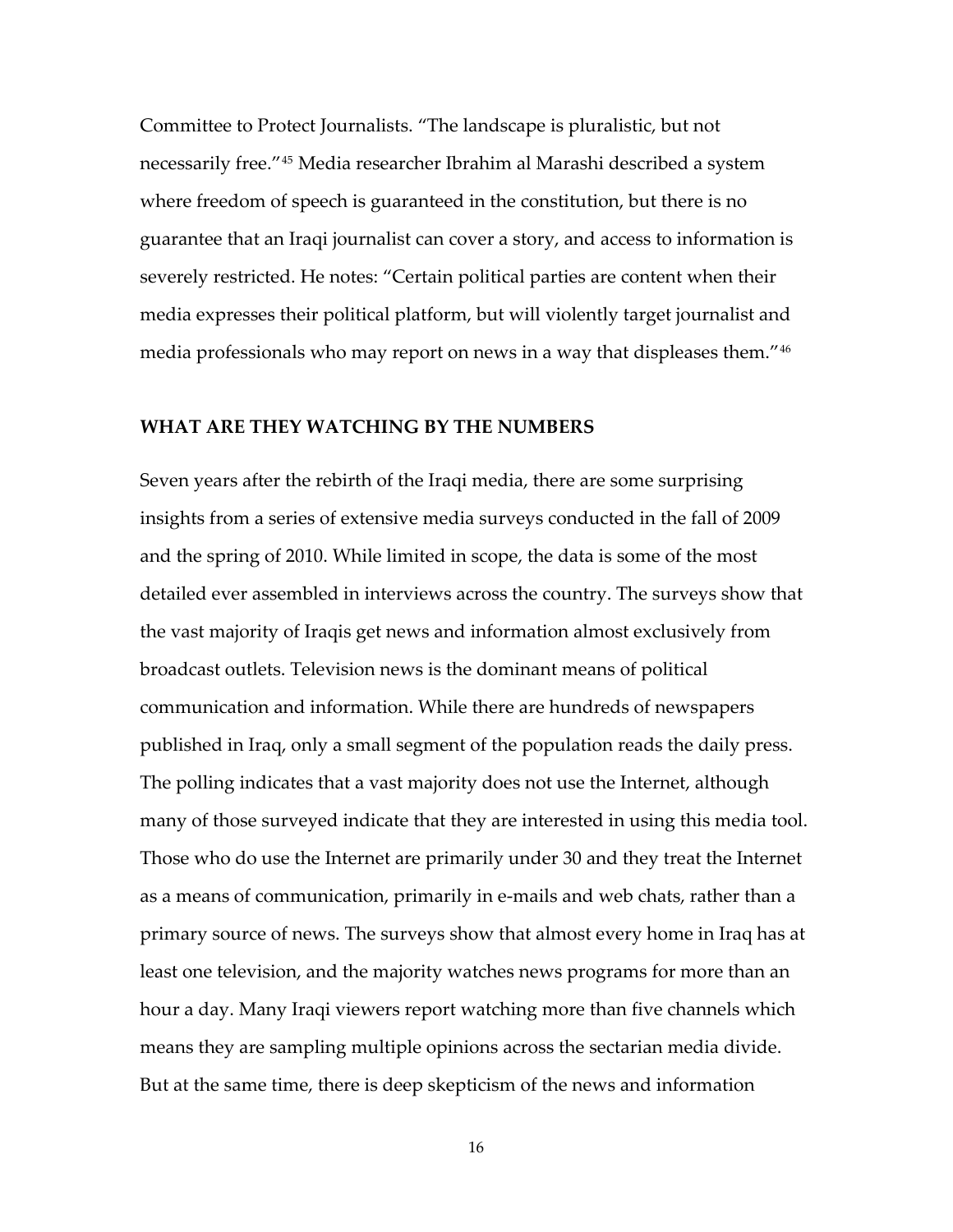available, a low level of trust in the information that is presented on Iraqi channels as well as the international outlets available.[47](#page-42-1)

Iraqi viewer patterns would be a puzzle in a Western context. Matthew Baum, a professor of global communications at Harvard University, has done extensive research on American audience response in an increasing partisan media landscape. His research shows that viewers tend to avoid media outlets that don't support their point of view: "When you have perception of partisan media, 'a dog in the hunt,' people will be attracted to their side's message," said Baum, "because people tend to be cognitive misers and don't like to expose themselves to dissonance more than they have to. The bottom line is people are powerful dissonance avoiders, and that is universal."[48](#page-42-2)

But Iraqis appear to invalidate this "universal" pattern by tuning in to a variety of news outlets that challenge their views or at least expose them to competing interpretations of events. "In a place like Iraq, where everything is volatile, where things can swing at any time and the institutions might collapse," said Baum, "you have a much greater stake than a western democratic citizen, so you might be more willing to look more broadly."[49](#page-42-3)

#### **STRATEGIC SOCIAL DATA**

One method to document the sectarian viewpoint of the various media outlets is to chart a particular news story that has sectarian connotation for Iraqis. How many times does the issue appear in news broadcasts? Who delivers the message? The story must have implications for all of Iraq's ethno-sectarian communities with a degree of national importance. Measuring the media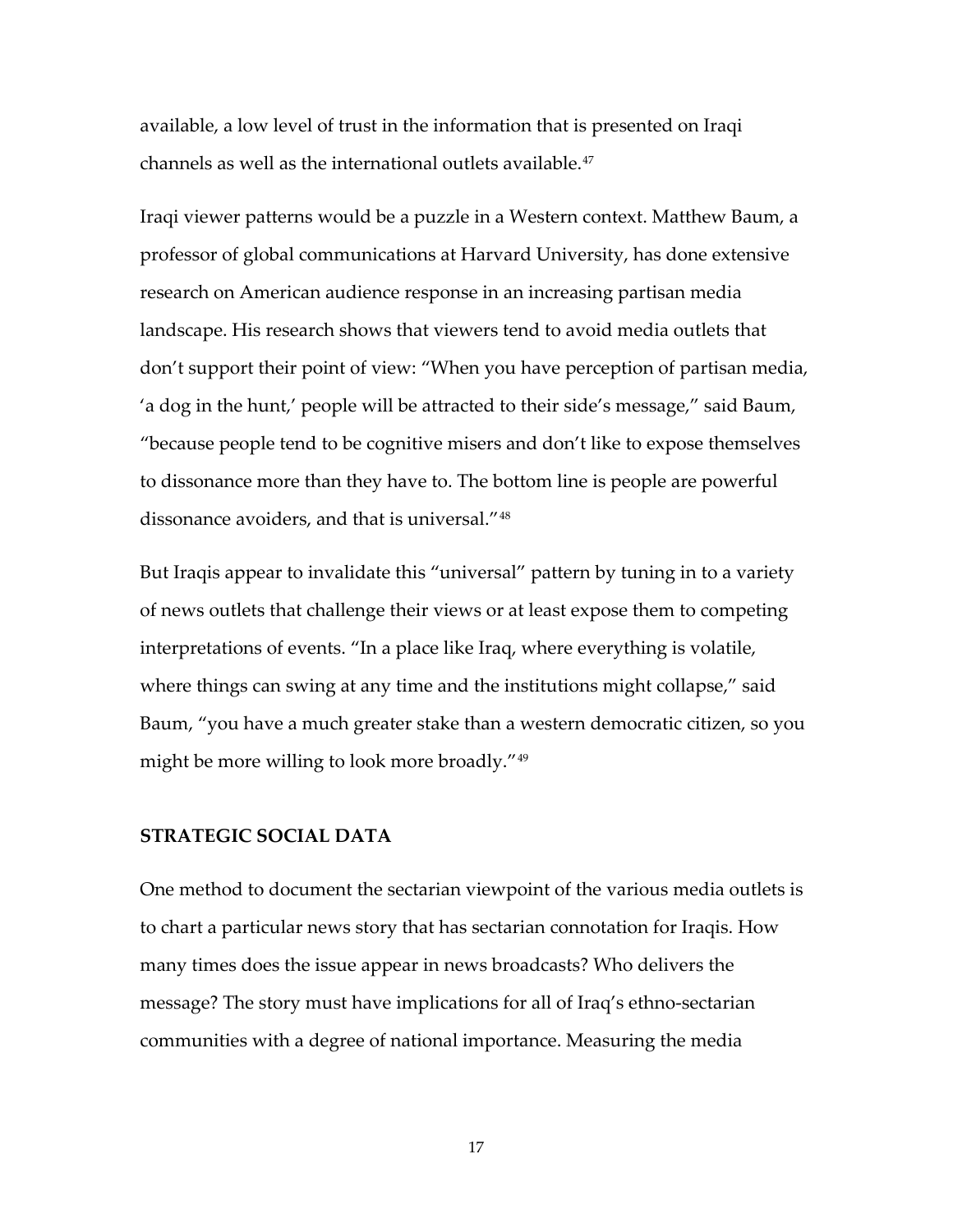coverage is an indication of the editorial policy of the news broadcast in the sectarian media landscape.

One news event that meets the criteria concerns the actions of Iraq's Supreme National Commission for Accountability and Justice. In January 2010, the Commission disqualified more than 500 candidates for the March parliamentary elections in Iraq. The Commission, a Shiite‐dominated governmental body, barred mostly prominent Sunni politicians because the candidates had alleged connections to the outlawed Ba'ath Party, which ruled Iraq under Saddam Hussein. Many Sunnis maintained that the commission is biased and operating on a sectarian agenda to exclude them from the political process. Philip Frayne, a spokesman for the United States Embassy, expressed his reservation on the Commission's role: "Our concerns about the way de‐Baathification took place stem from the perception that it was being used for political gain."[50](#page-42-4)

The Commissions actions were also condemned internationally. Human Rights Watch called the rulings arbitrary, subjecting candidates to "unreasonable restrictions."[51](#page-42-5) Middle East director Sarah Leah Whitson charged, "We do not support the use of vague and secret powers to keep the government's political opponents from participating in an election."[52](#page-42-6)

This paper examined the number of news reports on the Commission's actions over a four‐week period in the spring of 2010 with the help of Strategic Social, a media and research company based in Virginia. The analysis examines media content surrounding a particular event that had ramifications for all of Iraq's ethno‐sectarian communities.

Strategic Social has been engaged in extensive monitoring of the Iraqi media for more than four years, using native Iraqi speakers to monitor news for content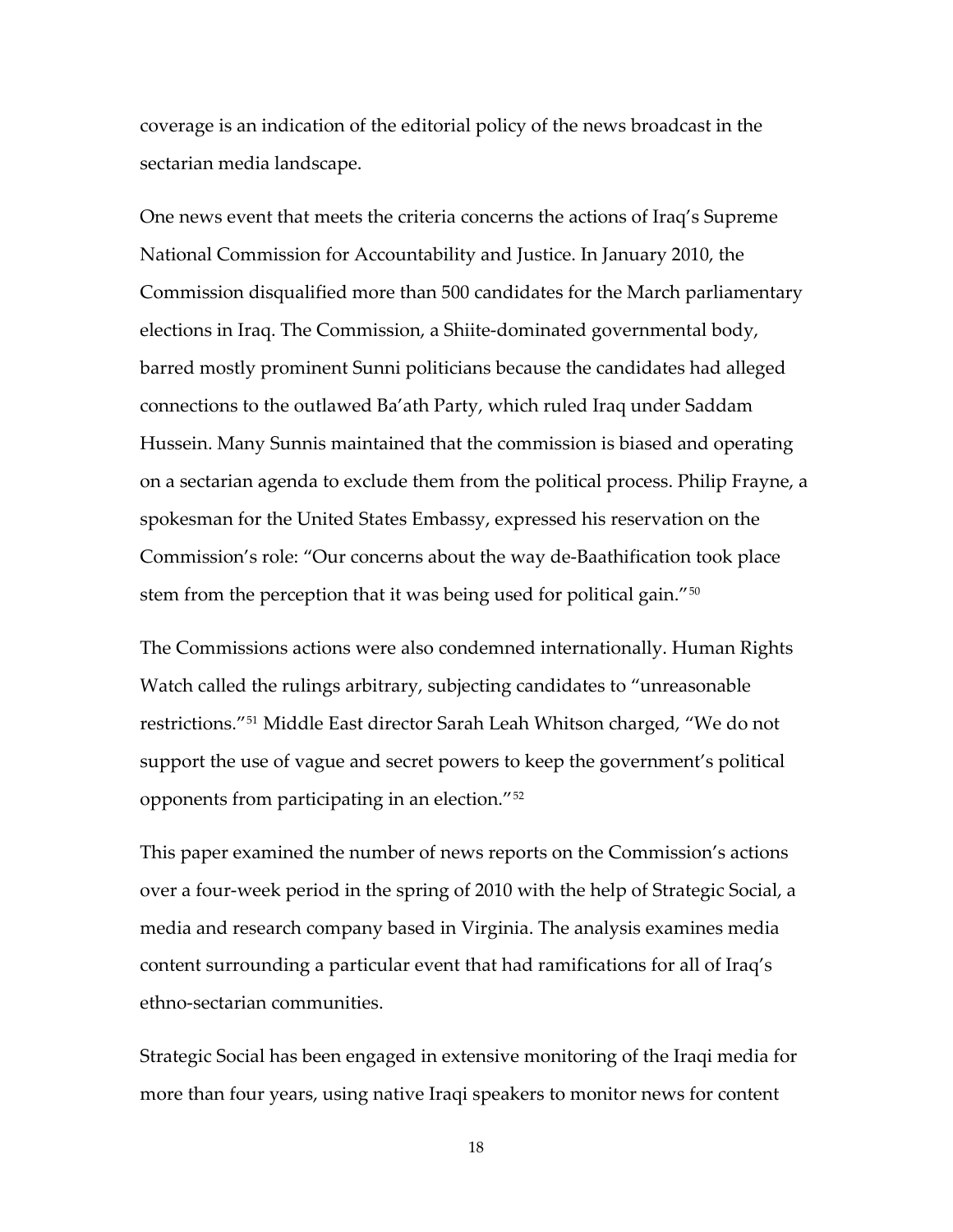and media messengers. Matt Tirman, the director of corporate development, agreed to provide data for this Shorenstein Center research paper charting the Commission story across Iraqi media outlets for the period pre‐and post election. The monitoring was extensive, although the stories were not weighted for positive or negative content. The reports appear as part of regularly scheduled news broadcast. This Shorenstein Center research study limited the selections to five satellite broadcast stations. Those chosen for this review are 1. Sharqiya, 2. Iraqiya, 3. Furat, 4. Baghdadia, and 5. Kurdistan TV, because these outlets reflect the major ethno‐sectarian outlets in Iraq.

The following chart from Strategic Social shows that the broadcast outlets most associated with a Sunni point of view present more news stories on the decisions of the Commission than channels most associated with a Shiite point of view. News broadcasts in Iraqi Kurdistan provided substantially fewer than the outlets that broadcast in the Arabic speaking part of Iraq. Furat, the broadcast arm of the Islamic Supreme Council of Iraq, broadcast the least amount of all the outlets chosen.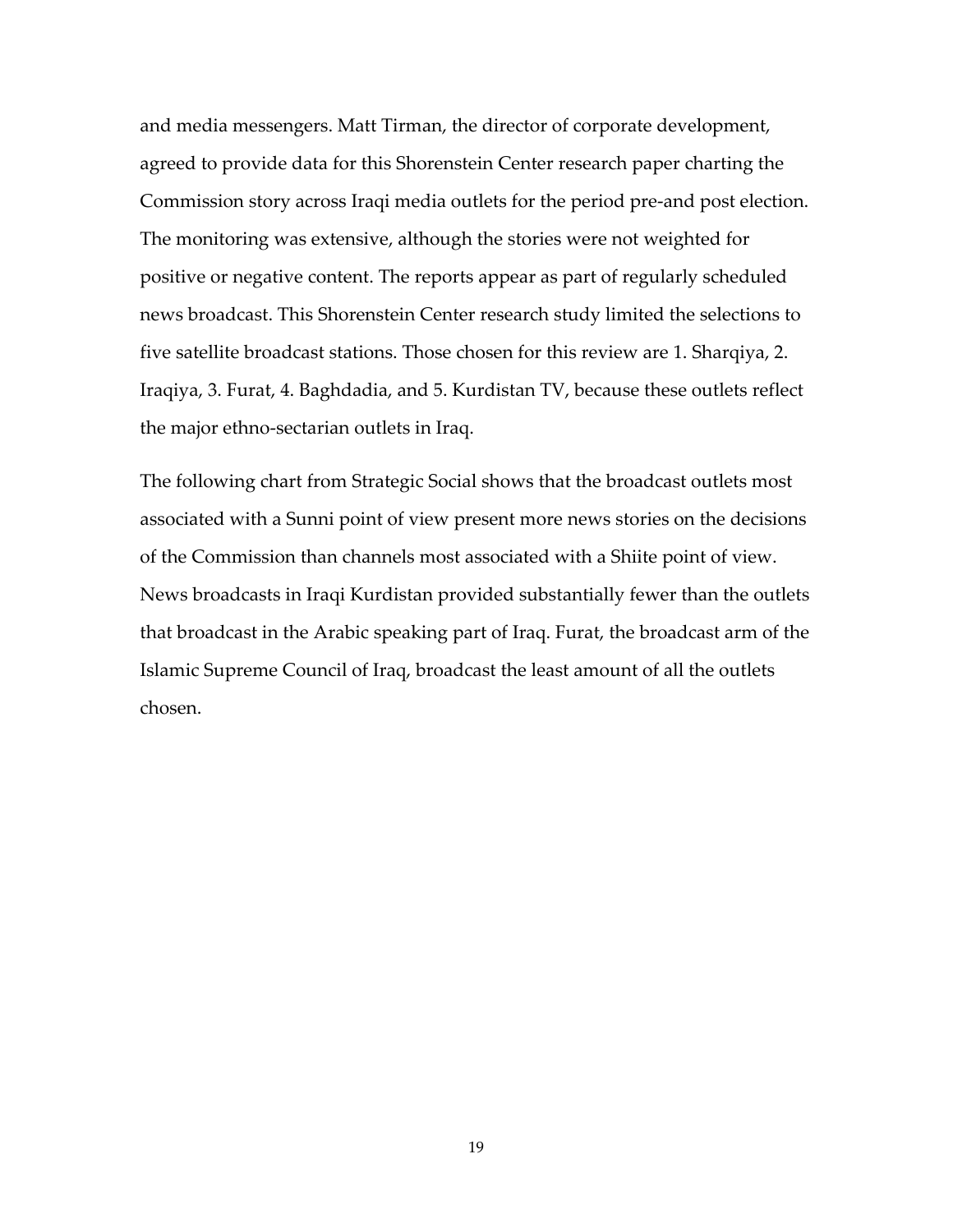

The Commission's ban on mostly Sunni politicians had the most relevance to Sunni audiences according to the volume of coverage. The results, explains Matthew Baum, offers a validation of patterns that have been measured more extensively in the Western media. "Human beings pay more attention to bad news, things that are threatening, than positive news. It's an evolved trait," said Baum. Anecdotal news coverage in the Western news media demonstrated that Sunnis perceived the Commissions actions as a threat. Satellite broadcast news operations are interested in maximizing the number of viewers, and this particular story followed the Western news maxim, "if it bleeds, it leads." According to Baum, this is a classic media strategy: "The real core cause is we want to provoke as much anger and resentment as possible. Bad news riles people up and good news doesn't. Basically, bad news is good news." At least for broadcaster operations concerned with their core audience.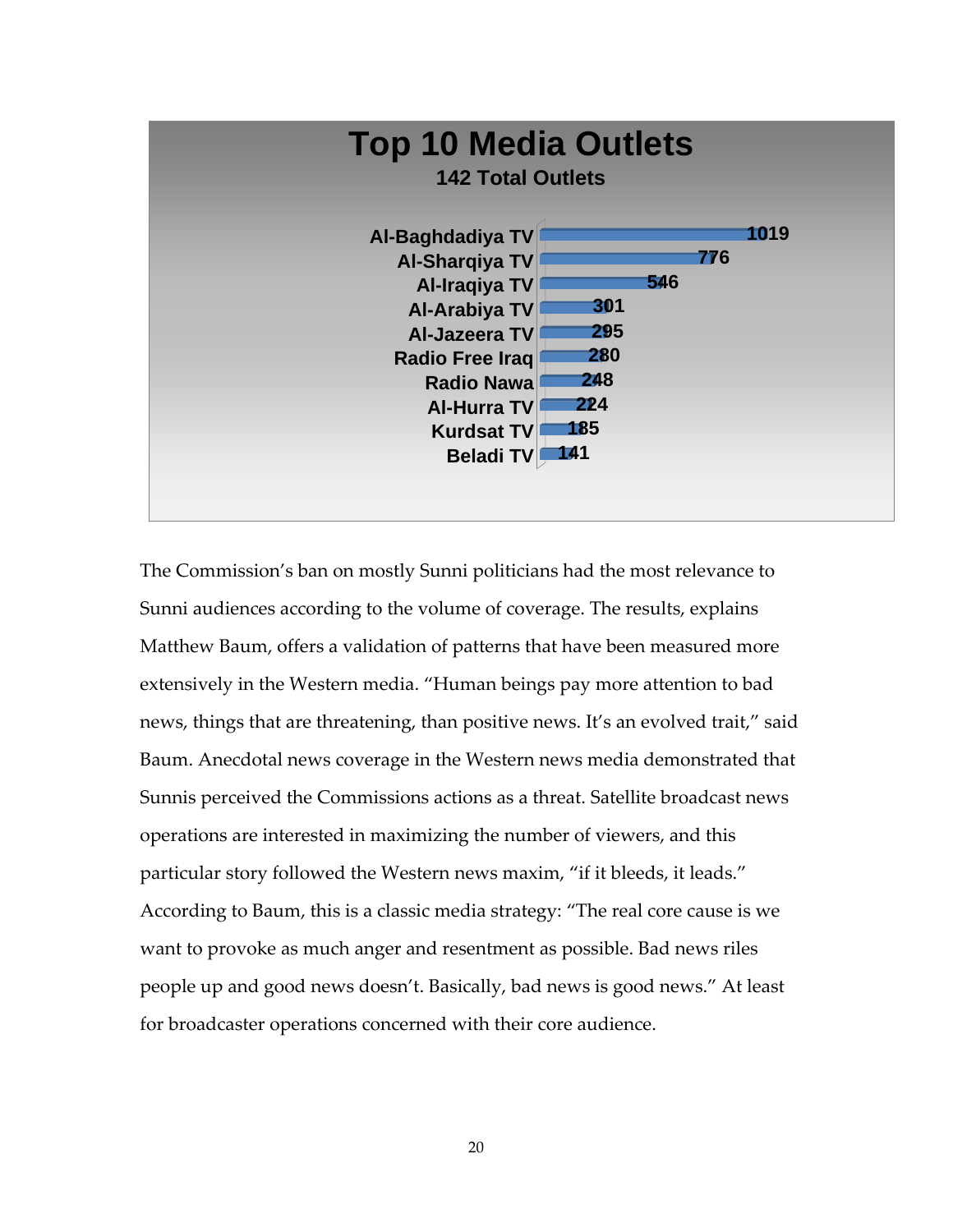The news outlets most identified with the Shiite community, Furat and Iraqiya the state‐run media—broadcast the Commissions actions far less than Sunni outlets. "For them," said Baum, "it's not a threatening story. It's consequential, but not a bad news threat. They are not going to pay as much attention." Matthew Baum's global media analysis is similar to the conclusions drawn by media researcher Ibrahim Marashi in a content analysis he published in 2007.

Marashi analyzed the dynamics of the Iraqi media and concluded, "The content analysis of the various ethno‐sectarian channels did not find coverage that directly demonized the other communities. However, each sectarian and ethnic group uses their media to demonstrate that they are the victims in Iraq's ongoing violence."[53](#page-42-7) When Marashi was analyzing news content, sectarian violence in Iraq was evident on the street. In the context of the 2010 election, the sectarian tensions played out in politics, but the same patterns appear evident in the news coverage across the various sectarian outlets.

#### **CREATING THE SYSTEM—THE LONG SHADOW OF EARLY MISSTEPS**

There are many studies and research papers documenting the failures of the Bush administration in creating a new independent media system in post‐conflict Iraq. There is unanimous criticism of the Pentagon's role in hiring a defense contractor with no media experience to transform Saddam's state‐controlled television, radio and newspaper outlets into a "free media" system modeled after the Public Broadcasting System within the first year of the U.S. occupation.[54](#page-42-8)

Even before American bombs fell in Baghdad, the Pentagon's Defense Contracting Command awarded a no‐bid multi‐million dollar contract to a San Diego–based defense contractor, Science Applications International Corporation,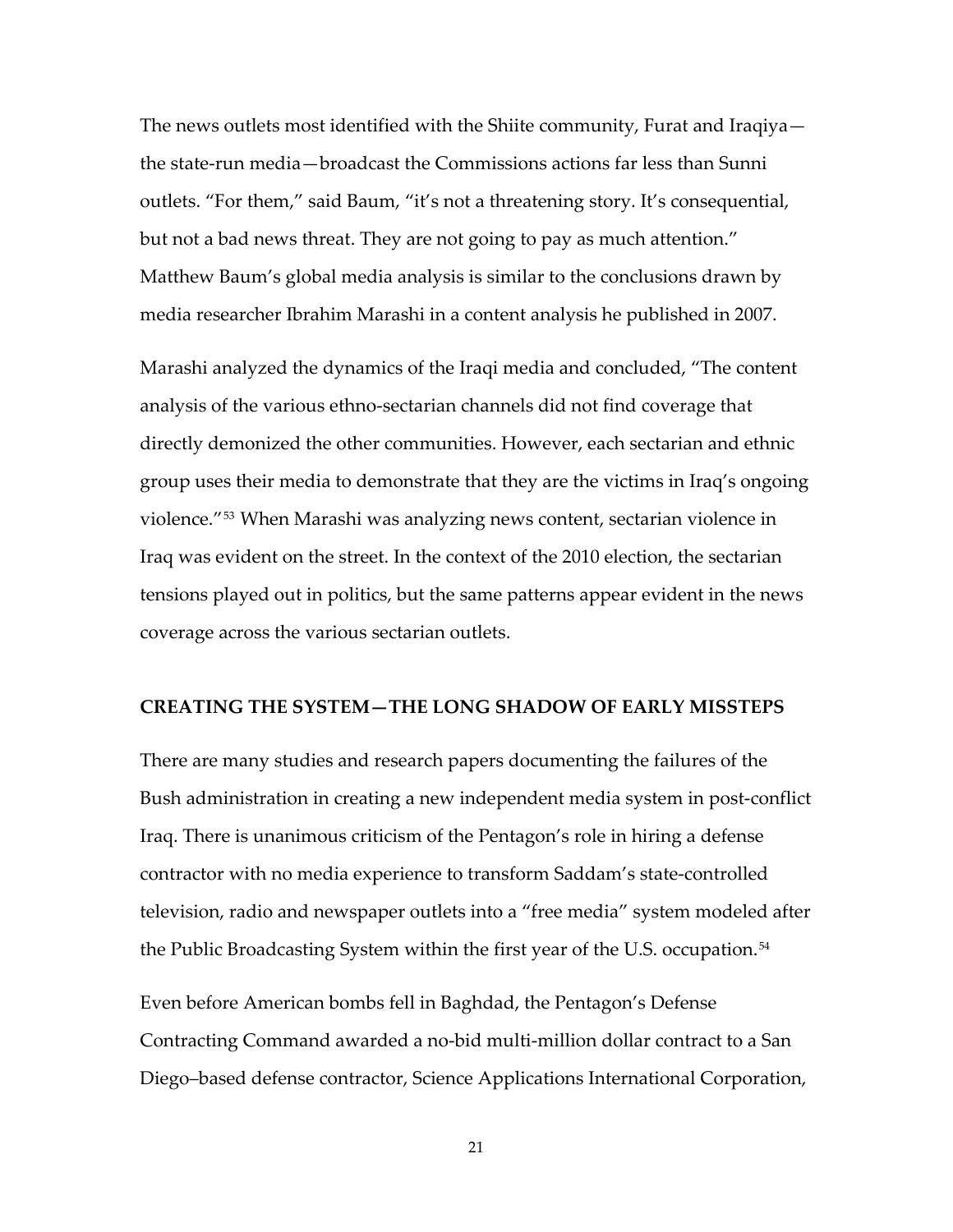to develop the "Iraq Free Media Project." SAIC was tasked with goals outlined in a January 2003 Defense Department plan for a new media in Iraq that "can serve as a model in the Middle East where so much Arab hate‐media are themselves equivalent to weapons of mass destruction."<sup>[55](#page-42-9)</sup> The Iraqi Media Network (IMN) began broadcasting in May 2003, but was not a model for Middle East broadcasters or for the private media channels that began to operate in the open environment of post‐Saddam Iraq. David Hoffman, president of Internews Network, an international nonprofit organization that develops independent media, called the Iraqi Media Network the "worst mess I have ever seen in my life $^{\prime\prime}$ <sup>[56](#page-42-10)</sup>

The alternative channels, financed by political parties by Arab businessmen, and Iraqi entrepreneurs, offered entertainment and news programs with an editorial bias that reflected the growing sectarian identity inside Iraq. Media researcher Ibrahim Al Marashi faulted the Coalition Provisional Authority for concentrating money and efforts on one channel and failing to make that channel a model for independent broadcasting: "One of the constructions of the CPA was an Iraqi media network with the aim of reinforcing a national identity, but the ability to accomplish that goal was mired in banal contracting and confused goals during a critical period."[57](#page-43-0)

The Harris Group, a company that manufactures broadcasting equipment, replaced SAIC after winning the Pentagon's next multi‐million dollar contract in late 2003. More experienced international media development NGO's did not compete for the contract because the program was run by the Department of Defense rather than the State Department. The Harris Group partnered with a Kuwaiti telecommunications company and the Lebanese Broadcasting Corp. that offered the first organized media training for the Iraqi staff.<sup>[58](#page-43-1)</sup> In the same year,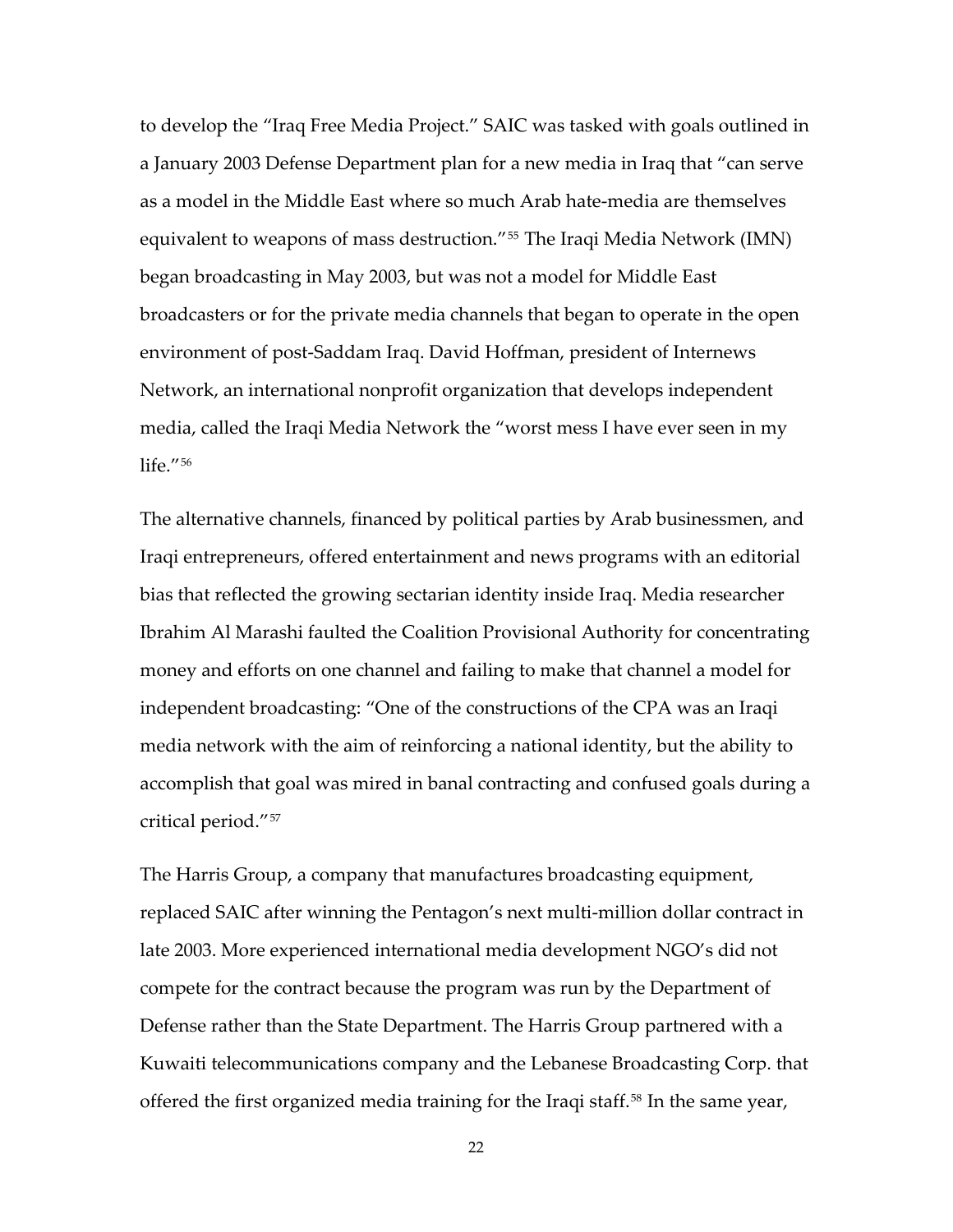the CPA rebranded the Iraqi Media Network (IMN) as Iraqiya TV and hired J. Walter Thompson to launch a public relations campaign "to convince Iraqis that IMN or Iraqiya was credible."[59](#page-43-2) Despite the PR campaign, Iraqiya's credibility and popularity only improved when the U.S.‐run media was handed over to the Interim Iraqi Government in January 2005.<sup>[60](#page-43-3)</sup>

As Prime Minister in 2004‐2005, Iyad Allawi played a role in shaping the state‐ run network. He made his approach to media freedom explicit in the early days of his tenure when he stated, "… we will not allow some people to hide behind the slogan of freedom of the press and media."[61](#page-43-4) In November 2004, as the U.S. military carried out "Operation Al‐Fajr" (Phantom Fury), a mission to recapture the town of Fallujah from Sunni insurgents and Al‐Qaeda militants, Allawi warned Iraqi journalists to cover the battle in ways that reflected the official government stance or face unspecified consequences.[62](#page-43-5) The government's media regulatory body issued guidelines for news coverage of the Fallujah campaign, requiring news outlets to "set aside space in your news coverage to make the position of the Iraqi government, which expresses the aspirations of most Iraqis, clear." The official guidelines concluded: "We hope you comply, otherwise we regret we will be forced to take all legal measures to guarantee higher national interests."[63](#page-43-6)

Iyad Allawi's approach in shaping the state broadcasting policy in post‐Saddam Iraq was a disappointment for all those who had hoped for a new era of media freedom in Iraq. The state broadcasting service, Al‐Iraqiya, became a symbol of the complexity of building institutions in the midst of conflict. In 2006 the Christian Science Monitor presented a harsh assessment: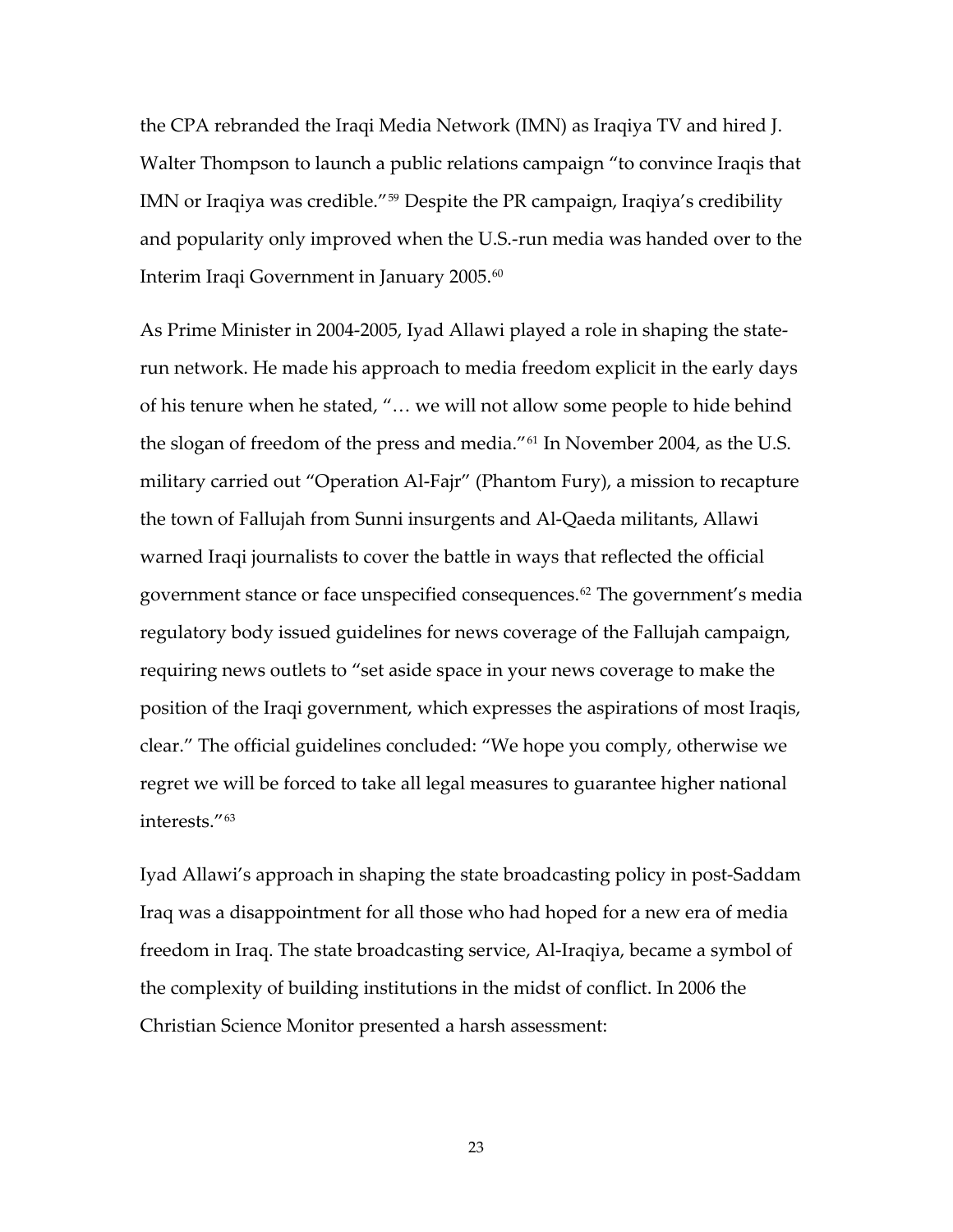Al Iraqiya was meant to stand as a model of a burgeoning independent press, but seems to have instead become one more political spoil for its competing factions

…. The Iraqi Media Network (Iraqiya) is another factor that is helping to turn Iraqi society into a sectarian society.[64](#page-43-7)

#### **THE LEGACY OF THE CPA**

The long legacy of the U.S. role in media development is not in the name of the Iraqi media network, nor it's programming, but in creating the most significant measures in the early days of the occupation that remain media policy to this day. As head of the CPA, L. Paul Bremer issued three legal orders that created the Iraqi Media Network, crafted an independent government agency to regulate the Iraqi communications industry, and constructed the groundwork for censorship—a model adopted by successive Iraqi governments.

In March 2004, Bremer signed "Order Number 65: Iraqi Communications and Media Commission," in which he designed an independent commission, the CMC, with an annual budget of U.S. \$6 million to regulate the Iraqi communications industry, including television and radio as well as the Internet and telecommunications.[65](#page-43-8)

The CMC was designed as an independent body that reported to parliament rather than the Prime Minister's office—a "watchdog" over the media in Iraq with authority to regulate licenses. Order 65 outlined the responsibilities of the CMC, which included investigating any potential wrongdoing and determining whether a violation had occurred and imposing any sanctions. However, the CMC failed to fulfill its mandate from the start, said Hiwa Osman. "They don't exist. It is a joke and a scam. It was set up as if this was the United States."<sup>[66](#page-43-9)</sup>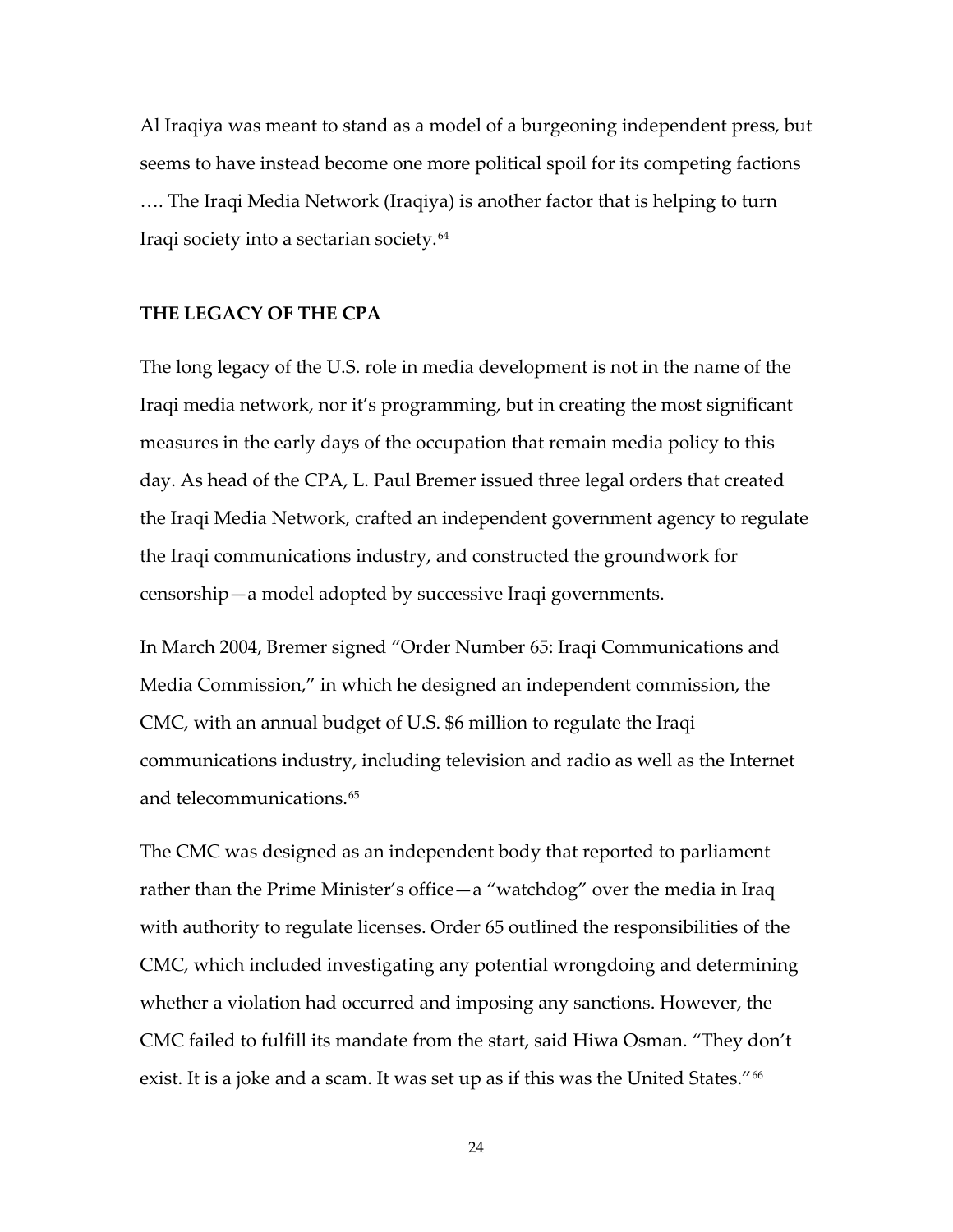When the United States handed over power in Iraq on June 28, 2004 to Iyad Allawi, the head of Iraq's interim government, one of the first casualties was the CMC. As Hiwa Osman observed in the weeks following the handover, "As soon as Allawi took over, he smashed everything. He disbanded the CMC and appointed his head of security as the head of the media commission and called it the high media commission. Then we ended up with an illiterate spare‐parts dealer as head of the Iraqi media."[67](#page-43-10)

The CMC was later reconstituted when Nouri al‐Maliki became Prime Minister, but the "watchdog agency" was plagued by conflicts within an ineffective government bureaucracy. The United Nations Development Programme, (UNDP) the UN's global development network, issued a report in 2009 on the shortcomings of the media regulatory bodies in Iraq:

"Conflict between the CMC and the Ministry of Communications continues, as does confusions and lack of clarity regarding their relative roles. The CMC has officially asked the ministry a number of times to establish government policy so that the two bodies can coordinate on its implementation so far with no result.<sup>[68](#page-44-0)</sup>

The conflict had consequences for shaping Iraq's media landscape. As the UNDP report pointed out, "a large percentage of broadcasters remain unlicensed and thus are illegally on the air," and licensing of broadcast outlets was largely halted. Another drawback to the authority of the media commission—the CMC's limited power is confined to Baghdad. The Commission has no offices in Iraqi Kurdistan or in southern Iraq. As the UNDP report confirms, "Contrary to legal requirements of Order 65, broadcasters in Kurdistan, Iraq, are not, in practice, licensed by the CMC, but instead, thru the regional authority."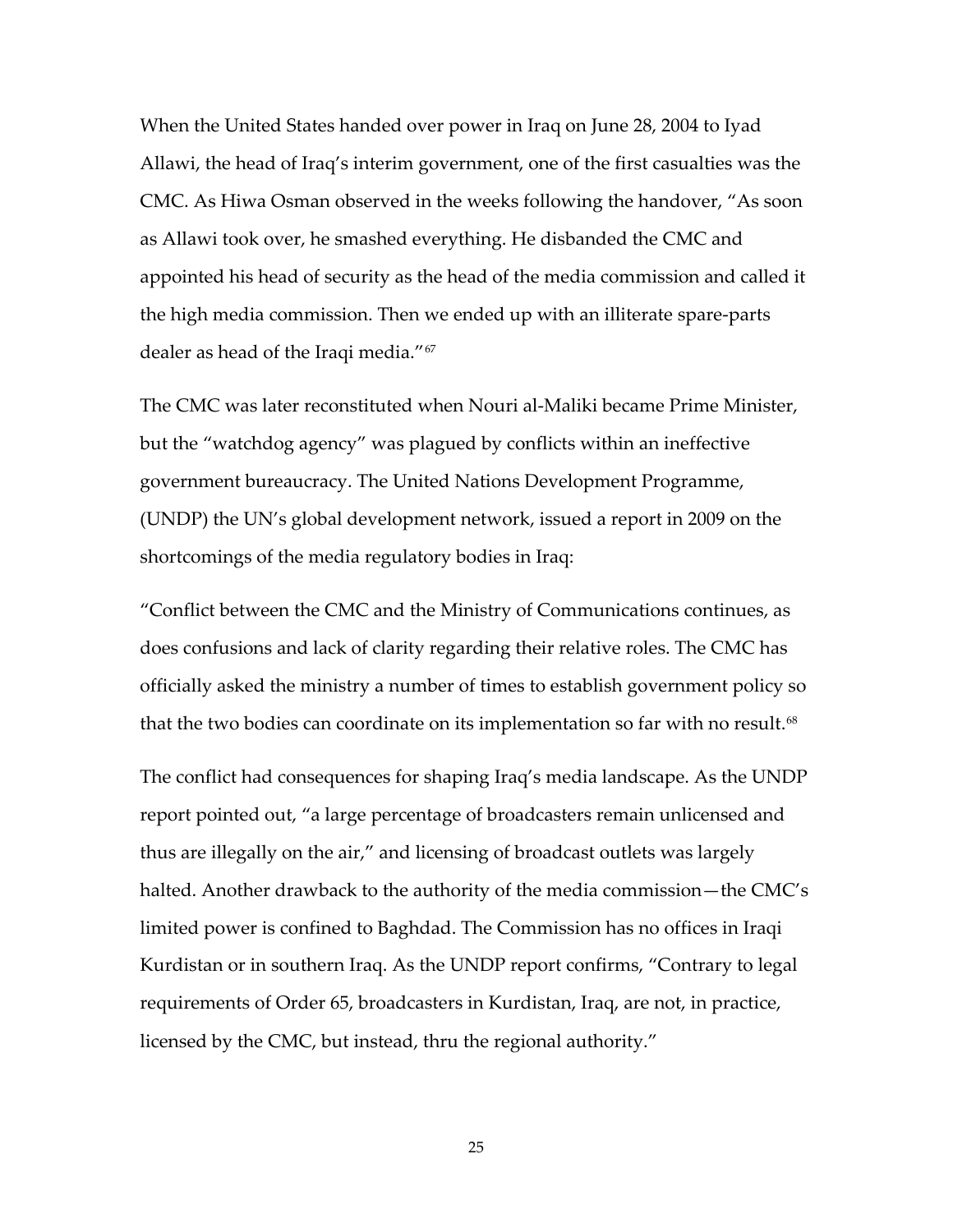Journalist and media development specialist Hiwa Osman points out that this self‐imposed constraint means that Iraq has no national media policy. "Baghdad is Arab," he explained, referring to the language differences between Baghdad and Kurdistan "There is no one in Baghdad who is able to monitor Kurdish media or even watch it." Iraq's multi‐language reality is also not addressed on state‐run television. There are no Kurdish language programs on the state‐run media, said Osman. "Iraqiya is the only state‐funded broadcasting outlet. Look at the numbers, how many Kurdish programs? None. We are 17.5% of the population. We are 17.5% of the money spent on Iraqiya. What do we get in return? Nothing."[69](#page-44-1)

#### **ORDER 14: FAR‐REACHING CONSEQUENCES**

While there are draft laws under consideration in the Iraqi Parliament to replace the American‐written Order 65 with an Iraqi crafted media law, there are no plans to dismantle Order 14 issued in the first months of the occupation. L. Paul Bremer imposed the order at a time of growing unrest in the country. Order 14 allowed the CPA to close down media outlets accused of incitement to violence, civil disorder, rioting, or actions against coalition forces.[70](#page-44-2) Bremer, as CPA administrator, wanted a legal tool to rein in the media that he believed was undermining Iraq's stability. Critics complained that Order 14 opened the way for arbitrary media censorship because of vague definitions of incitement.

One of the first applications of Order 14 was the closure of a newspaper, Al‐ Hawza, controlled by Muqtada al Sadr, the outspoken anti‐American Iraqi religious leader and politician. Douglas Griffin, with the Albany Group, a media development NGO that worked on media policy in the run up to the U.S. invasion, said that outside experts criticized Order 14 as soon as it was issued: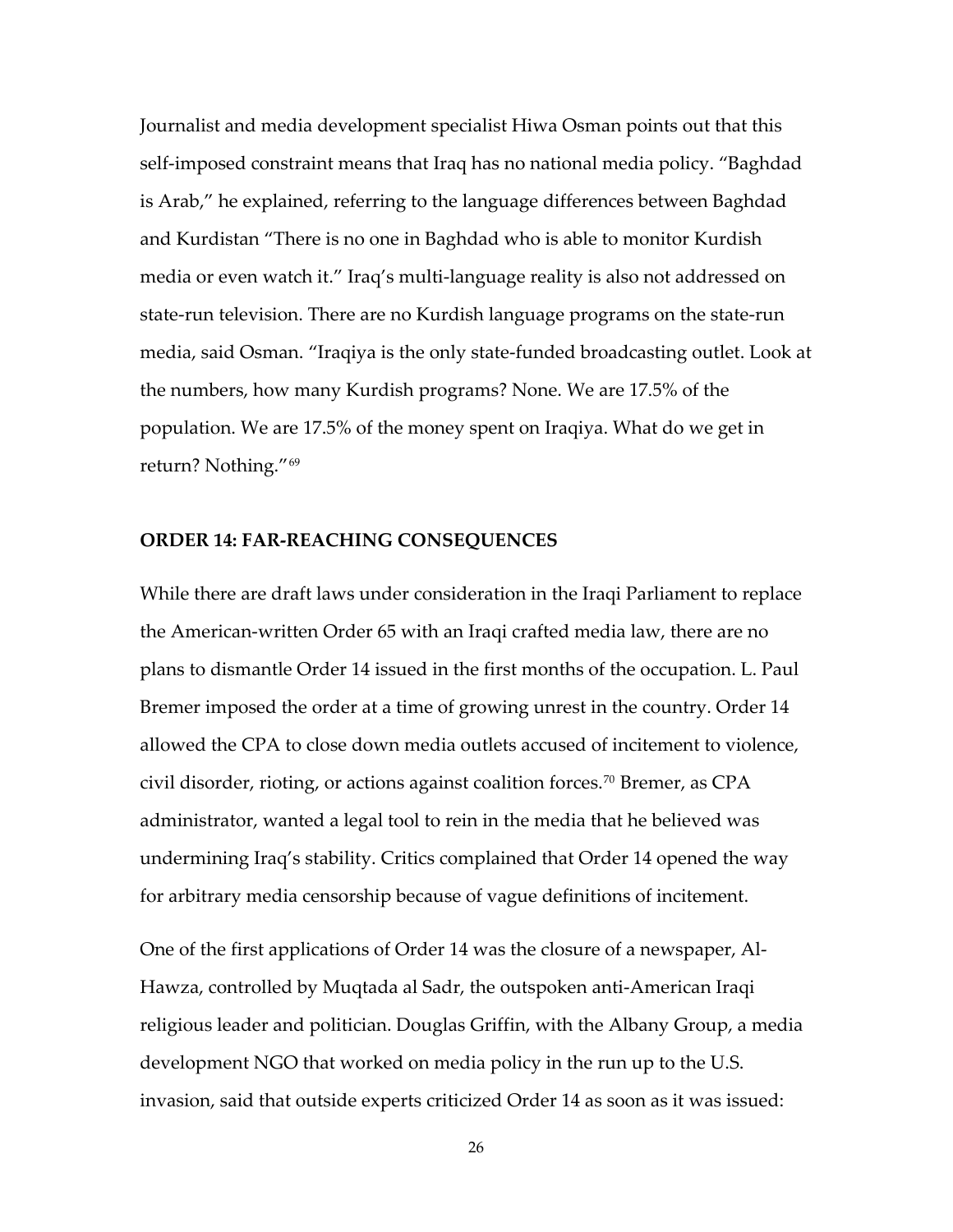"Order 14 is terrible. It was designed to shut down Sadr's newspaper. It is exactly what we are advising against. Don't act too heavily."[71](#page-44-3)

Simon Haselock, a member of the British Media Development team working alongside the CPA, also argued against implementing Order 14: "The most egregious element of Order 14 is its lack of due process, placing all power in the hands of the CPA Administrator and thus, by implication after the handover in June 2004, in the hands of the Interim Prime Minister."

Order 14 remains a controversial tool because the definition of incitement is not in keeping with international standards, according to the 2009 UNDP report. "It allows the government to impose sanctions directly on the media. It does not establish fair enforcement procedures or guarantee adequate due process protection. It includes the sanction of imprisonment."[72](#page-44-4)

In the months ahead of the 2010 parliamentary elections, the Iraqi government began to flex unused regulatory muscles over the Iraqi media. The role that the media would play in an election was still a matter of conjecture. Polling data was not conclusive enough to make connections between media campaigns and voting patterns. However, this election differed from the first two national ballots in that the election lists were "open." For the first time, Iraqis would be able to vote for individual candidates rather than political parties and coalitions. In the 2010 parliamentary campaign, individual names mattered. Considering that the vast majority of Iraqis turned to broadcast and satellite channels for news, information and political communication, the media could play a role in the campaign. The U.S. Inspector General's 2010 report noted a quiet change in the government's approach to media regulation: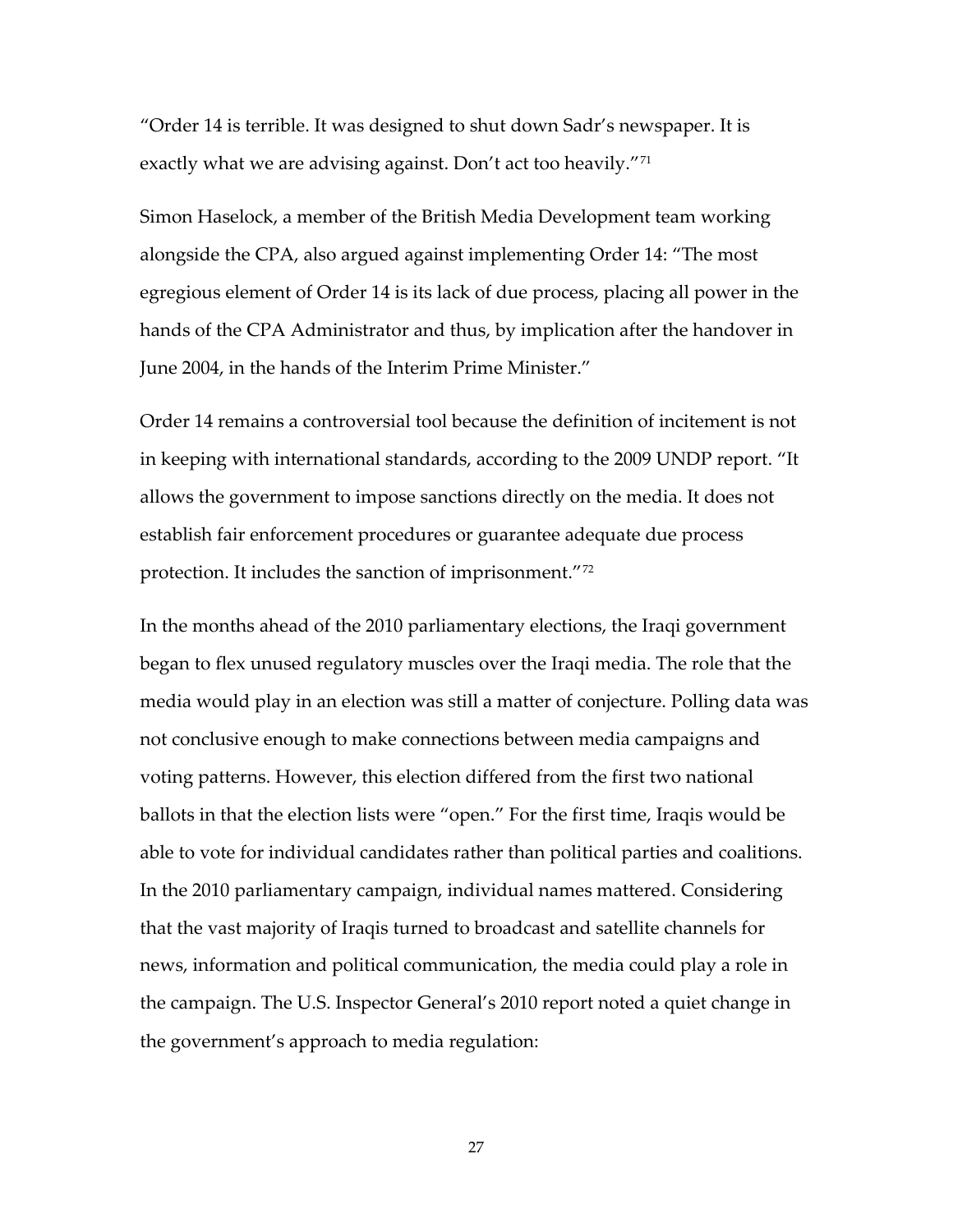"Since 2003, Iraq's media outlets have operated in an atmosphere of unprecendenct journalistic frredom from government censorship. This may be changing. The October 25, 2009 bombings of the ministry of justice and the baghdad provincial council prompted a spate of negative media coverage of the performance of GOI officials. Shortly thereafter, the ministry of communications imposed a \$5,000.00 license fee on all broadcast media outlets operating in iraq."[73](#page-44-5)

In addition to the licensing fee, the CMC issued a set of licensing standards that included prohibiting "material that incites violence or sectarianism," with immediate sanctions, as well as closure for certain first-time offenses. The CMC also added a requirement that all media outlets submit a list of employees to the government. The new requirements stirred protests inside and outside Iraq.

#### **AN 'UGLY TURN OF TIDE FOR FREEDOM OF EXPRESSION'**

On April 12, 2010, Human Rights Watch called on the Iraqi government to "suspend media regulations that impose tight media restrictions on the country's broadcast media." In the letter of complaint, HRW charged that the new regulations "empowered the agency to cancel licenses even after the first minor violation" and called on the Iraqi Parliament to stop "intimidation and abuse aimed at muzzling members of the media," in what HRW called a "general and ugly turn of tide for freedom of expression in Iraq."[74](#page-44-6)

The new rules and regulations issued by the Ministry of Communications and the CMC came after a year of legal threats against private, independent Iraqi media outlets. Government officials launched a wave of libel suits, an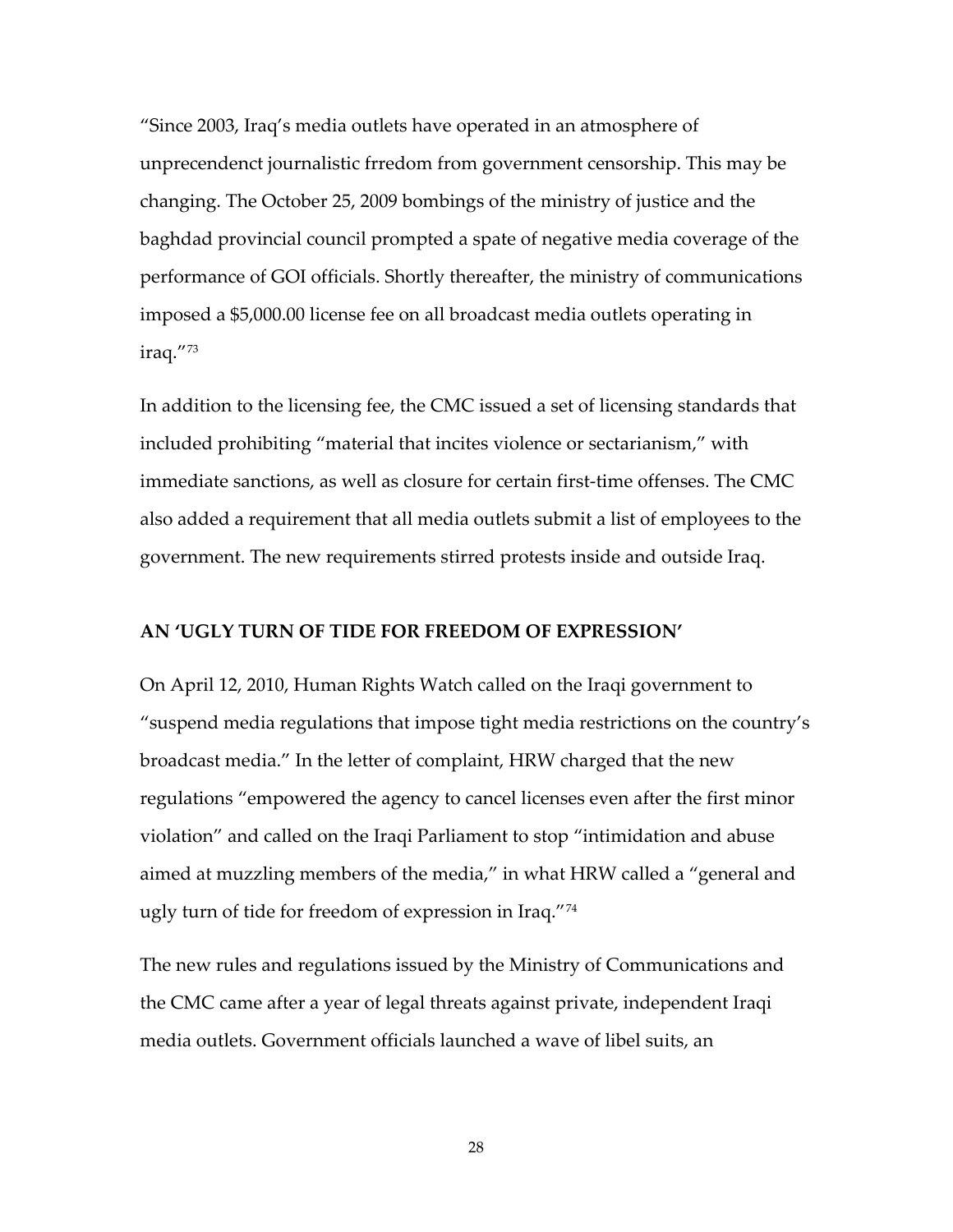unprecedented legal assault against private media using L. Paul Bremer's Order 14 and Saddam era laws that proscribed criticizing government officials.

In March 2009, the oil minister and the head of the Al Mansour Company sued the newspaper Al Baynanat al Jedidia for articles alleging corruption within the company. In addition to the libel charges, the Minister and the head of Mansour demanded over \$700,000 in damages.

In April 2009, the head of the state railway company sued the privately owned television station al Diyar over a report about poor working conditions for its employees in Anbar province. An appeal court awarded the company \$70,000 in damages. Sharqiya television was sued for "misquoting" a top military spokesman, and the court imposed a fine of \$74,278. In May, the Trade Minister sued over newspaper reports implicating him in alleged corruption involving members of parliament. Again, the damage claim was ruinous in the Iraqi economic climate, at \$124,000.

Reporters Without Borders, an international media watchdog group, publicly condemned the lawsuits. The watchdog group issued a stinging critique, claiming that freedom of the media was under threat: "The future of media has been jeopardized by heavy fines for damages. How can press freedom survive in Iraq in such an environment?"

The legal climate for journalists in Iraqi Kurdistan was even worse, said Mohamad Abdul Dayem: "In Kurdistan there is a boat load of these cases because in Kurdistan, the central power of the two parties that run the show is far more consolidated than the central authority in Baghdad. They've been suing journalists for years."[75](#page-44-7) The CPJ's report, "Attacks on the Press 2009: Iraq," pointed to government harassment, assaults and legal action as the greatest risk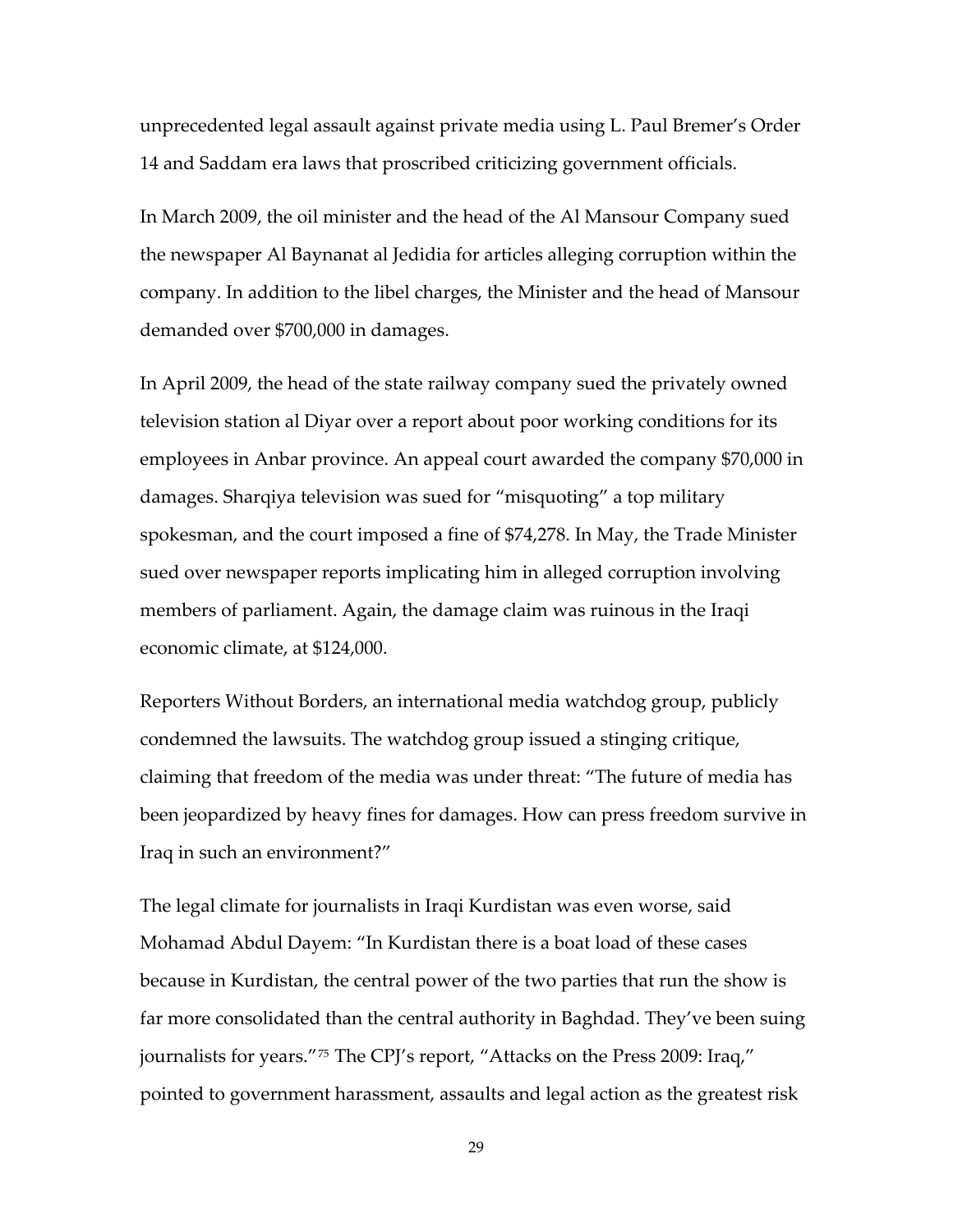to journalists and cited Ziad al Ajili, director of the Journalistic Freedom Observatory, a local press freedom group, for his assessment of the government approach: "Officials don't want journalists to write about things such as security issues, violations of human rights, lack of basic services, and corruption," Ajili went on to further note that, "They are imposing restrictions on journalists—and the direction they are taking is a move toward authoritarianism."

There is irony in the government's approach, explained Griffin, "The libel suits are brought under the old penal codes from the 1960's and 1970's."[76](#page-44-8) These are Saddam‐era laws used by a government that in all other measures is committed to abolishing the repressive system as practiced under Saddam's regime.

"When the government doesn't like something, they have these laws that are very broadly and widely written," said Griffin, referring to the libel laws under Saddam's penal code. These libel laws are technically on the books until the Iraqi Parliament passes new legislation. "The government tends to use the old laws selectively, said Griffin. "The old penal code is terrible and its conflicted with the constitution."[77](#page-44-9)

"The Iraqi judiciary depends on Saddam era laws," said Faisal Istrabadi, a law professor at Indiana University. "The question is, the law has to conform to constitutional principals. The law isn't bad, the system is bad."[78](#page-44-10) The Iraqi constitution ratified in October 2005 guarantees "freedom of press, printing, advertisement, media and publications," as long as it does not "violate public order and morality." The constitution, forged at a time of intense sectarian violence, made freedom of expression conditional, which weakens the guarantee. Without additional clarifications by the Iraqi Parliament, the freedom of expression clause has been interpreted by government action, said Istrabadi, who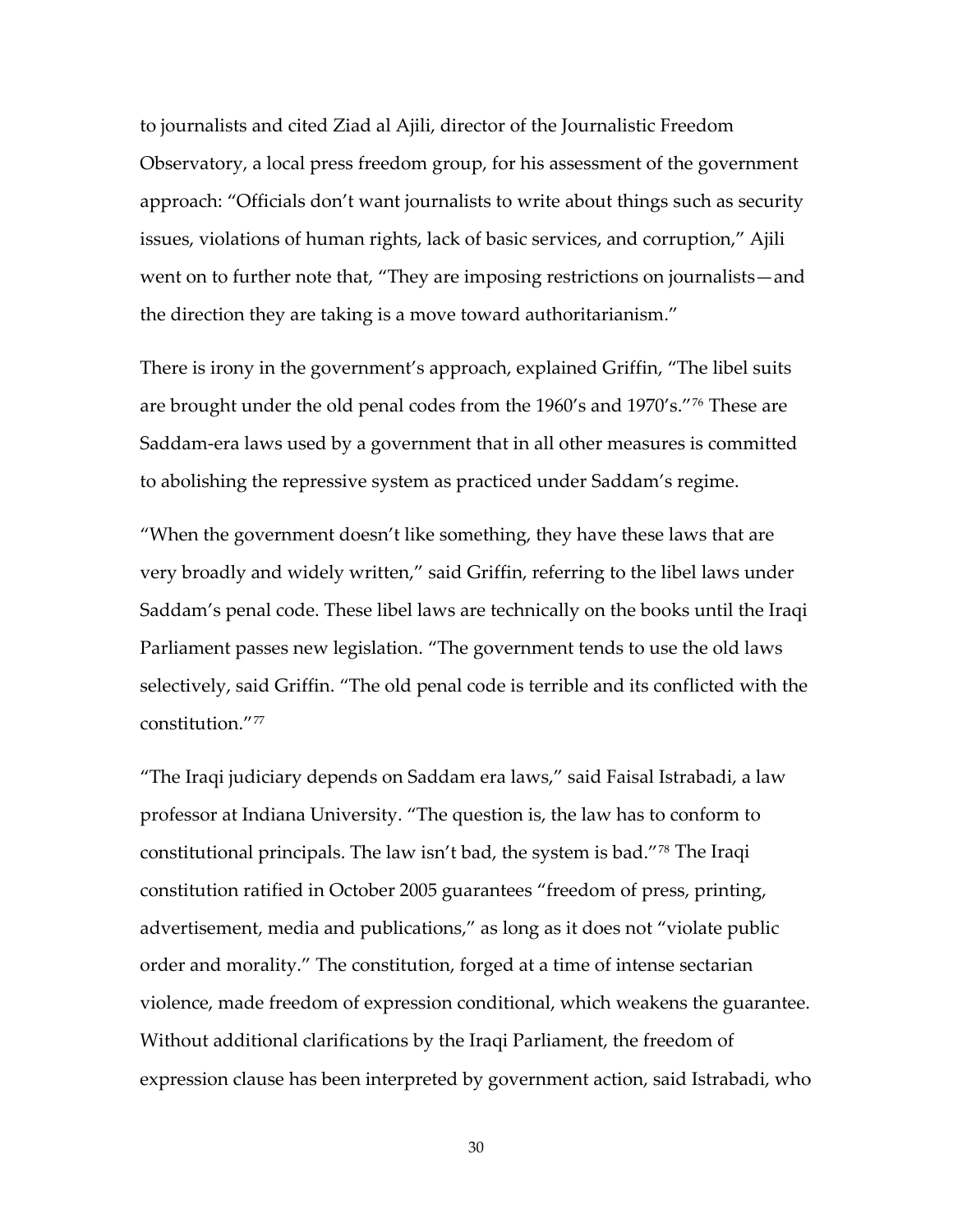served as Iraq's deputy representative to the United Nations and helped to draft the Iraqi constitution. He criticized the government's use of the old penal code because it does not conform to the new constitution and because, he said, "the totalitarian nature of the previous regime is carried over by the enforcers of the law."[79](#page-45-0)

#### **THE GUARDIAN CASE: A WIDENING NET**

On April 30, 2009, the *Guardian* newspaper published a headline with a Baghdad dateline: "Six years after Saddam Hussein, Nouri al‐Maliki tightens his grip on Iraq." The *Guardian* journalist, Ghaith Abdul‐Ahad, quoted unnamed sources from the Iraqi intelligence agency describing their view of Prime Minister Nouri al Maliki's approach to governance. "Maliki is running a dictatorship. Everything is run by his office and advisers; he is surrounded by his party and clan members. They form a tight knot that is running Iraq now. He is not building a country; he is building a state for his own party and his own people.<sup>"[80](#page-45-1)</sup>

Within a month of publication, Iraq's National Intelligence Service filed a defamation complaint against the newspaper's chief editor, Allen Resberger and reporter Ghaith Abdul Ahed, demanding \$1 million in damages and the disclosure of the unnamed sources. When the suit was announced, the *Guardian* reported that Prime Minister Maliki had called for the legal action and charged that the suit was "misguided."[81](#page-45-2) The Prime Minister publicly denied his involvement and in an email response to this author, the *Guardian* clarified the paper's understanding of Maliki's role, "Although Al‐Maliki was not a party to the action, he has the appearance of a 'sleeping' partner throughout as the bulk of the expressed concerns relate to him."[82](#page-45-3) This was the first time Iraqi officials had sued an international media outlet under Saddam‐era publication laws.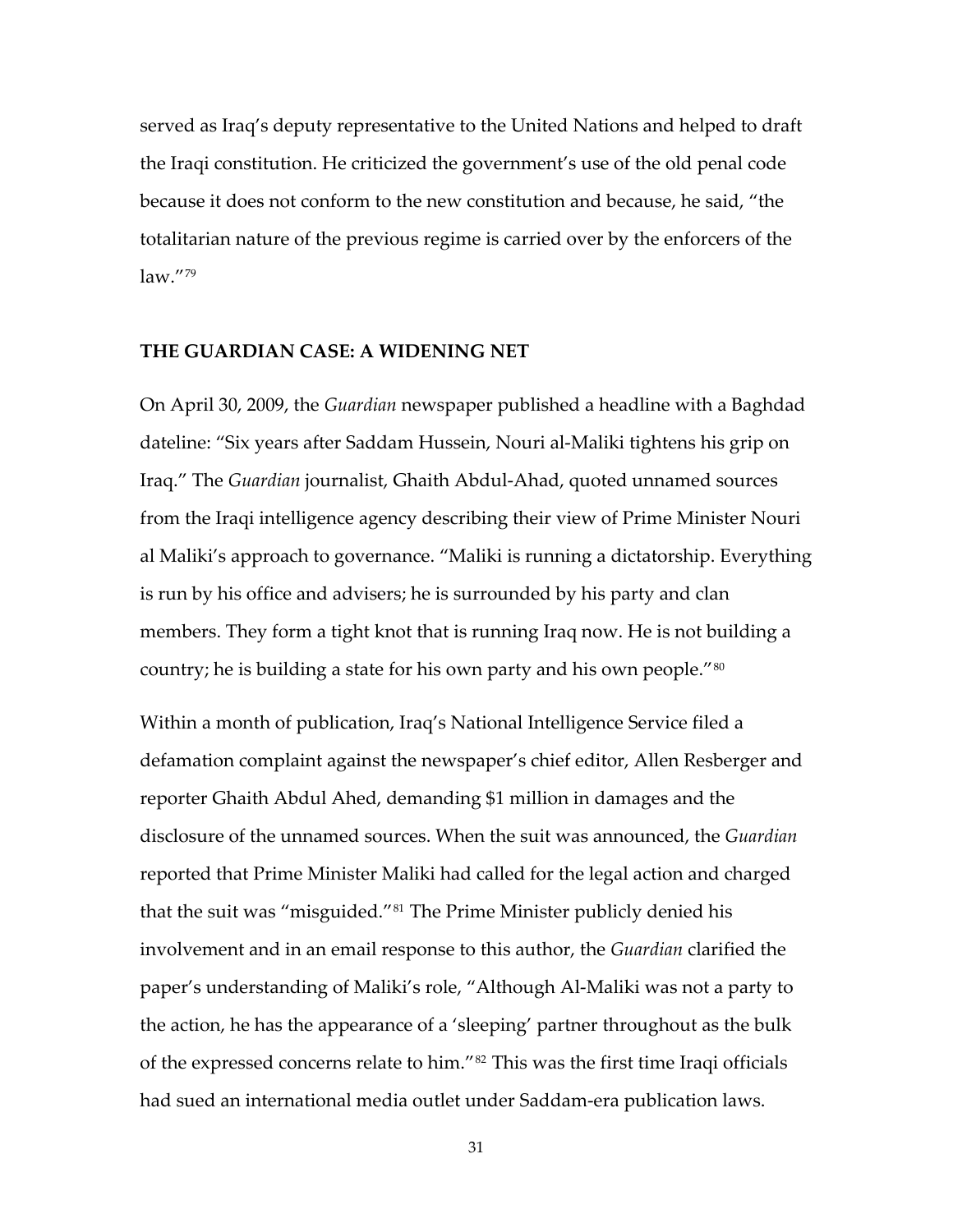The *Guardian* case set significant precedents, according to Ibrahim al Marashi, "it's the beginning of state monitoring of what international journalist are writing. I would say it's a curtailment, a set back for freedom of the press, and on a grander picture of what's happening in Iraq."[83](#page-45-4) The *Guardian* case also incorporated a number of new strategies by the government to control the domestic media that has now extended to the international press. According to Marashi, "The freedom of journalists to use unnamed sources, for example, trying to register the activities of journalists, the state's role in attempting to sue various foreign journalists, it is a state that is trying to exert control over the over the anarchy that allowed the media sphere to erupt in the first place."

The *Guardian* newspaper challenged the libel suit and hired an Iraqi lawyer to contest the fine. An Iraqi court commissioned a report from a group of three experts nominated by the Iraqi Union of Journalists, who concluded the article was not defamatory and thus no compensation should be granted. The panel of experts addressed the findings to the Judge of the Al‐Karkh Primary Court. "We did not find any statements or words of defamation in the article against the claimer [*sic*]," was the decision of the panel, and the findings cited Article 19 of the U.N.'s World Declaration of Human Rights. As the panel members pointed out, Iraq is a signatory of the U.N. declaration with includes the right of freedom of speech.[84](#page-45-5)

Chris Elliott, an editor at the paper, continued the court narrative in an email to this author:

In October, the experts delivered a favorable opinion saying they did not believe the article was defamatory, that it was based on opinions, that sources should be protected and that the *Guardian* article did not breach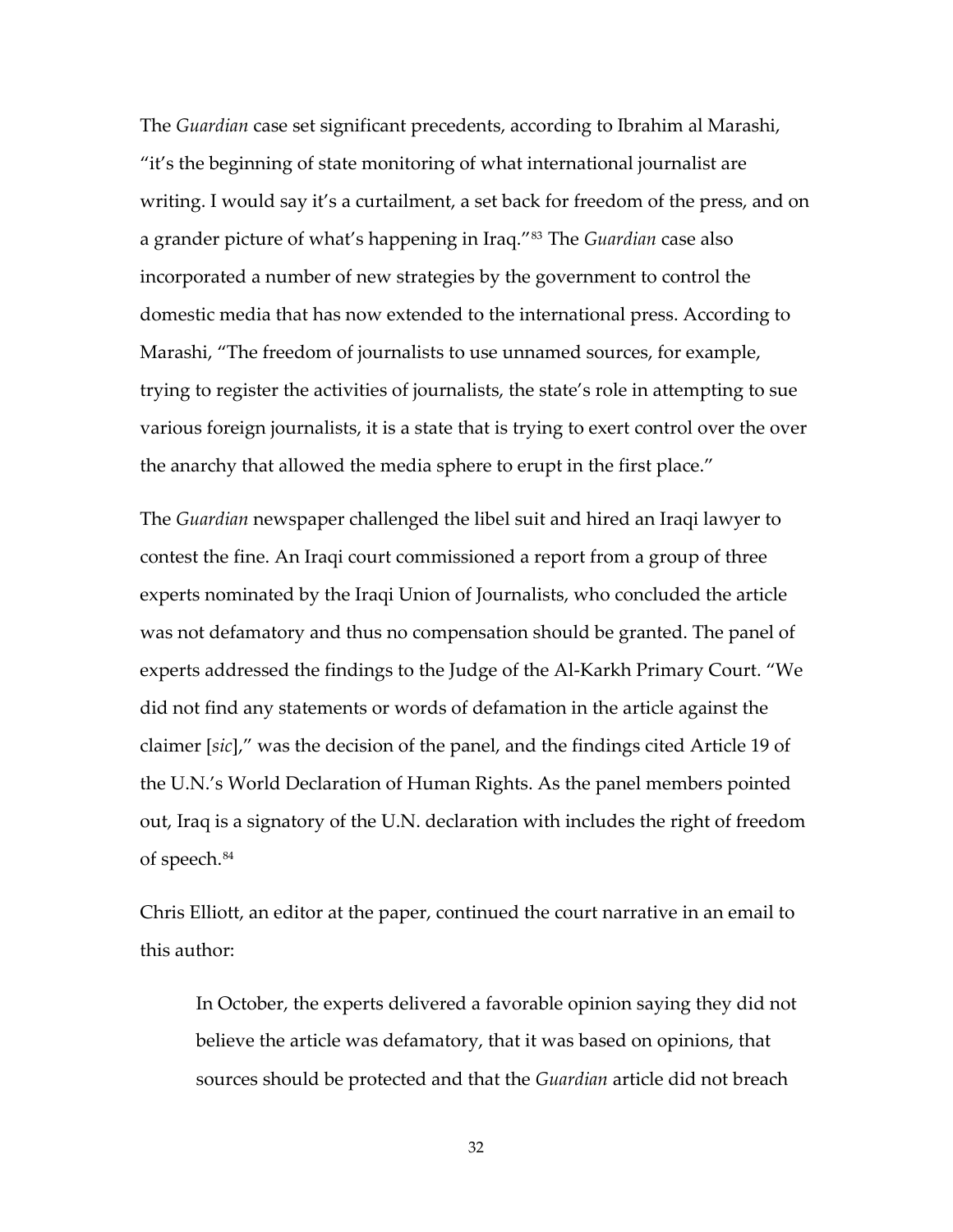the standards required of the media. The court commanded a further report, this time from a panel of five experts, made up of journalists and lawyers. This was very critical of the article.

The court judges rejected the testimony of the first panel, composed of members of the Union of Iraqi Journalist, without explanation. The court selected a second panel that reached a different conclusion. This time, the panel found that the *Guardian* had violated the publications law by "interfering in the Iraqi internal affairs and harmed the reputation of the Prime Minister." In November 2009 an Iraqi court ordered the *Guardian* to pay a \$75,000 fine.

"I think what caught people's attention was how big the damages were," said Mohamed Abdul Dayem, who has watched this case closely as the Middle East and North Africa program coordinator for the Committee to Project Journalist. "I have failed to find the defamation there. To question the performance of the head of state is not defamatory. It seems so elementary. Legally speaking, this is hogwash."[85](#page-45-6)

The demand for extraordinary damages has been much tougher on the domestic media, said Dayem. "They are far more than any local outfit can pay. When you look at Kurdistan, journalists there have been sued for \$5 million and \$10 million." The damage demands have had a chilling effect on the domestic media, said Dayem, but he remained puzzled over the objective. "There are so many patterns you can't tell what is going to happen. It's impossible to determine when a case goes to court, is the intention to kill the publication, or to convince the editors that a journalist is a liability, or to scare?" The court rulings have been confusing, he said, "There are currently Kurdish journalists who owe money because they lost a case. They haven't paid and are eating dinner at home with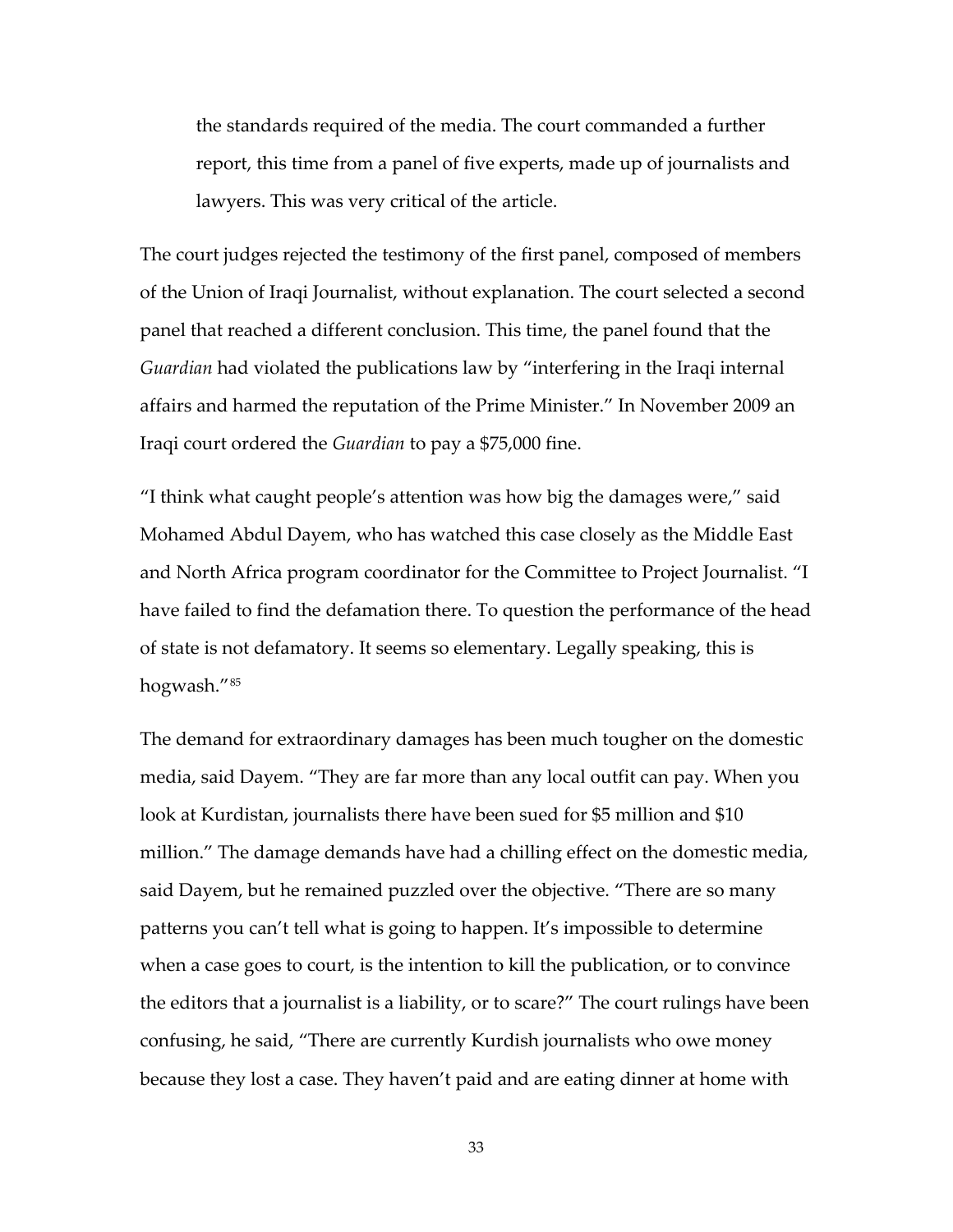their kids. There are others who owe and are put in prison. It's a little bit of everything."

The *Guardian* newspaper is appealing the Iraqi court judgment, but until the case is resolved, future coverage of Iraq had taken on added risks. Can the company continue to keep an office in Baghdad? Is it safe to send a correspondent into the country? Will *Guardian* reporters be subject to arrest at the airport? The case is unsettling said *Guardian* editor Chris Elliott and represents a threat against freedom of expression. "It is a very effective way to prevent Ghaith from working in Iraq," wrote Elliott, "We don't know what would happen if he went in." The *Guardian*'s editor also wondered about the consequences of ignoring the court's findings. 'That would mean we couldn't work in Iraq legitimately at all."

#### **CONCLUSIONS**

For many years the major threat to freedom of expression in Iraq was the death threat, in a country where working as a journalist was one of the most deadly professions. However, by 2010, the security situation had dramatically improved with the lowest number of reported work related killings since 2003. But even as security improved, more complex impediments emerged to hinder journalists and domestic news outlets.

The election season presented new hurdles, including regulations issued by the CMC. For the first time, the government required a license for media outlets and the registration of all media personnel. The CMC regulations barred coverage that incited violence or sectarianism, but the definitions remained vague and unclear. During the elections, for the first time, some international media were required to have a government permit to record interviews on the street. CNN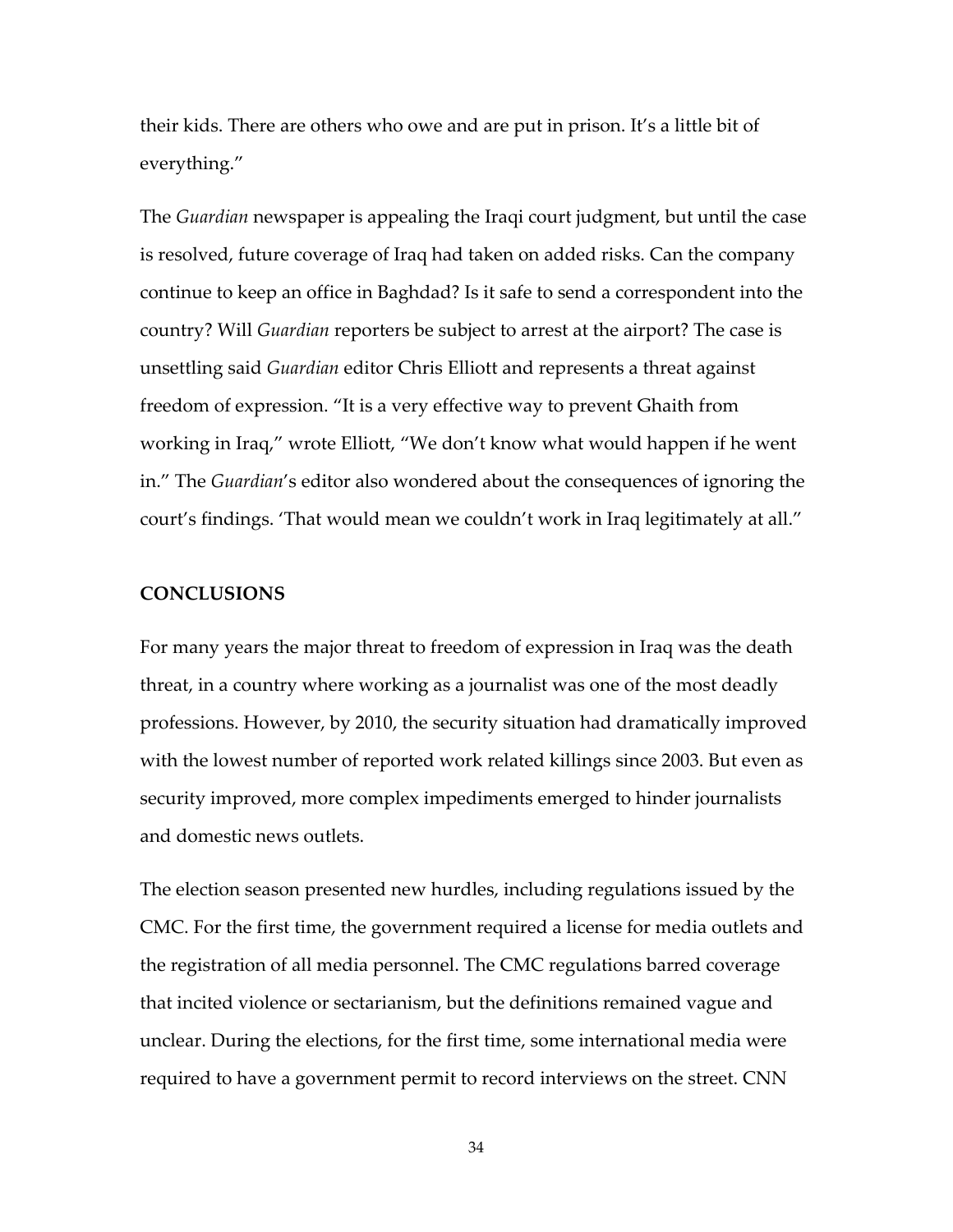was prevented from filing on March 1, 2010, because the journalist and production crew did not have a permit.

## **DOES THE IRAQI NEWS MEDIA CREATE AN ENVIRONMENT THAT ENCOURAGES DEMOCRACY AND STATE BUILDING?**

In a 2005 speech, President George Bush said that all successful democracies are built on common foundations, one of which is a "vibrant free press" that "informs the public, ensures transparency and prevents authoritarian backsliding." The president's remarks underline the U.S. commitment to develop a free and open media in Iraq. However, in Iraq, the picture remains mixed. Iraqi media remains one of the most diverse in the region; this landscape is constrained by a government that seems intent on curbing freedom of expression.

As the violence had gone down, the central state has become more robust and has accumulated more power, explained Mohamed Abdul Dayem. "After 2006, fewer journalists are getting killed, but you see an increase in journalists who are beaten up by the military or prevented from entering a press conference or held for hours and days. There is an upsurge in that. Journalists can't do proper journalism if everyday they leave the house, it is high likely they aren't coming back, but they can't do sustained journalism if they have to worry about an endless stream of defamation cases. They can't do proper journalism if, when they go to a state agency and ask for crime statistics, and data that should be available, they are told to take a hike."

Seven years after the invasion of Iraq, the country has not become a symbol for media freedom in the Middle East. "On paper, yes, it maintains and has one of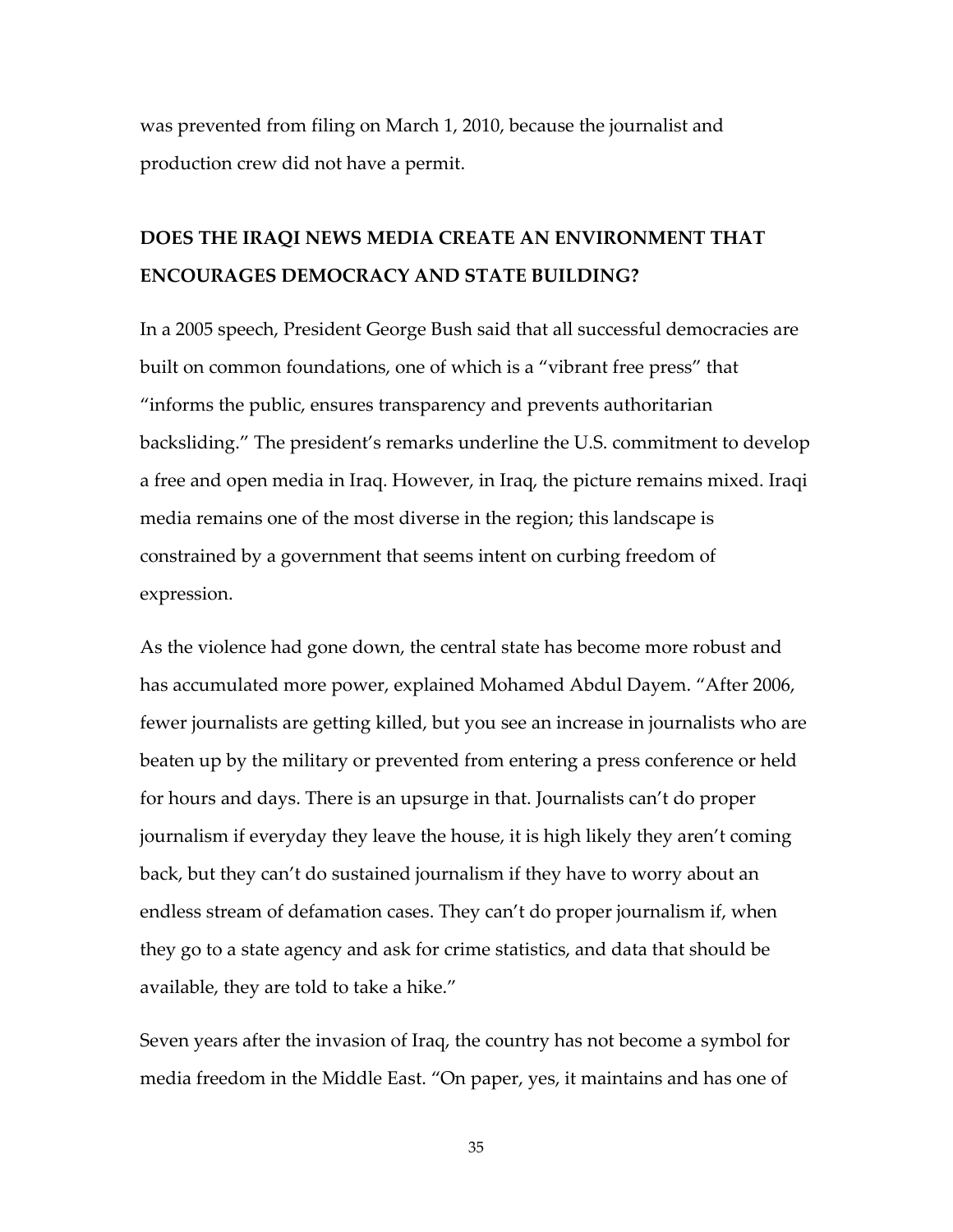the most liberalized media in the region," said Douglas Griffin. "It has a lot of diversity on the air, you do hear differences of opinion. The problem is the broadcasters are highly partisan. It's a noisy atmosphere of conflicting opinion, but it's not balanced."[86](#page-45-7)

As a 2009 UNDP study concluded: "Journalists face the challenge of reporting on other parties critically. Those journalists face difficulties getting information from politicians who are more inclined to give access to media affiliated with their own organizations. Journalists who are too critical of other factions often have been subjected to blackmail and death threats, if not death itself."

At the same time, international media development specialists say that the highly sectarian nature of the Iraqi media may be its saving grace. There are too many voices for the government to silence, even as government officials move in a more repressive direction. Those voices remain highly sectarian, with outlets funded by political parties or sectarian interests, which is not likely to change in the current climate of Iraq. For Hiwa Osman, the sectarian nature of the Iraqi media is tied to economic development "until we have a true free market, until the security situation is settled. Only then can media survive on advertising. Now, it can't."

There is a long‐term price for continued media polarization in a country that has gone to war over the sectarian divide. The "war" is now largely carried out on television screens rather than the streets, but the sectarian media messages prevent a national narrative from emerging and according to the UNDP report, "undermined the capacity of the weak state to govern, and the political parties had the capability of re-enforcing the country's sectarian divisions."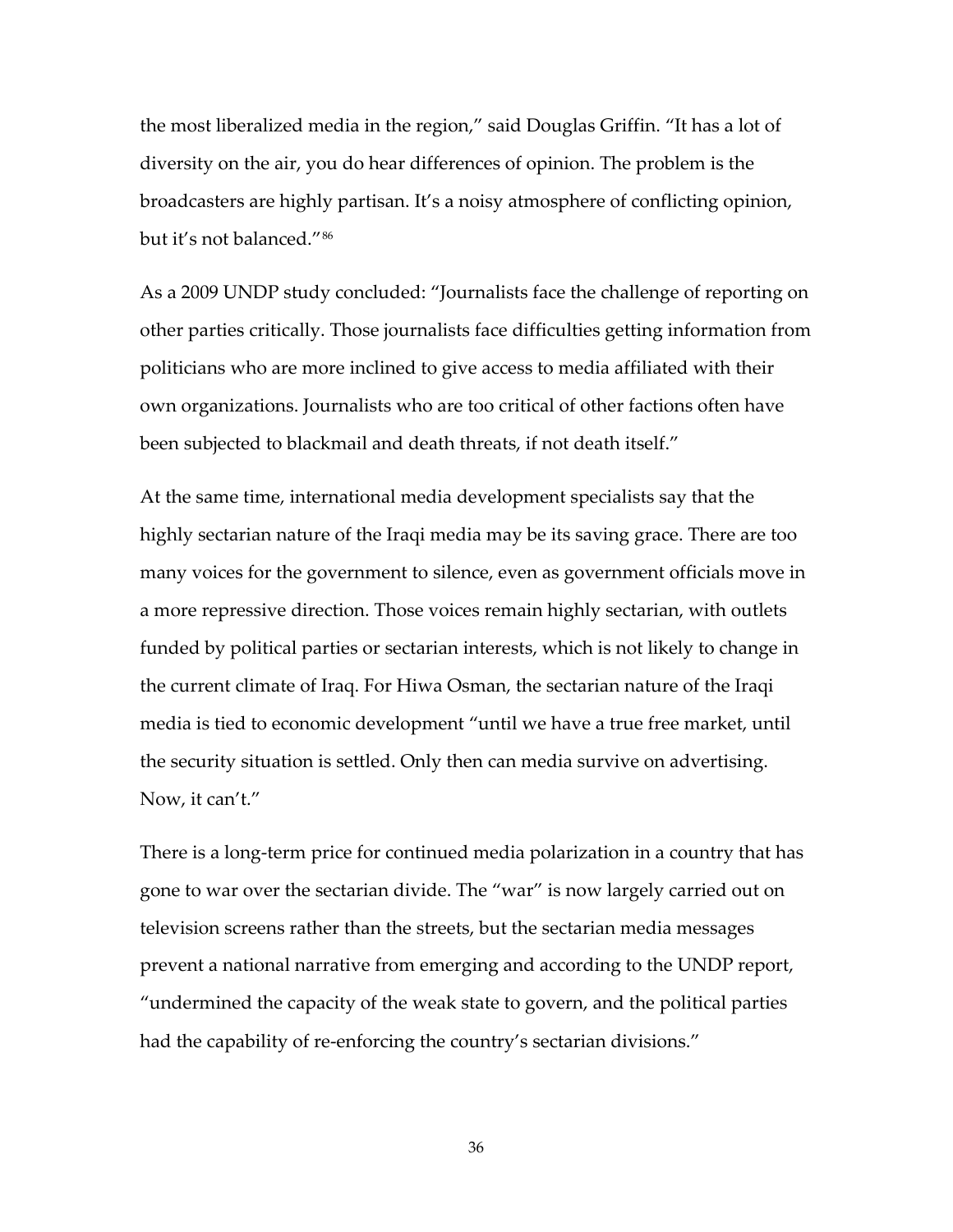Is there evidence that a fractured media also fractures the national identity? Matthew Baum who has asked the same question in the U.S. context explained that there is not a consensus about the answer. "My opinion," he continued, "is there are a variety of sources of the 'commons' in any civilization. The media is not it, but is part of it. When most of the population is tuning in you get a common representation of the world that gives everybody a common basis of conversation. You start out with a shared premise even if you don't agree with the conclusion." But in the Iraqi media landscape there are different realities presented according to the ownership and political orientation of the outlet. "What fragmentation does is, "said Baum, "it erodes that common space. Not only are we not agreeing on the conclusion, we are not agreeing on the premise. And that makes it hard to reach out beyond your own group."

In Ibrahim Marashi's 2007 study of the Iraqi media, he noted that "pluralism can be positive: it can contribute to power‐sharing, help frame the idea of the nation, and reinforce the capacity to govern during a time of crisis and moderate violence." Instead, Iraq's pluralism appears to have contributed to a hardening of the sectarian divide. "Pluralism, without regulation, can also lead to the rise of media that can be abused as a means of encouraging violence," wrote Marashi in his 2007 report. It is hard to imagine how a weak Iraqi government can regulate the chaos of the Iraqi media landscape, or objectively determine when an outlet is inciting violence or promoting sectarian views.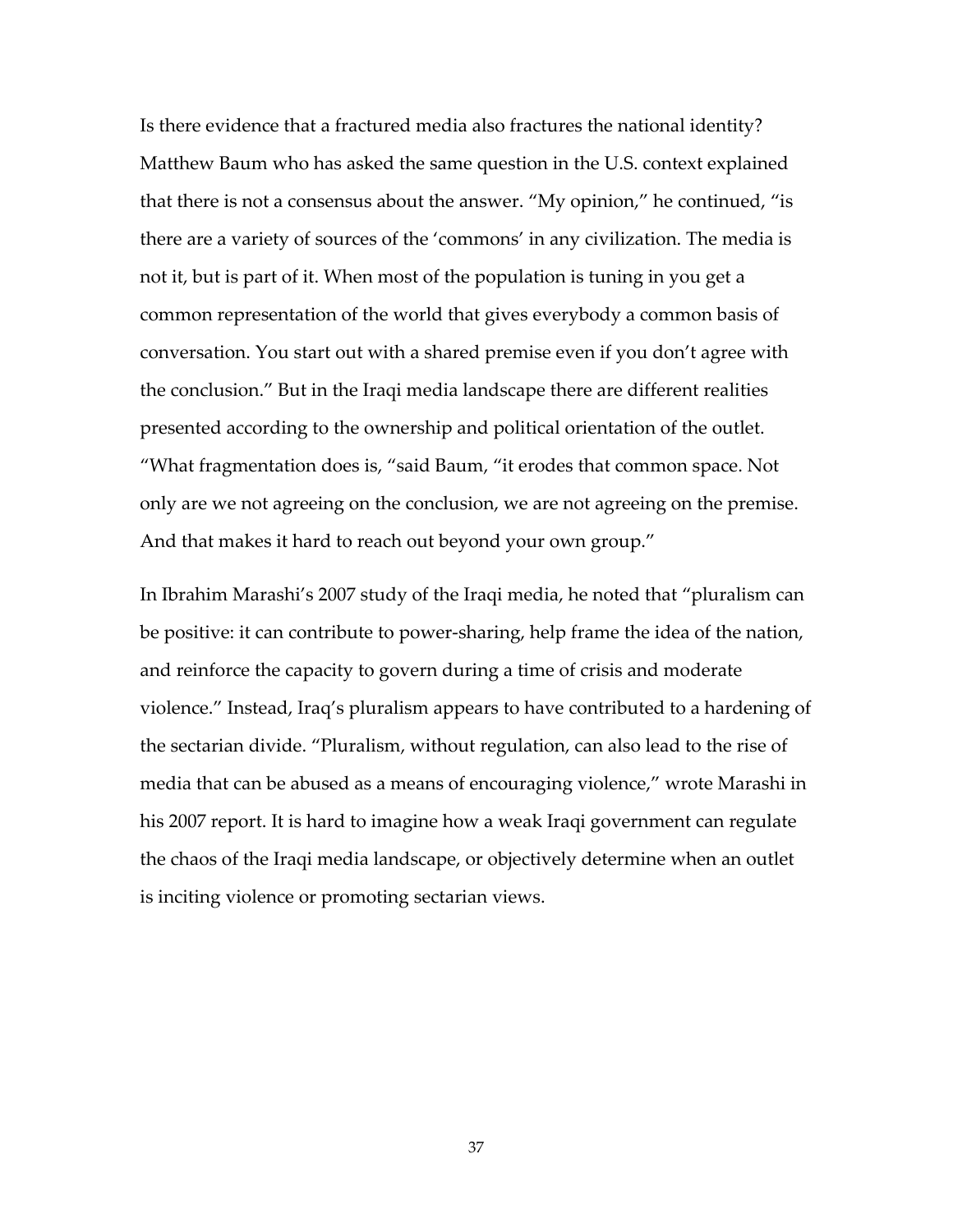#### **ENDNOTES**

<span id="page-38-0"></span><sup>1</sup> "Media Monitoring during the Iraqi Parliamentary elections in 2010," *Al Mir'at (Mirror) Media Monitoring Network*, Media Monitoring Period November 15, 2009 – March 6, 2010.

<span id="page-38-1"></span><sup>2</sup> "Iraq Media Study: National Audience Analysis," *D3 Systems*, November 2009.

<span id="page-38-2"></span><sup>3</sup> Ibrahim Al-Marashi, "The Dynamics of Iraq's Media: Ethno-Sectarian Violence, Political Islam, Public Advocacy and Globalization," *Open Society Institute*, 2007.

<span id="page-38-3"></span><sup>4</sup> Phone Interview with Hiwa Osman, April 2, 2010.

<span id="page-38-4"></span><sup>5</sup> "Media Monitoring during the Iraqi Parliamentary elections in 2010," *Al Mir'at (Mirror) Media Monitoring Network*, Media Monitoring Period November 15, 2009 – March 6, 2010.

<span id="page-38-5"></span><sup>6</sup> "Iraq PM Seeks Manual Vote Recount," *al‐Jazeera English*, Last Updated March 21, 2010.

<span id="page-38-6"></span>7Benjamin Isakhan, "Manufacturing Consent in Iraq: Interference in the post‐ Saddam media sector," *International Journal of Contemporary Iraqi Studies,* Volume 3, No 1, 2009.

<span id="page-38-7"></span><sup>8</sup> "Media Monitoring during the Iraqi Parliamentary elections in 2010," *Al Mir'at (Mirror) Media Monitoring Network*, Media Monitoring Period November 15, 2009 – March 6, 2010.

<span id="page-38-8"></span><sup>9</sup> Phone interview with Razzaq al Saidi, April 12, 2010.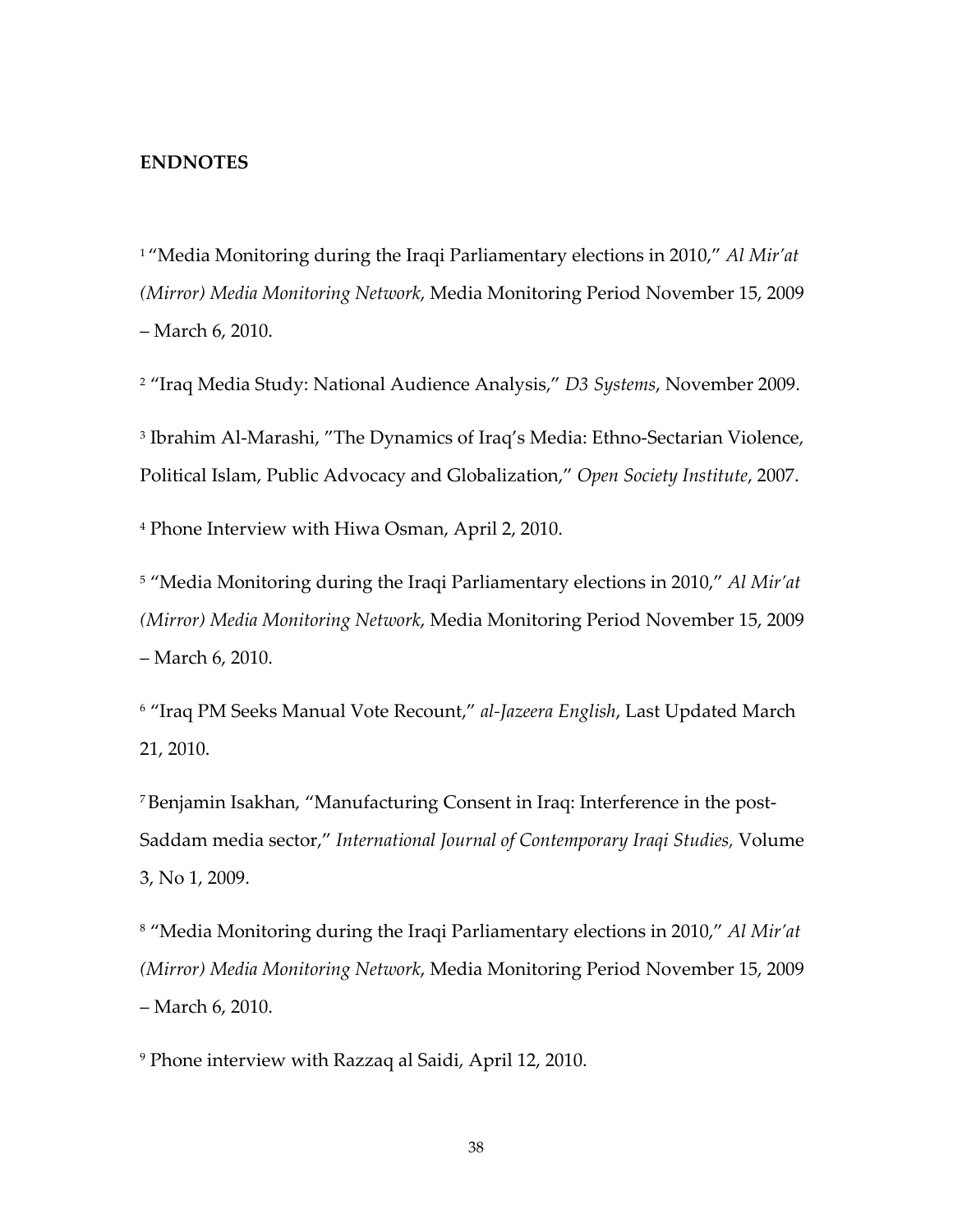<span id="page-39-0"></span><sup>10</sup> Phone interview with Al Marashi, March 7, 2010.

<span id="page-39-1"></span> $11$  Ibid

<span id="page-39-2"></span><sup>12</sup> Phone interview with Douglas Griffin, May, 4, 2010.

<span id="page-39-3"></span><sup>13</sup> Phone interview with Theo Dolan, February 8, 2010.

<span id="page-39-4"></span>14Poll conducted by the *National Democratic Institute*; report obtained by author, February 2010.

<span id="page-39-5"></span> $15$  Ibid

<span id="page-39-6"></span><sup>16</sup> Ibid

<span id="page-39-7"></span><sup>17</sup> Phone Interview with Mohammad Abdul Dayem, May, 2, 2010.

<span id="page-39-8"></span><sup>18</sup> Phone Interview with Hiwa Osman, April 2, 2010.

<span id="page-39-9"></span><sup>19</sup> "Iraq Media Study: National Audience Analysis," *D3 Systems*, November 2009.

<span id="page-39-10"></span> $20$  Ibid

<span id="page-39-11"></span><sup>21</sup> Phone Interview with Hiwa Osman, April 2, 2010.

<span id="page-39-12"></span><sup>22</sup> Benjamin Isakhan, "Manufacturing Consent in Iraq: Interference in the post-Saddam media sector," *International Journal of Contemporary Iraqi Studies,* Volume 3, No 1, 2009.

<span id="page-39-13"></span><sup>23</sup> Paul Cochrane, "The 'Lebanonization' of the Iraqi Media: An Overview of Iraq's Television Landscape," *Transnational Broadcasting Studies*, 2006. Report available at <http://www.tbsjournal.com/Cochrane.html>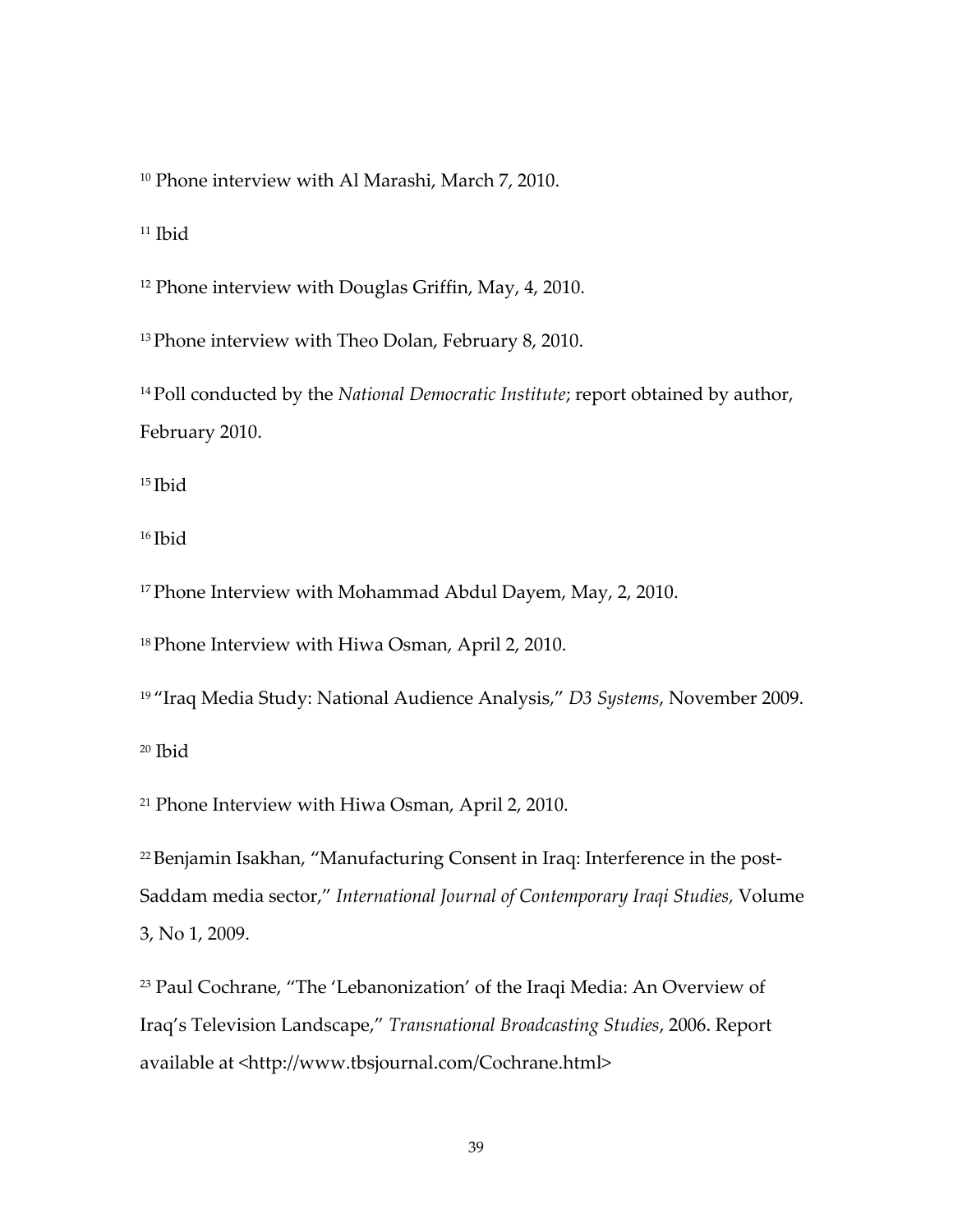#### <span id="page-40-0"></span><sup>24</sup> Ibid

<span id="page-40-1"></span>25William A. Rugh, *Arab Mass Media: Newspapers, Radio and Television in Arab politics*, Praeger, 2006.

<span id="page-40-2"></span><sup>26</sup> "11th Al Iraqiya employee gunned down in Baghdad," *Reporters Without Borders,* May 31, 2006. See <http://en.rsf.org/iraq-11th-al-iraqiya-employee-gunned-31-05-2006,17867.html>

<span id="page-40-3"></span><sup>27</sup> Poll conducted by the *National Democratic Institute*; report obtained by author, February 2010.

<span id="page-40-4"></span><sup>28</sup> Ibid

<span id="page-40-5"></span>29Benjamin Isakhan, "Manufacturing Consent in Iraq: Interference in the post‐ Saddam media sector," *International Journal of Contemporary Iraqi Studies,* Volume 3, No 1, 2009.

<span id="page-40-6"></span><sup>30</sup> "Media Monitoring during the Iraqi Parliamentary elections in 2010," *Al Mir'at (Mirror) Media Monitoring Network*, Media Monitoring Period November 15 2009 – March 6, 2010.

<span id="page-40-7"></span><sup>31</sup> Phone Interview with Hiwa Osman, April 2, 2010.

<span id="page-40-8"></span><sup>32</sup> Ibid

<span id="page-40-9"></span><sup>33</sup> "Media Monitoring during the Iraqi Parliamentary elections in 2010," *Al Mir'at (Mirror) Media Monitoring Network*, Media Monitoring Period November 15, 2009 – March 6, 2010.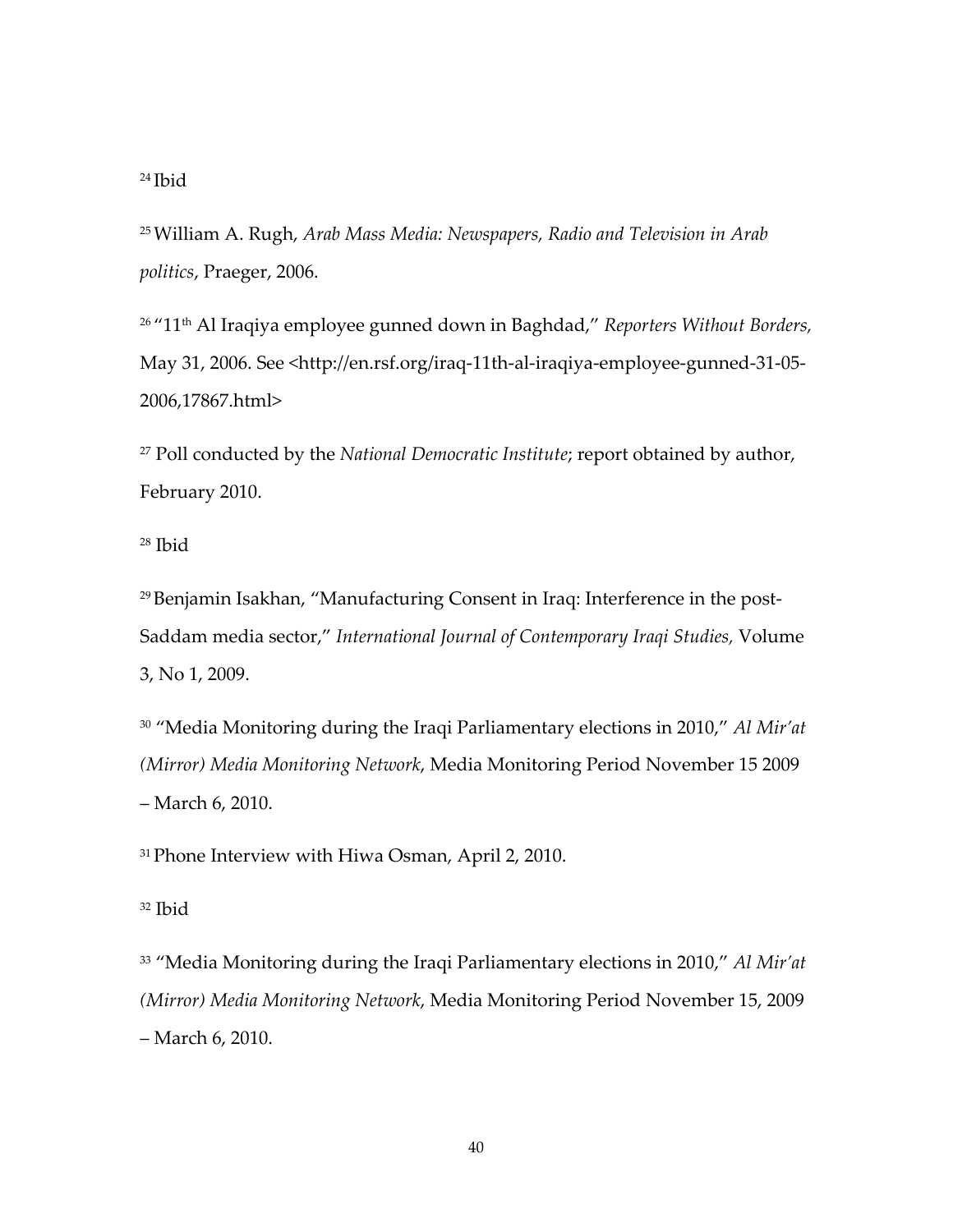<span id="page-41-0"></span><sup>34</sup> "Iraq Media Study: National Audience Analysis," *D3 Systems*, November 2009.  $35$  Ibid

<span id="page-41-1"></span><sup>36</sup> Ibid

<span id="page-41-2"></span><sup>37</sup> Ibrahim Al-Marashi, "The Dynamics of Iraq's Media: Ethno-Sectarian Violence, Political Islam, Public Advocacy and Globalization," *Open Society Institute*, 2007.

<span id="page-41-3"></span>38Phone Interview with Hiwa Osman, April 2, 2010.

<span id="page-41-4"></span><sup>39</sup> "Media Monitoring during the Iraqi Parliamentary elections in 2010," *Al Mir'at (Mirror) Media Monitoring Network*, Media Monitoring Period November 15, 2009 – March 6, 2010.

<span id="page-41-5"></span><sup>40</sup> Ibrahim Al‐Marashi, "The Dynamics of Iraq's Media: Ethno‐Sectarian Violence, Political Islam, Public Advocacy and Globalization," *Open Society Institute*, 2007.

<span id="page-41-6"></span><sup>41</sup> Phone interview with Razzaq al Saidi, April 12, 2010.

<span id="page-41-7"></span><sup>42</sup> Ibid

<span id="page-41-8"></span><sup>43</sup> "Iraq Media Study: National Audience Analysis," *D3 Systems*, November 2009.

<span id="page-41-9"></span><sup>44</sup> "Media Monitoring during the Iraqi Parliamentary elections in 2010," *Al Mir'at (Mirror) Media Monitoring Network*, Media Monitoring Period November 15, 2009 – March 6, 2010.

<span id="page-41-10"></span>45Phone Interview with Mohammad Abdul Dayem, May, 2, 2010.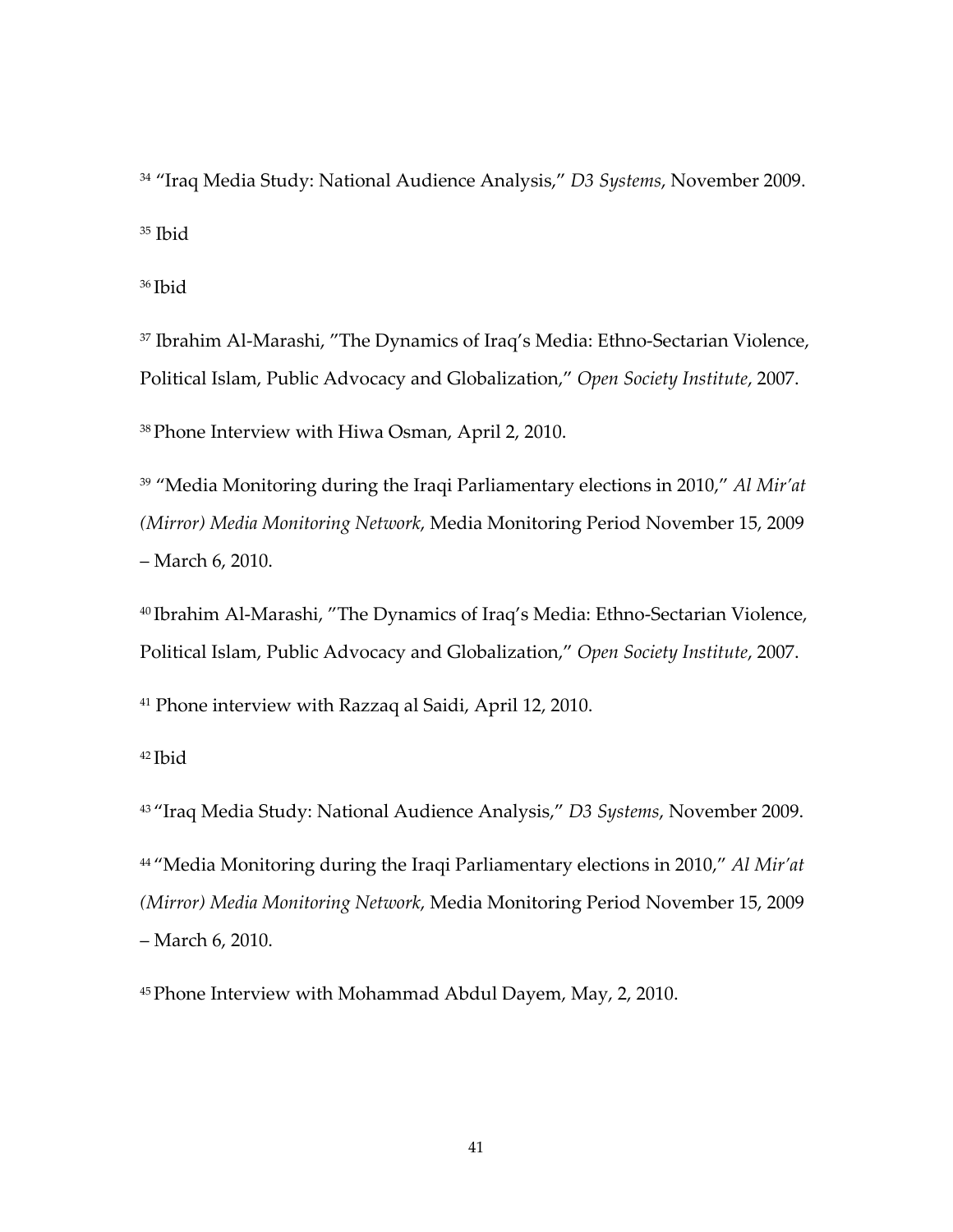<span id="page-42-0"></span><sup>46</sup> Ibrahim Al‐Marashi, "The Dynamics of Iraq's Media: Ethno‐Sectarian Violence, Political Islam, Public Advocacy and Globalization," *Open Society Institute*, 2007.

<span id="page-42-2"></span><span id="page-42-1"></span><sup>47</sup> "Iraq Media Study: National Audience Analysis," *D3 Systems*, November 2009. <sup>48</sup> Interview with Matthew Baum, Cambridge, MA, March, 12, 2010.

<span id="page-42-3"></span><sup>49</sup> Ibid

<span id="page-42-4"></span><sup>50</sup> Anthony Shadid, "Iraqis Reach Deal to End De‐Baathification Push," *The New York Times*, May 11, 2010.

<span id="page-42-5"></span><sup>51</sup> "Iraq: Candidate Ban Jeopardizes Election," *Human Rights Watch News*, January 26, 2010.

<span id="page-42-6"></span><sup>52</sup> Ibid

<span id="page-42-7"></span>53 Ibrahim Al-Marashi, "The Dynamics of Iraq's Media: Ethno-Sectarian Violence, Political Islam, Public Advocacy and Globalization," *Open Society Institute*, 2007.

<span id="page-42-8"></span><sup>54</sup> Miles, Hugh, 2005, al-Jazeera: How Arab TV news challenged the world, London: Abacus

<span id="page-42-9"></span><sup>55</sup> "Rapid Reaction Media Team" Concept: White Paper, G.W.U. Archives <http://www.gwu.edu/~nsarchiv/NSAEBB/NSAEBB219/iraq\_media\_01.pdf>

<span id="page-42-10"></span><sup>56</sup> Miles, Hugh, 2005, al‐Jazeera: How Arab tv news challenged the world, London: Abacus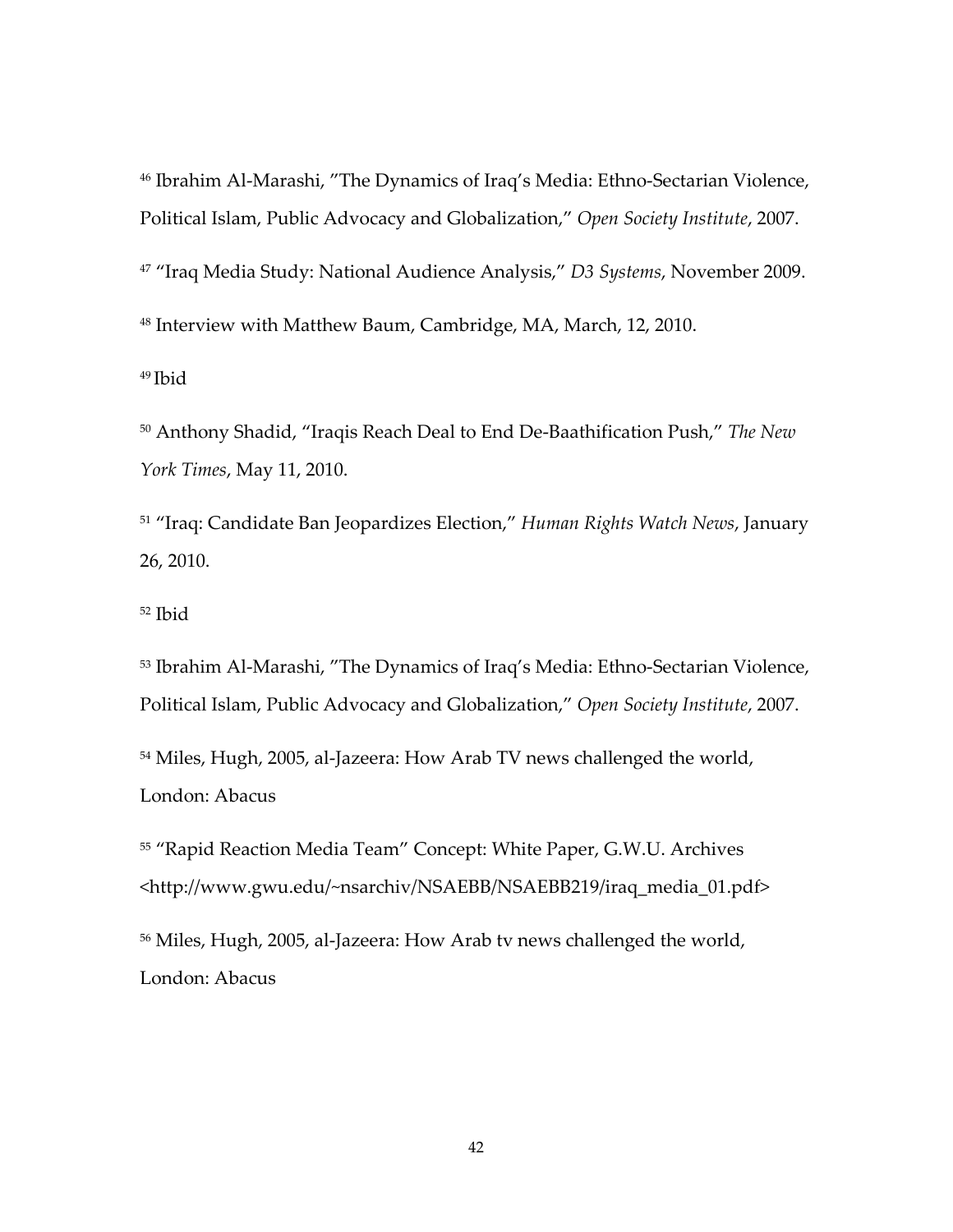<span id="page-43-0"></span>57Monroe E. Price, Ibrahim al Marashi, and Nicole A. Stremlau, "Media in the Peace‐Building Process: Ethiopia and Iraq," *Annenberg School for Communications: Departmental Papers*, 2009. Paper available at Scholarly Commons: <http://repository.upenn.edu/asc\_papers/149>

<span id="page-43-1"></span><sup>58</sup> Senate Democratic Policy Committee Hearing, 2/14/05; <http://democrats.senate.gov/dpc/hearings/hearing19/north.pdf>

<span id="page-43-2"></span><sup>59</sup> <http://lass.calumet.purdue.edu/cca/gmj/fa04/gmj‐fa04‐rugh.htm>

<span id="page-43-3"></span><sup>60</sup> Finer 2005; Metcalf 2006; Al‐Deen 2005; Al‐Marashi 2007: 106; Cochrane 2006; RadioNetherland 2005

<span id="page-43-4"></span><sup>61</sup> Joel Campagna, "Al Jazeera: Leave it to Viewers," *Committee to Protect Journalists*, August 4, 2004.

<span id="page-43-5"></span><sup>62</sup> "Iraq tells media to toe the line," *Reuters*, November 12, 2004.

<span id="page-43-6"></span><sup>63</sup> Ibid

<span id="page-43-7"></span><sup>64</sup> Charles Levinson, "Iraq's 'PBS' accused of sectarian slant," *The Christian Science Monitor*, January 10, 2006.

<span id="page-43-8"></span><sup>65</sup> *Coalition Provisional Authority Order Number 65*: *Iraqi Communications and Media Commission,* March 20, 2004. Available at <www.ihec.iq/content/file/cpa\_orders/cpa\_65\_cmc\_en.pdf>

<span id="page-43-9"></span><sup>66</sup> Phone Interview with Hiwa Osman, April 2, 2010.

<span id="page-43-10"></span><sup>67</sup> Phone Interview with Hiwa Osman, April 2, 2010.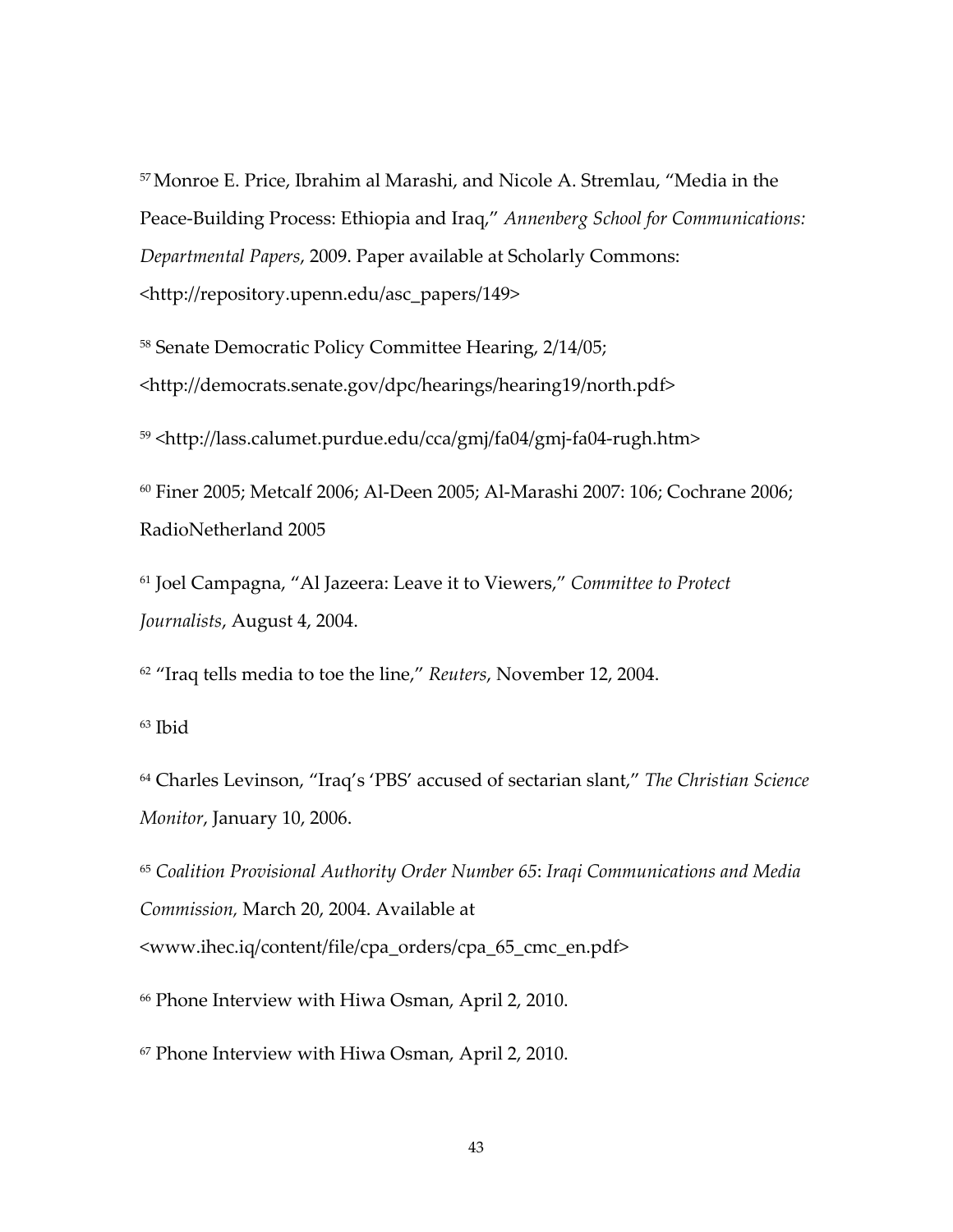<span id="page-44-0"></span><sup>68</sup> 2009 UNDP/UNESCO "The Legal and Regulatory Framework applicable to media telecommunication and Internet in Iraq <http://www.albanyassociates.com/pubs/frameworktomediaandtelecomiraq.pdf>

<span id="page-44-1"></span><sup>69</sup> Phone Interview with Hiwa Osman, April 2, 2010.

<span id="page-44-2"></span><sup>70</sup> Text of CPA Order 14 available at <www.ihec.iq/content/file/cpa\_orders/cpa\_14\_en.pdf>

<span id="page-44-3"></span> $71$  Phone interview with Douglas Griffin, May 4, 2010.

<span id="page-44-4"></span><sup>72</sup> 2009 UNDP/UNESCO "The Legal and Regulatory Framework applicable to media telecommunication and Internet in Iraq <http://www.albanyassociates.com/pubs/frameworktomediaandtelecomiraq.pdf>

<span id="page-44-5"></span><sup>73</sup> January 2010 Special Inspector General for Iraq Reconstruction <http://www.sigir.mil/publications/quarterlyreports/January2010.htmlUS>

<span id="page-44-6"></span><sup>74</sup> Joe Stork, "Letter to the Communication and Media Commission of Iraq," *Human Rights Watch,* April 12, 2010. Contents of Letter available here: <http://www.hrw.org/en/news/2010/04/09/letter‐communication‐and‐media‐ commission‐iraq>

<span id="page-44-7"></span><sup>75</sup> Phone Interview with Mohammad Abdul Dayem, May, 2, 2010.

<span id="page-44-8"></span>76Phone interview with Douglas Griffin, May, 4, 2010.

<span id="page-44-9"></span><sup>77</sup> Ibid

<span id="page-44-10"></span><sup>78</sup> Phone Interview with Faisal Istrabadi, February 24, 2010.